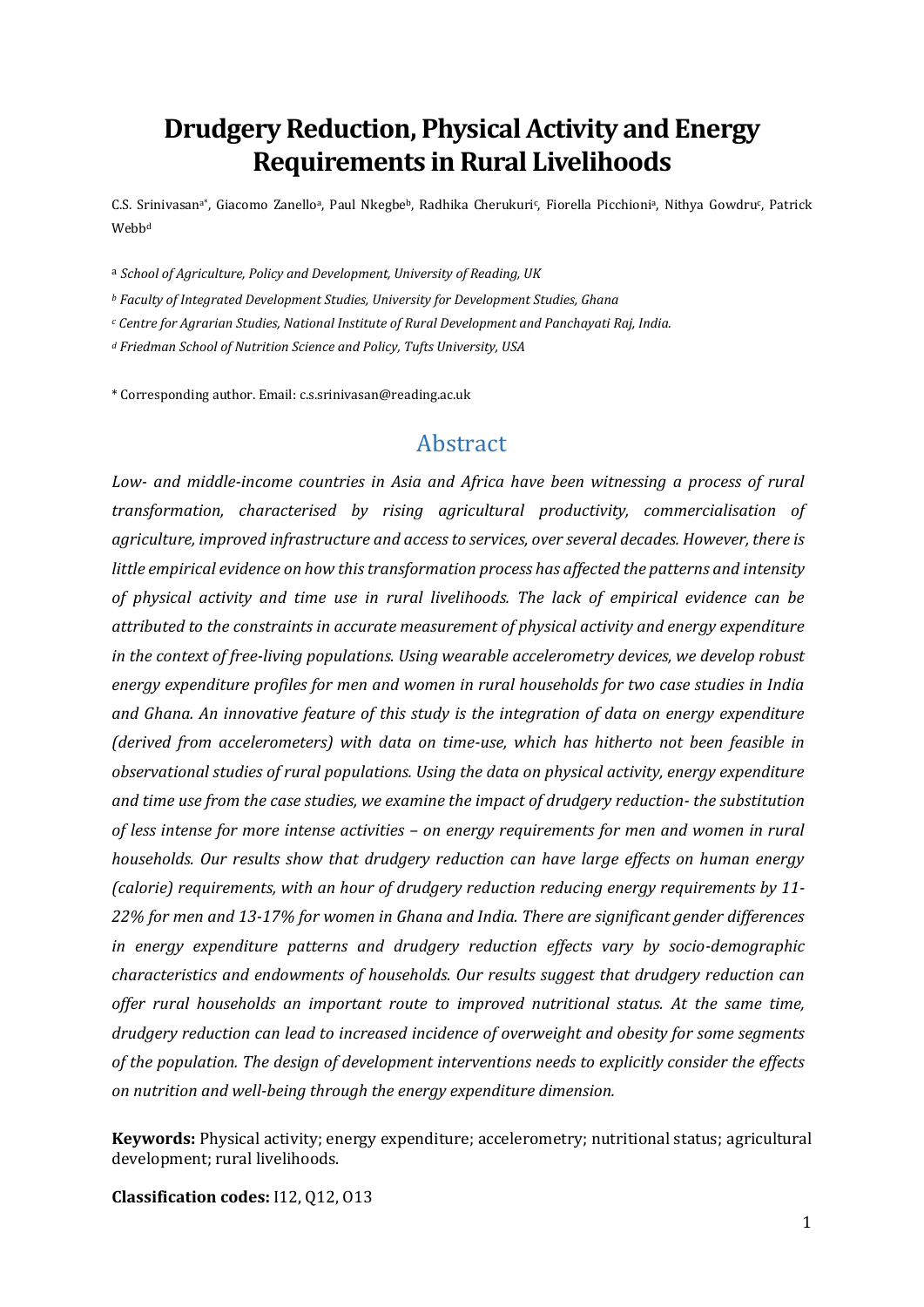## 1. Introduction

Most low- and middle-income countries (LMICs) in Asia and Africa have been undergoing a process of rural transformation over several decades (Webb and Block, 2012). This process involves rising agricultural productivity through the adoption of modern technology, diversification of crop production patterns and commercialisation of agriculture. It also involves diversification of rural livelihoods, through off-farm employment and improvements in public health, transport and communication infrastructure and access to services in rural areas (IFAD, 2016). The rural transformation process can be expected to induce substantial changes in the patterns of physical activity, energy expenditure and time-use associated with rural livelihoods. Understanding the nature of these changes is important for the design of interventions aimed at improving the nutrition, health and well-being of rural inhabitants (Johnston et al., 2018) However, reliable empirical evidence on the patterns of physical activity, energy expenditure and time use in rural livelihoods in LMICs has been limited on account of the constraints in accurate measurement of these parameters, particularly energy expenditure, in free living populations. This paper addresses this gap by taking advantage of emerging consumer friendly wearable technologies for physical activity monitoring. Integrating data from wearable accelerometers with household survey data, we generate robust activity, energy expenditure and time-use profiles for rural agricultural households in an LMICs context.

Robust livelihood energy expenditure profiles can provide significant inputs for policy or programme interventions aimed at improving rural welfare. Physical activity and energy expenditure profiles can contribute more accurate assessments of the incidence, depth and severity of undernutrition and poverty (in cases where undernutrition levels are defined in relation to average reference calorie requirements as is the case in the assessments of global hunger and food insecurity made by the FAO and IFPRI (FAO, 2015; von Grebmer et al., 2015) in low and middle income countries). Although recent initiatives have highlighted the need for better data to monitor food systems and nutrition outcomes (Global Panel, 2015; IFPRI, 2015),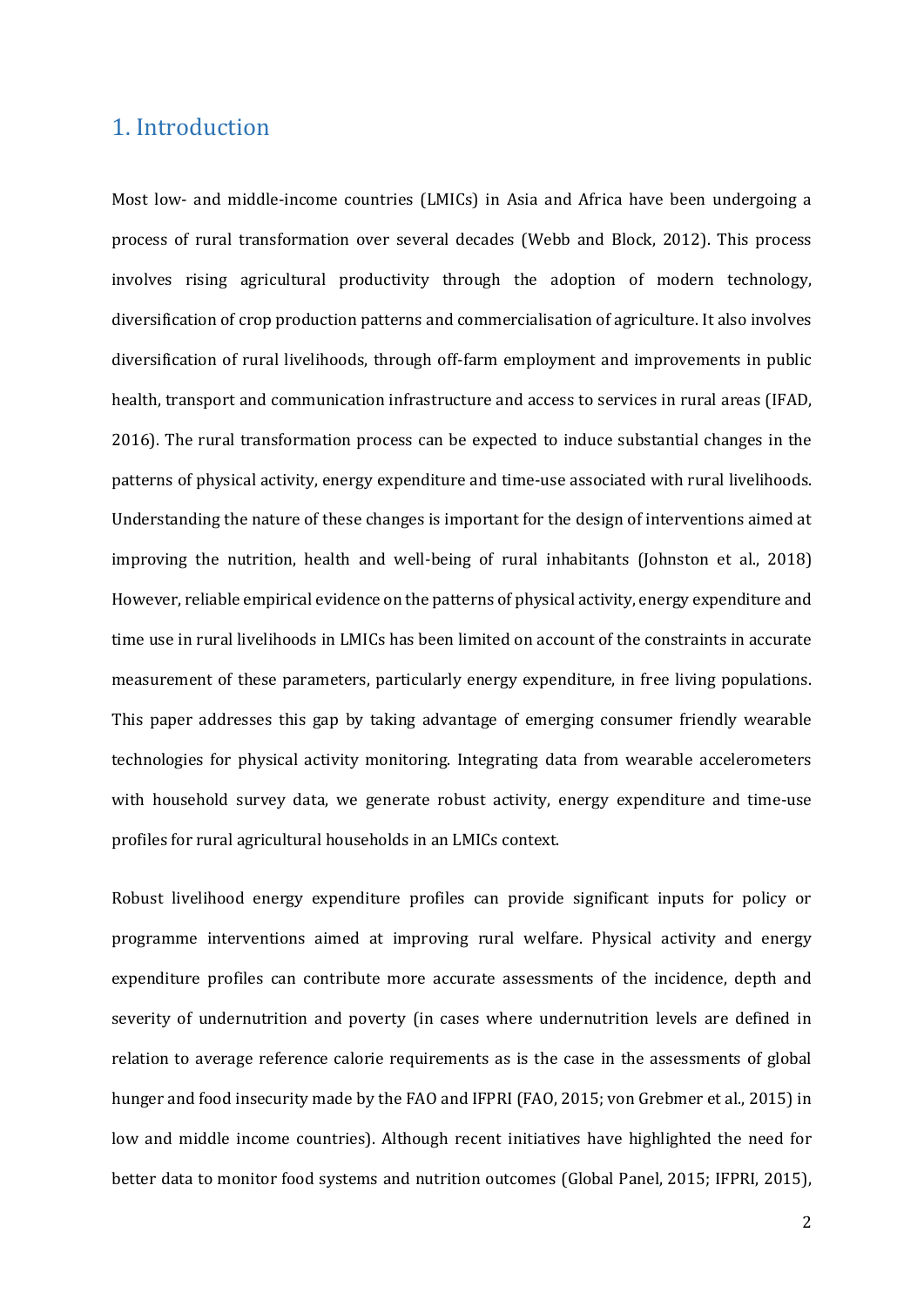the assessment of the incidence of undernutrition/poverty is still often based on expenditure/consumption/dietary surveys using normative energy requirement figures (which may vary by age group or gender). The variation in energy requirements across sociodemographic and occupational/livelihood categories and agro-climatic zones is not taken into account in the assessment of undernutrition – a factor which may significantly bias the assessment of calorie deficits in the population at risk of undernutrition. Knowledge of energy expenditure profiles can provide a better understanding of the influence of livelihood strategies and activities, environmental factors (e.g., climate and temperature) and access to health and physical infrastructure on energy expenditure patterns and inform better targeting of nutrition interventions.

Examination of energy expenditure profiles can provide a better understanding of the link between productivity-enhancing interventions and nutrition outcomes for individuals within a household. In many developing countries, there appears to be a perplexing disconnect between agricultural productivity growth and expected improvements in nutrition status (Gillespie and Kadiyala, 2012; Meeker and Haddad, 2013; Fan et al., 2019). Productivity-enhancing agricultural and food processing interventions impact nutrition and health outcomes in rural livelihoods through complex pathways that have yet to be well documented (Headey et al., 2011; Dangour, 2013). Delineation of the linkages between productivity enhancement and improvements in nutrition has been a major concern to policy makers and has been the subject of considerable recent research (Turner et al., 2013). The changes in the physical activity, energy expenditure and time-use patterns associated with productivity-enhancing interventions can be expected to have an important influence on the nutrition status of the rural population. However, empirical studies on nutrition impacts have tended to focus only on the quantum and distribution of gains in consumption following interventions while the energy expenditure dimension has been neglected.

This paper generates robust energy expenditure profiles to examine how changes in physical activity patterns, particularly drudgery reduction (DR), can affect the energy requirements of

3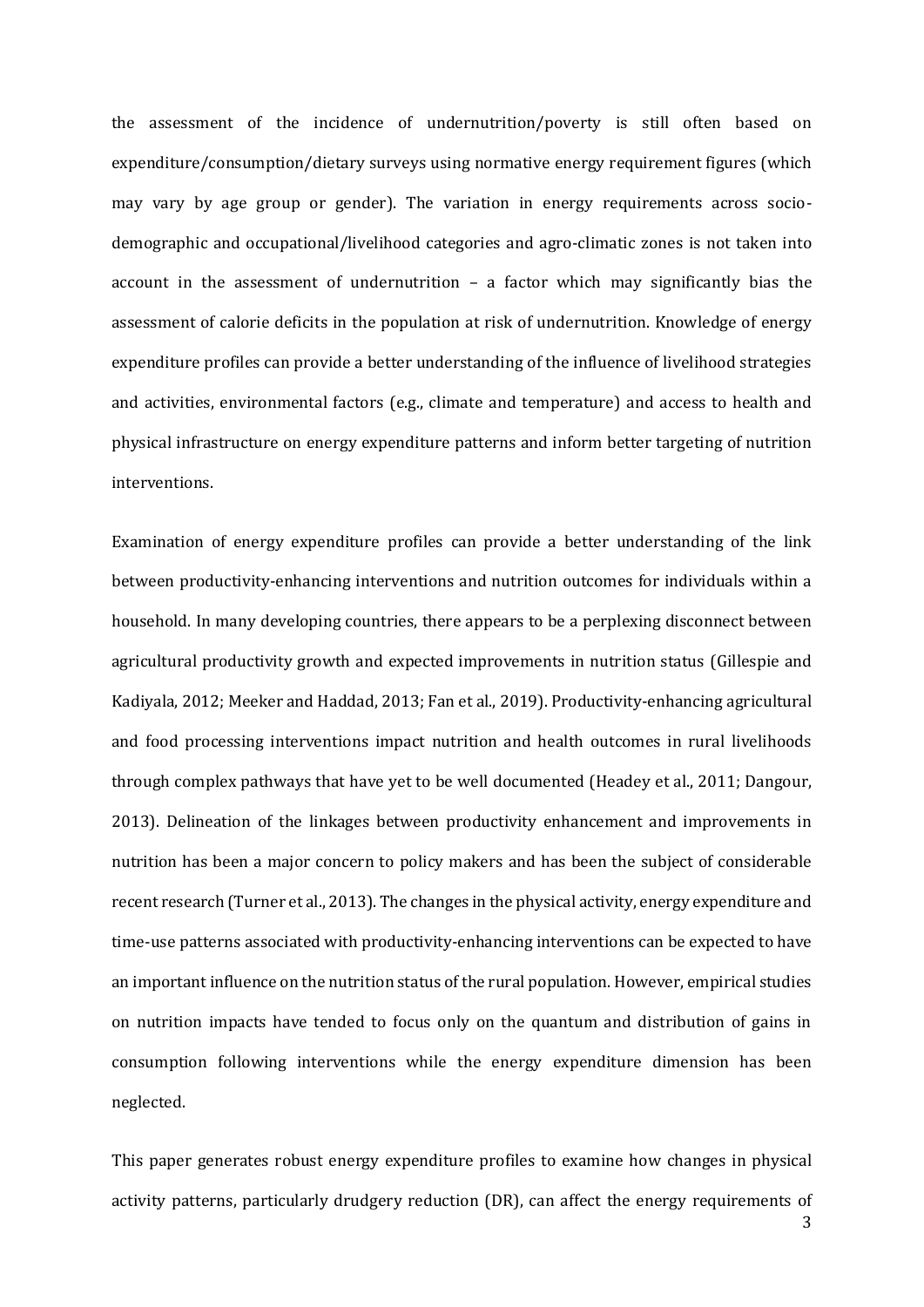men and women in rural households in LMICs and the implications that this may have for their nutritional status (calorie adequacy). We address the following research questions:

(1) What are the patterns of energy expenditure and time-use for activities in rural livelihoods?

(2) How do energy requirements differ by gender?

(3) How much energy could be saved through DR? How does the potential for reduction in energy expenditure through DR vary by household characteristics and endowments?

Our analysis based on data from two case studies of rural households in Ghana and India suggests that in the context of rural livelihoods in LMICs, DR can offer substantial savings in energy expenditure that could offset the calorie deficits faced by some segments of the population. DR could offer an important and substantial route to nutritional improvement in rural livelihoods. At the same time DR can also lead to increasing incidence of overweight and obesity in rural areas. The energy expenditure dimension associated with changing patterns of activity in rural livelihoods may be an important factor explaining agriculture-nutrition linkages.

Section 2 explains the concept of DR employed in this paper and the factors influencing the potential for DR in the context of rural livelihoods. Section 3 examines the previous literature on physical activity patterns in rural livelihoods and the link to agriculture-nutrition linkages. Section 4 describes the data and methods used in the paper. Section 5 presents the results which are discussed in Section 6 and Section 7 concludes.

# 2. Explaining drudgery reduction in rural livelihoods

We define DR as the substitution of activities with moderate/vigorous/very vigorous energy intensity with activities of light energy intensity. We conceptualise the drudgery faced by men and women in rural households as being determined by the compulsions of subsistence, opportunities/capacity for productive work and socio-cultural norms influencing the allocation of physical activities between members of a household (e.g., ploughing may be undertaken by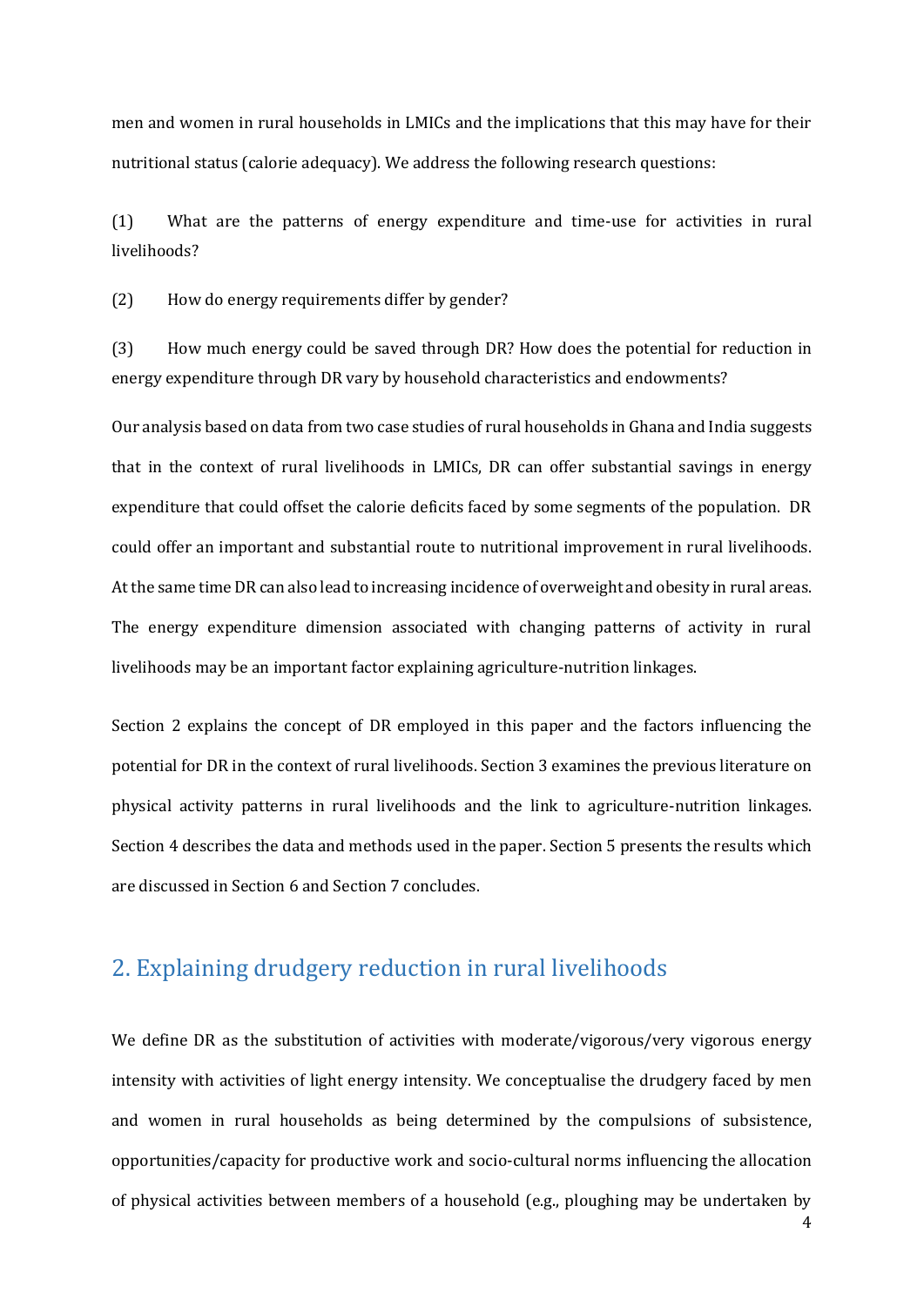men while transplanting of paddy may be done by women). The potential for DR (and consequent reductions in energy requirements) will depend on the activities contributing to drudgery, their energy intensity and the avenues for substitution with activities of lesser energy intensity. The avenues for substitution of drudgery causing activities will in turn depend on the availability of, and access to, technologies for DR, household characteristics and endowments and the relevance of these avenues for different household members. For example, if ploughing using draught animals is a source of drudgery for men in agricultural households, the potential for DR may depend on the availability of mechanised ploughing using tractors, the household's ability to afford tractor services and skills to use tractors. Mechanisation of ploughing may, however, have no DR implications for women if they are not involved in the activity at all.

In specific rural contexts we expect that the avenues for drudgery reduction and the effects of drudgery reduction on energy requirements of individuals will vary with household characteristics and endowments. We expect the patterns physical activity and energy expenditure and the potential for DR to be different between the following categories of households:

*Irrigated versus non-irrigated households:* Households with irrigation facility are likely to undertake multiple cropping and are also more likely to adopt modern agricultural technology and practices. Availability of irrigation may also be an indicator of agricultural mechanisation. These differences suggest that patterns of physical activity in irrigated households are likely to different from non-irrigated households.

*Small landholding versus large landholding households:* Small landholding households are likely to be more reliant on family labour and have less potential for agricultural mechanisation (which may depend on the size of agricultural plots). Small landholding households may have a more diversified range of livelihoods and may be less reliant on agriculture. Larger landholding households may have greater possibilities/need for hiring labour and greater potential for mechanisation. Larger landholding may also be associated with better asset endowment. Thus,

5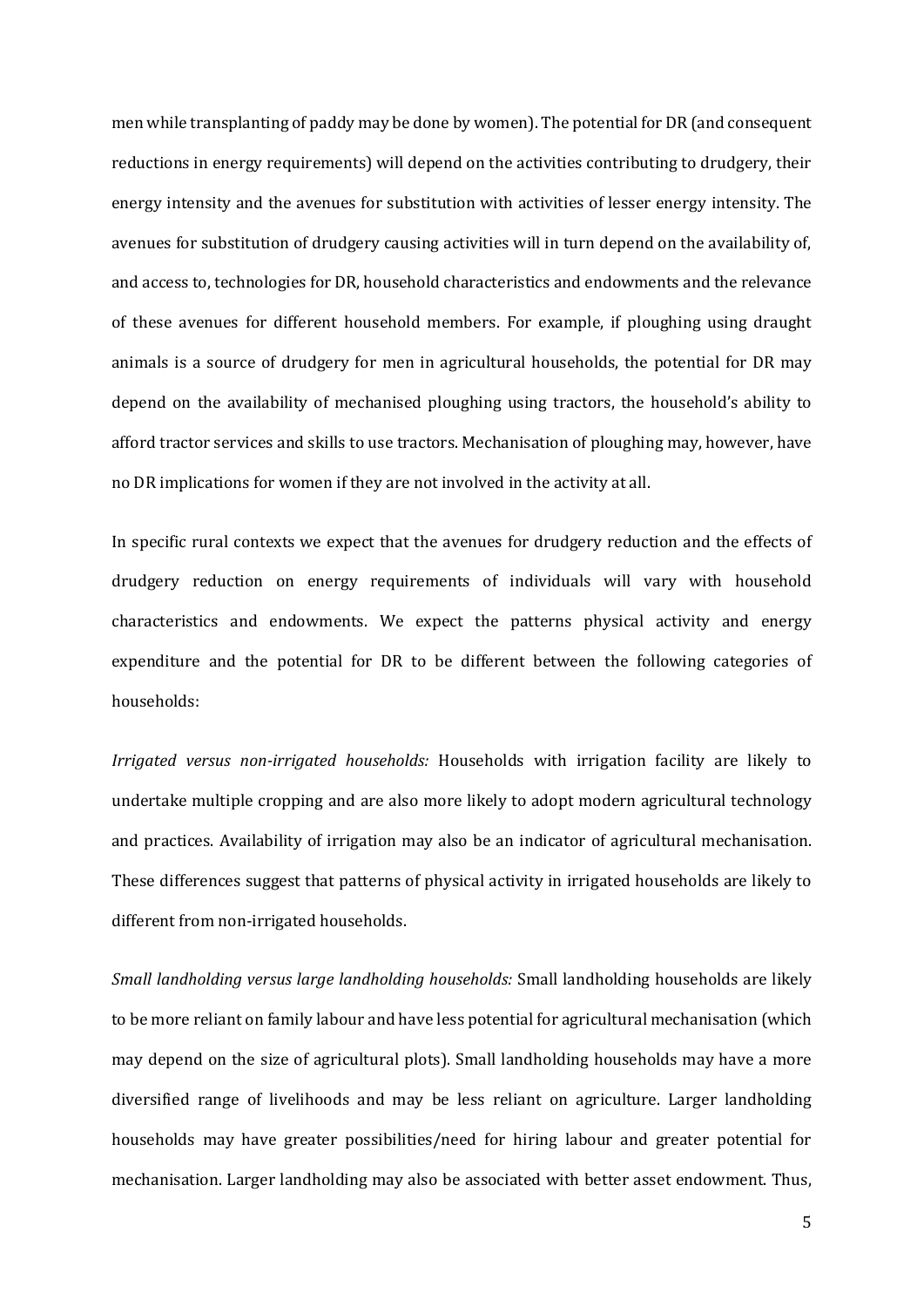small and large landholding households may differ in terms of the physical activity demands from agricultural activities and in terms of the avenues of drudgery reduction open to them.

*Wealthier versus less wealthy households:* Wealthier households may possess more assets that can reduce drudgery (in agricultural or domestic activities) or they may have better access to credit to access these assets. They may also have better access to water and fuel supply and better modes of transportation. These differences in relation to less wealthy households may bring about differences in the patterns of physical activities and the choices available for drudgery reduction.

*High dependency ratio versus low dependency ratio households:* The differences in patterns of physical activity and avenues for drudgery reduction between high dependency and low dependency households are likely to arise because of the larger burden of caring for children and dependent adults in high dependency households, particularly for women. However, economically active women in high dependency households may be able to share childcare with other dependent adults in the household.

DR can affect nutritional status, specifically calorie adequacy – through a reduction in energy requirements. However, improvements in nutritional status can also affect physical activity levels by enhancing capacity for expending physical effort. The focus of this paper is on exogenous sources of DR such as adoption of new agricultural technology and mechanisation, improvements in rural infrastructure and services. Therefore, we do not examine the feedback effects of improved nutrition on physical activity levels.

# 3. Literature review

Empirical evidence on physical activity and energy expenditure patterns in rural households in LMICs has been limited. This is attributable to the difficulties in accurate measurement of physical activity and energy expenditures in free living populations. The "gold standard" method of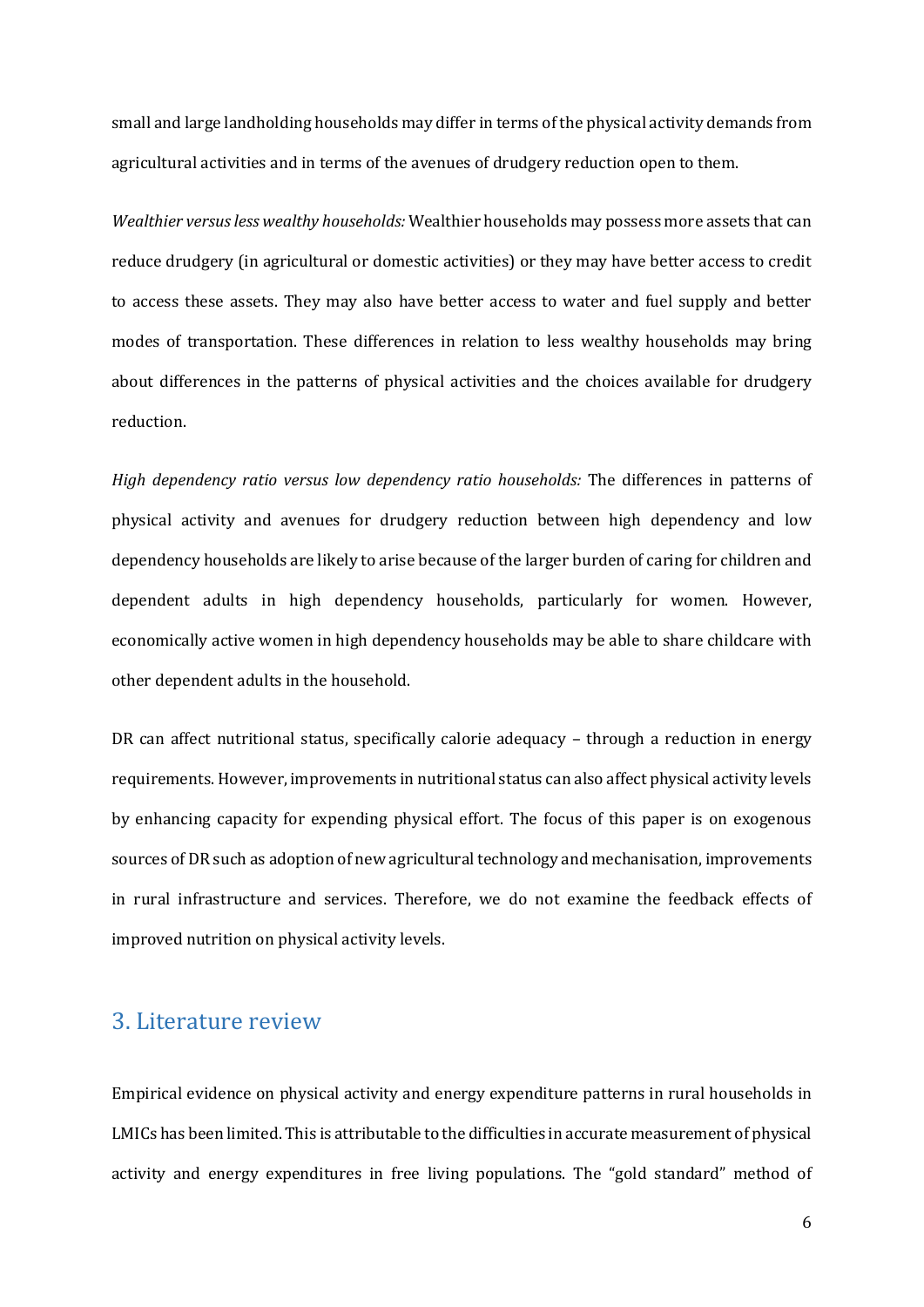measuring energy expenditure – the Doubly Labelled Water method (DLW)(Speakman, 1998) – and direct and indirect calorimetry-based methods are all lab-based methods which are difficult to scale up for application to rural free-living populations. A review by Dufour and Piperata (2008) could identify only 26 studies reporting physical activity levels (PAL) of rural populations in low-income countries. PAL provides a more suitable measure of physical effort compared to total energy expenditure (TEE) because it corrects for body size, allowing comparison across gender and body-types. Most of these studies have used the so-called factorial method, which infers the total energy expenditure of an individual based on activity and time-use diaries. The time spent on each activity is multiplied by the average energy intensity of the activity derived from databases on normative energy requirements for different types of physical activity such as that provided by the FAO (2001) or estimated by indirect calorimetry methods (Durnin and Brockway, 1959). Other studies have used the DLW method and heart rate monitors (HRM) which provide energy expenditure estimates with accuracy within 3-5% and 6% respectively of direct calorimetry estimates (Ceesay et al., 1989; Norgan, 1996). Vaz et al. (2005) compiled an extensive database of energy costs of specified activities, some of which are typical of rural populations in low-income contexts. Energy expenditure estimates for different activities derived using the factorial method show a huge variation by crops, location and technologies. Such estimates are useful to compare the relative energy cost and physical effort required for different activities. However, they generally do not take into account periods of rest and inactivity and variations in the intensity of the effort during the performance of an activity and, therefore, are likely to overestimate energy expenditure.

A review of empirical studies shows an average PAL of males and females in agricultural settings of 1.9 and 1.7 respectively, which is at the high end of what is considered to be "moderate" activity level (FAO, 2001). However, significant variations have been found across geographical locations and seasons. Studies of male farmers in Burkina Faso (Bleiberg et al., 1981), Cameroon (Pasquet and Koppert, 1993), and India (Edmundson and Edmundson, 1989) show light activity level (1.4>PAL>1.69), while vigorous activity levels (PAL>2) were found in Philippines (Guzman et al.,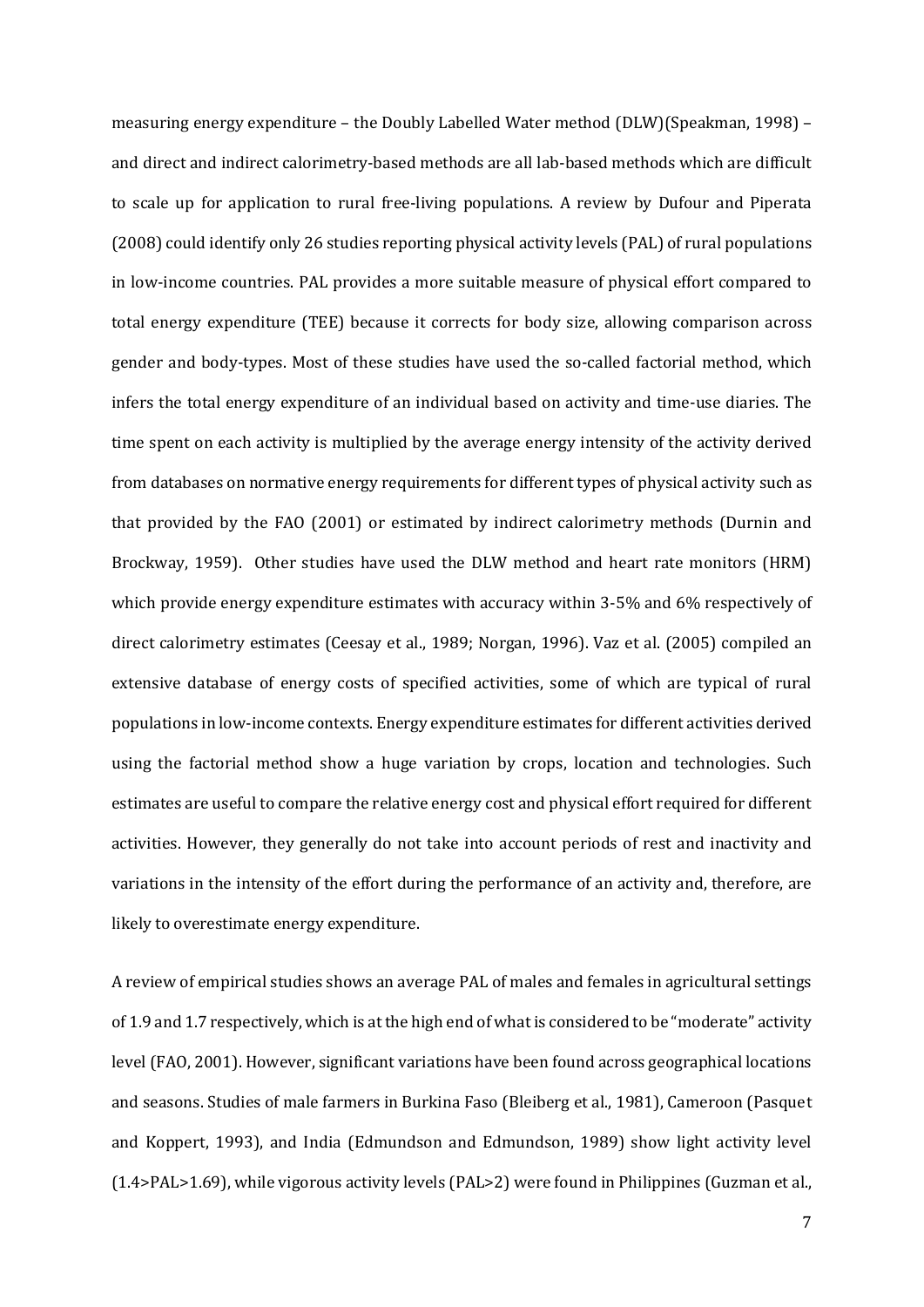1974), Gambia (Heini et al., 1996), and Thailand (Murayama and Ohtsuka, 1999). For females, vigorous activity levels were found only in Bangladesh amongst tea pickers (Vinoy et al., 2000). A few studies have collected data across different agricultural seasons revealing the diversity of physical activity levels across seasons. Greater differences across seasons were found in environments with a strong wet-dry seasonality where people rely on harvest of cereals for their subsistence. For example, in Myanmar the PAL of farmers varies from a vigorous activity level (2.51) during the peak season to a light activity level (1.41) post-harvest. Female PALs tend to be more consistent throughout the year, possibly because of their involvement in domestic chores and children care that is constant (Dufour and Piperata, 2008).

There is a large literature on DR associated with farm mechanisation particularly in the context of modernisation of agriculture and adoption of "Green Revolution" technologies in South Asia. The focus of this literature was on demonstrating the efficacy and benefits of mechanisation on the physiology of work – using indicators for effort such as heart rate, energy expenditure, Total Cardiac Cost of Work and Physiological Cost of work, e.g., Nag et al. (1980), Gite and Singh (1997), Nag and Nag (2004), Singh et al. (2007), Mohanty, Behera and Satpathy (2008), Kishtwaria and Rana (2012). These studies regarded DR as a desirable end in itself; they do not typically draw links with potential nutritional impacts.

Gillespie and Kadiyala (2012) found only a limited number of studies that relate employment in agriculture to nutrition and health outcomes. These studies have attempted to classify the energy costs of daily household and agricultural activities, to assess adaptations to seasonality, to assess the impact of activity and food intakes on neo-natal size and to look at differences in thinness according to occupational pattern and gender. Bains, Kaur and Mann (2002) and Rao, Gokhale and Kanade (2007) estimated energy expenditure in rural women using FAO physical activity ratios (PARs). Their key finding was that most tasks undertaken by rural women involved light to moderate levels of activity contrary to the common assumption that their work involves vigorous (heavy) activity levels. Barker et al. (2006) found that women in agricultural families were thinner than women in non-agricultural families and women in agricultural families were

 $\mathsf{R}$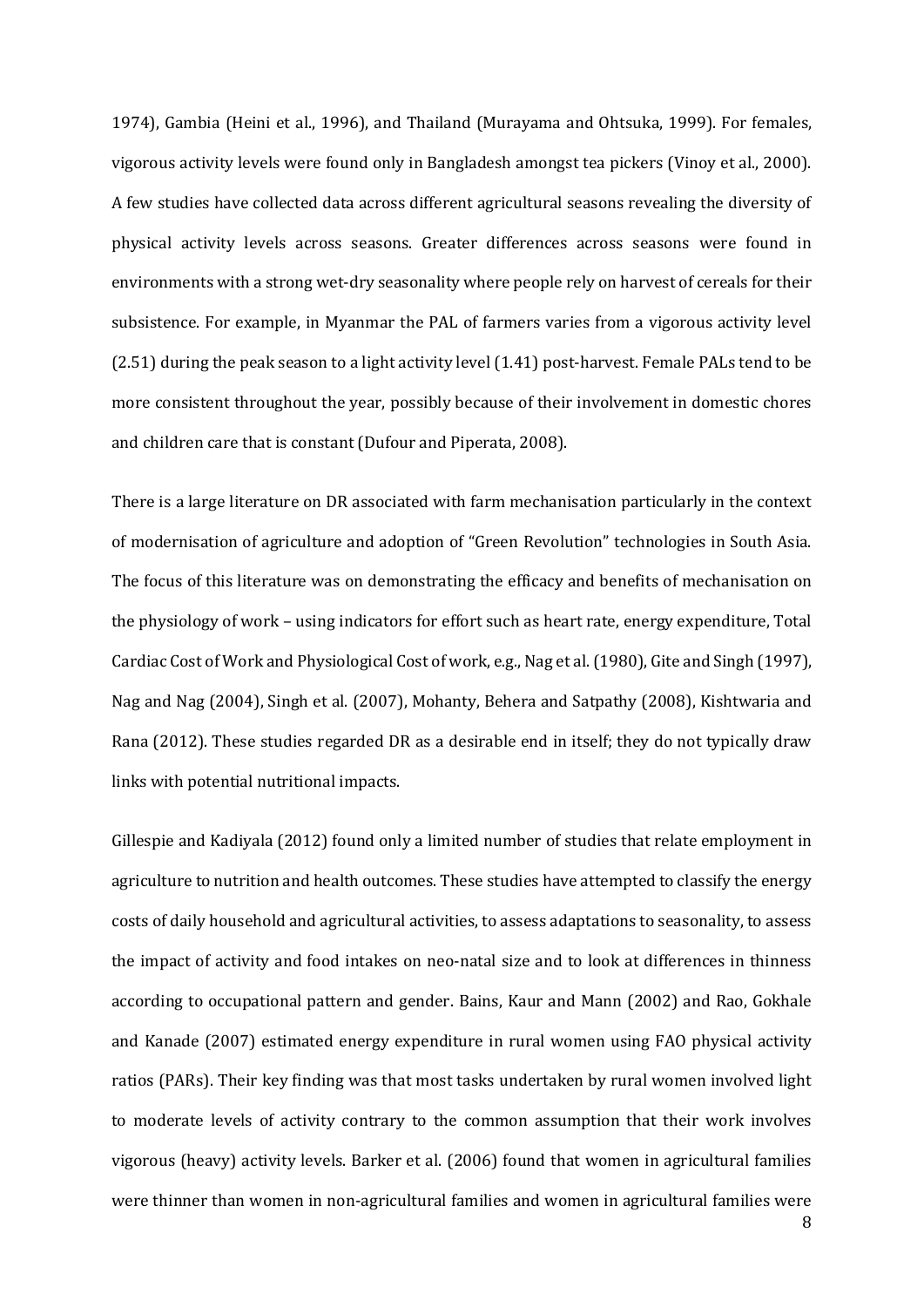more likely to be engaged full time in farming activities in addition to carrying the burden of household chores. Durmin, Drummond and Satyanarayana (1990) found that seasonality affects both energy expenditure and food intake with the lean season being associated with lower basal metabolic rate (BMR) and capacity for physical activity. Headey, Chiu and Kadiyala (2011) found that activity characteristics have a significant association with adult BMI. Analysing data from the National Family Health Survey-3 of India, they found that a shift from agriculture to unskilled manual labour was associated with a higher BMI of 0.08, while a shift to services was associated with a higher BMI of 0.27 and a shift to sale of produce with a higher BMI of 0.29. The effects of a changing pattern of occupational physical activity were sizable compared to the effects of other factors such as moving up wealth quintiles. Griffith and Bentley (2001) found that women working in agriculture in India were 1.52 times more likely to be underweight than those who are not. Johnston et al. (2018) reviewed the role of time-use as a determinant of nutritional outcomes in rural areas of LMICs. They find that women play a key role in agriculture in terms of time commitments. However, agricultural interventions may not improve nutritional outcomes if they do not take time constraints faced by women into account, as well as the trade-off between productive and reproductive activities and its implications for maternal and child nutrition. While patterns of time-use affect nutritional outcomes, there is no consensus on the nature of impacts because households and household members respond to increased time-burdens and workloads in different ways. To the extent that time-use patterns are likely to be associated with patterns of physical activity, the review also highlights the link between energy expenditure patterns and nutritional outcomes.

A series of systematic reviews have failed to find a clear link between agricultural interventions and nutritional improvements (Webb and Kennedy, 2014). This has been attributed to the lack of sufficient rigorous research and evaluation (Girard et al., 2012; Ruel and Alderman, 2013). They make a case for research to focus on the channels and pathways of impact of agricultural interventions rather than on the size and direction of impacts. More recent research has attempted to delineate and examine the specific pathways of impact from agricultural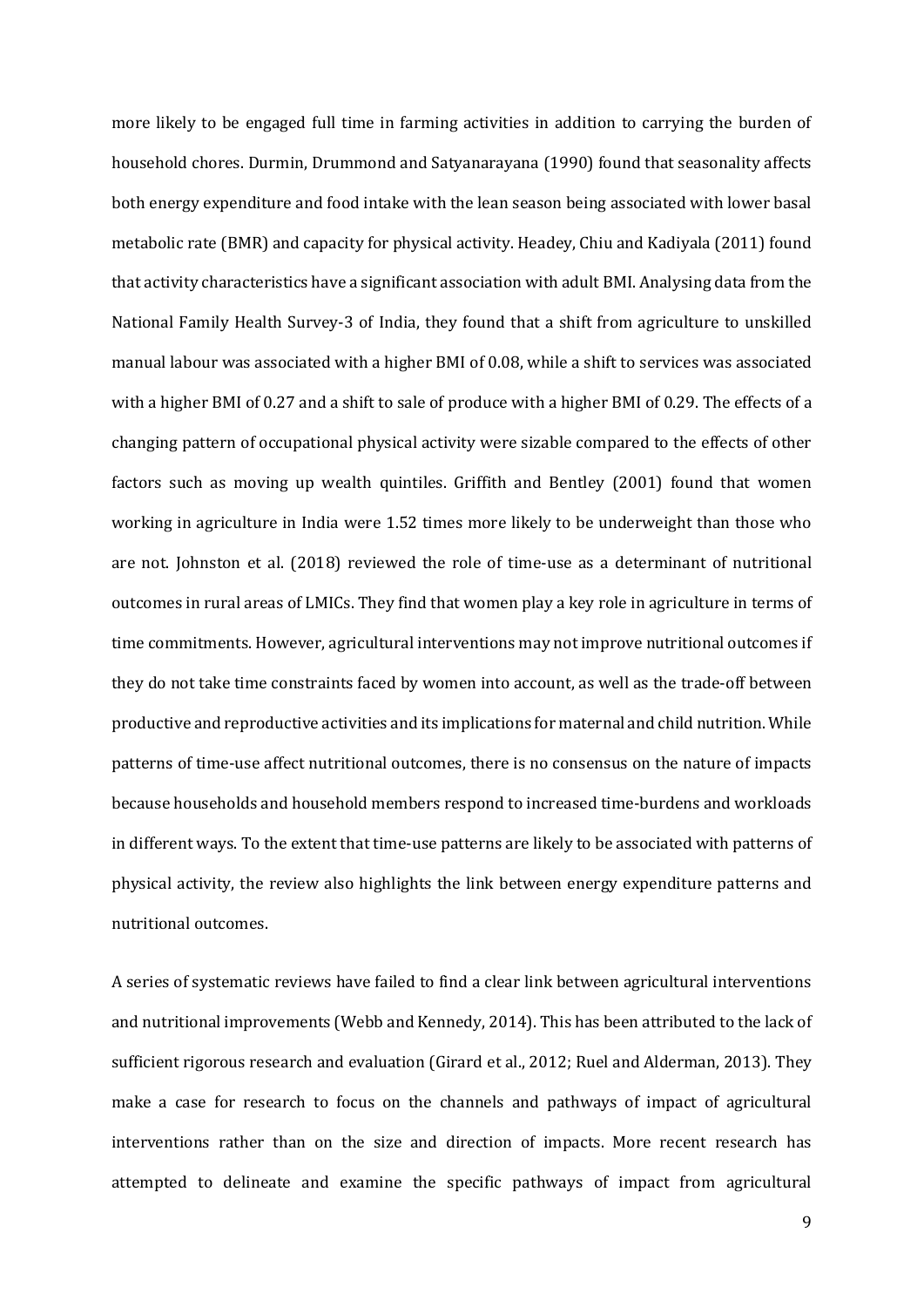interventions to nutritional improvements, bringing into focus the energy expenditure dimension in understanding agriculture-nutrition linkages. Gillespie and Kadiyala (2012) identify several agricultural nutrition pathways their analysis of agriculture-nutrition disconnect in India. Ruel et al. (2013) summarise these into six key pathways which operate via (1) agriculture as a source of food (2) agriculture as a source of income through wages earned and marketing of produce (3) food prices affecting the incomes of net sellers and the ability of net buyers to ensure household food security (4) women's socio-economic status and their ability to influence household decision making and intra household allocation of food, health and care (5) women's ability to manage care, feeding and health of young children and (6) women's own nutritional status where their work related energy expenditure exceeds their intakes, their dietary diversity is compromised or their agricultural practices are hazardous to their health (and consequently to their nutrition). While the last pathway recognises the role of energy expenditure patterns in determining nutritional outcomes, it has received little attention in the empirical literature. The link between physical activity levels and calorie requirements has been recognised in the literature which examines the low income elasticity of calorie consumption observed in India and other developing countries. Deaton and Dreze (2009) argue that an important explanation of the declining trend in calorie consumption observed in India across the distribution of real per capital expenditure may lie in the declining levels of physical activity in the rural population owing to improved infrastructure and health environment. The energy expenditure profiles of men and women in rural households developed in this paper can be used to incorporate the energy expenditure dimension in understanding agriculture-nutrition linkages.

# 4. Data and methods

## 4.1 Data

Data were collected from predominantly agricultural rural communities in two LMICs – Ghana and India. In Ghana the two selected communities were in the Wa municipality in the Upper West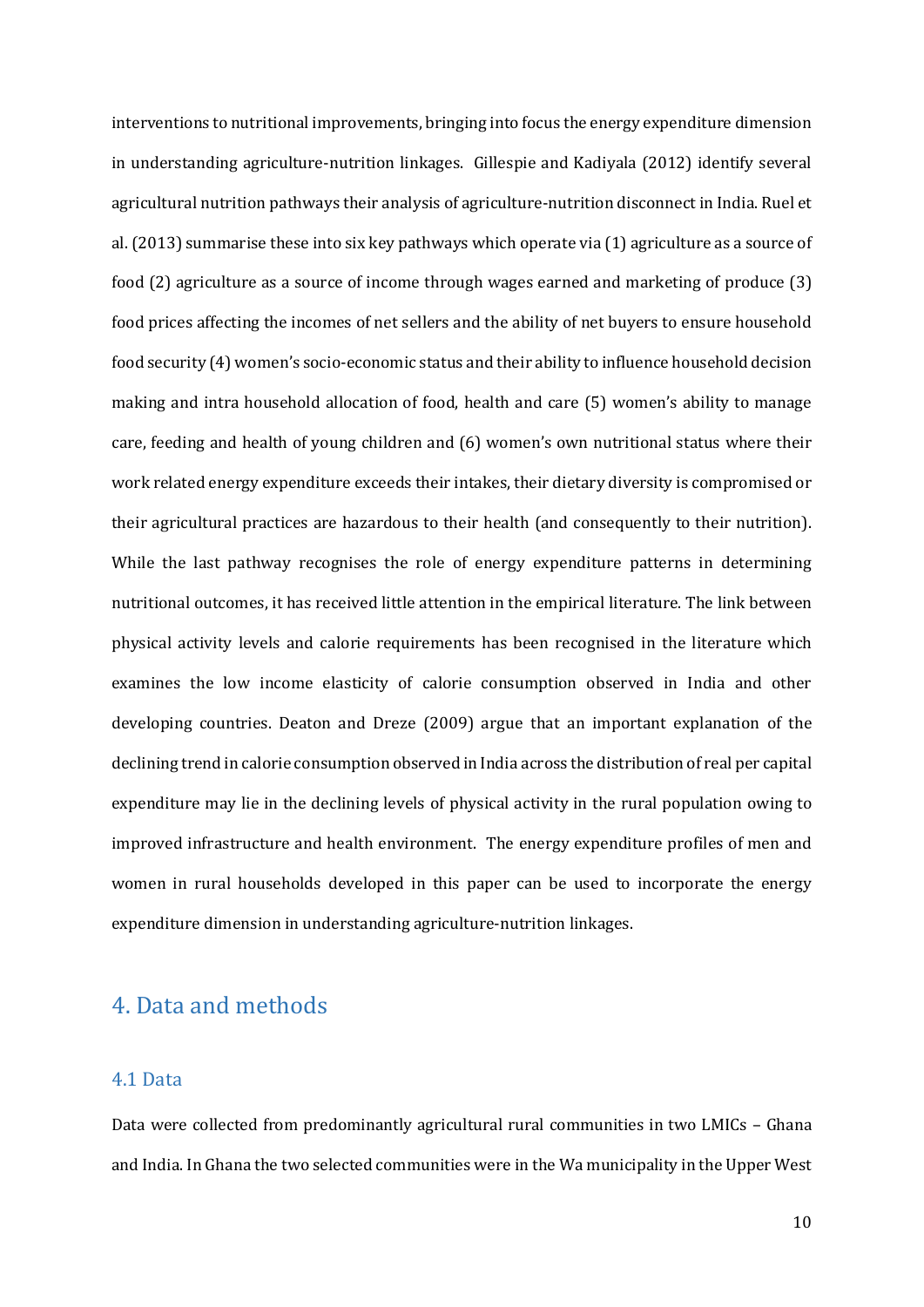region. Situated in Northern Ghana, this is part of the guinea savannah vegetation belt dominated by grassland with scattered drought resistant trees. The area's economy is predominantly agrarian -- 80% of the population is engaged in agriculture – and the major crops grown in the area are maize, sorghum, millet, groundnut and cowpea. Goat, sheep, pigs and poultry are the main livestock in the area. In India, we selected the households from two villages in Jogulamba Gadwal district in Telangana State, located in the southern Telangana agro-climatic zone which is characterised by red soil track and predominantly rainfall-dependent crop production. The area's economy is agrarian with about 82% of the population engaged in agriculture. The principal crops grown in the zone include sorghum, cotton, rice, red gram, sesame, maize, castor, safflower and groundnut.

In each country, we selected 10 households involved in rainfed agriculture and 10 households involved in irrigated agriculture. The data collection was spread over the period May 2017 to November 2018 as the cropping season was different in the two countries and for the rainfed and agricultural households. We invited the head of the household and the spouse to participate in the study and provide data on energy expenditure, time-use and food intakes over four nonconsecutive weeks across the agricultural season. To be part of the study, respondents had to be economically active and aged between 16-64 years. The weeks were selected to capture four key phases of the cropping cycle: land preparation, sowing and seeding, land maintenance, and harvest. In each country we therefore collected data from 40 individuals for 27 days each for a total of 1,030 full days.

To collect energy expenditure data, the respondents in the selected households were required to wear an accelerometer for the four weeks in which data was collected. We used the ActiGraph GT3X+ device, a research-grade accelerometer. Participants were instructed to wear the accelerometry devices around the waist while they were awake for seven consecutive days during each agricultural phase1. The raw movement data (acceleration along the three axes) downloaded

<sup>&</sup>lt;sup>1</sup> A detailed report of the study design can be found in Zanello et al. (2018).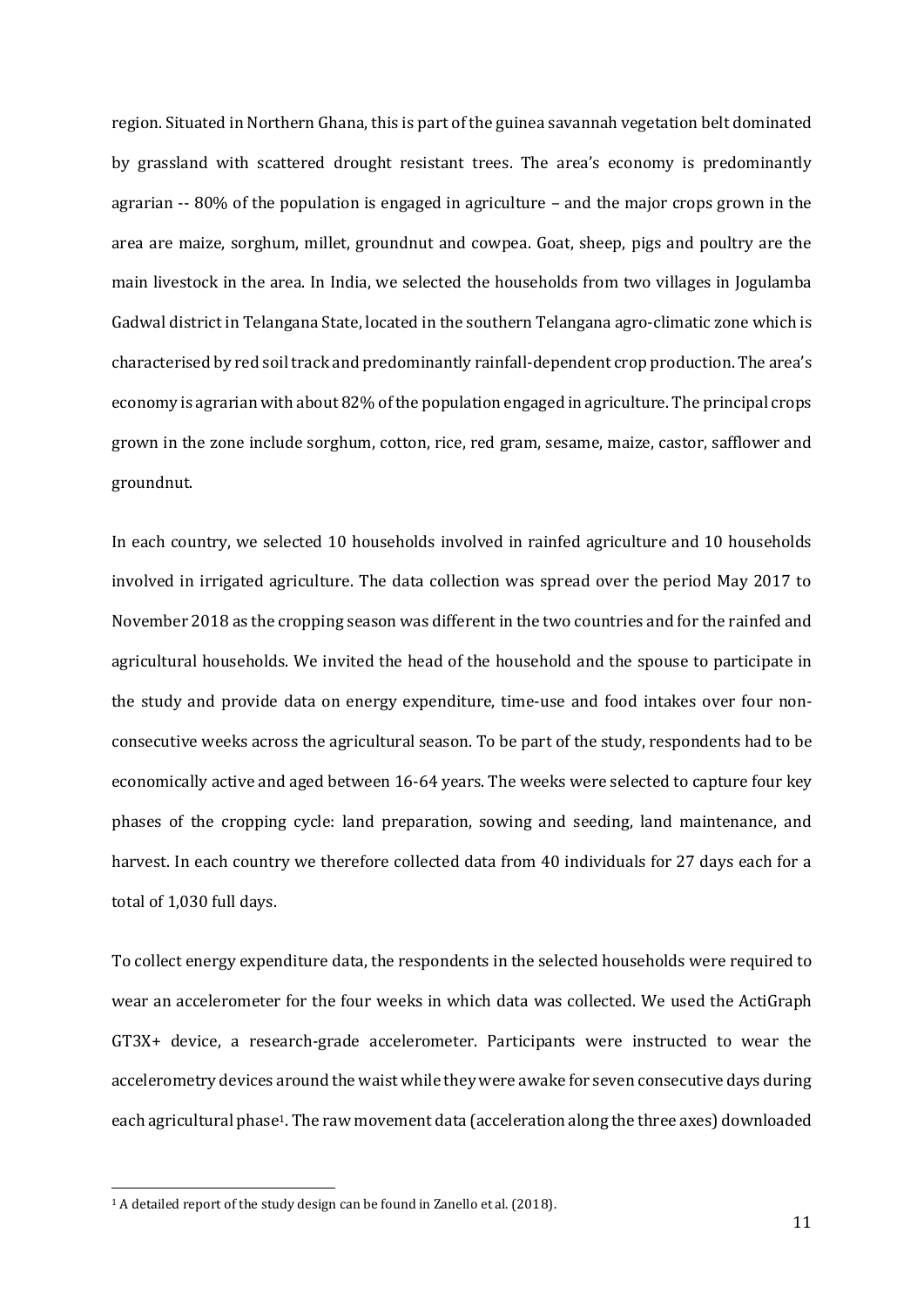from the accelerometers was initially compressed into 3 second epochs and then to one-hour intervals to match the interval for the time use data. The movement data is converted into activity energy expenditure for each hour using the Freedson et al. (1998) algorithm in the Actilife<sup>TM</sup> software. The total energy expenditure (TEE) is derived by adding the basal metabolic rate (BMR) for every individual derived by the Harris-Benedict equation (Harris and Benedict, 1918). For activities typical of rural households in the sample, the aggregation of the data into one-hour intervals does not affect the accuracy of the energy expenditure estimates derived (Chen and Basset, 2005). The physical activity in each hour is then split into time spent in light, moderate, vigorous and very vigorous activity using "cut points" or thresholds for classifying the intensity of the activity (based on Sasaki et al., 2011)2. The reliability and validity of ActiGraph devices have been extensively assessed (Santos-Lozano et al., 2013; Sasaki et al., 2011) and these devices have been used in multiple studies involving free-living humans in various settings (Keino et al., 2014; Pawlowski et al., 2016; Zanello et al., 2017). We restrict our dataset to individual/days that have less than 3 hours of non-compliance (non-wear) time throughout the waking hours. On account of the daily visits of the enumerators, compliance in wearing the accelerometers was remarkably high, 97% and 93% in Ghana and India respectively.

Data on energy expenditure were integrated with data on time-use and food intakes collected through a 24-hour recall based questionnaire administered daily to the respondents. The full dataset is publicly available (Zanello et al., 2019). Activities were classified into five macro categories (Domestic, Economic, Personal, Social and Sleeping/Resting) and further into 15 micro-categories. The conversion of food intake to calories was done using food composition tables. For Ghana, we refer to the National Nutrient Database for Standard Reference (USDA, 2017 [https://ndb.nal.usda.gov/ndb/\)](https://ndb.nal.usda.gov/ndb/) and for India, we refer to Bowen et al. (2011).

<sup>2</sup> The cut points are based on 'count per minute' (CPM), a measure of the frequency and intensity of the raw acceleration. The categorisation of activities is then defined as follows: light (0 - 2690 CPM), moderate (2691 - 6166 CPM), vigorous (6167 - 9642 CPM) and very vigorous (> 9643 CPM). Given the negligible cases of very vigorous activities in our sample (< 1%), we aggregated this measure within the 'vigorous' activities.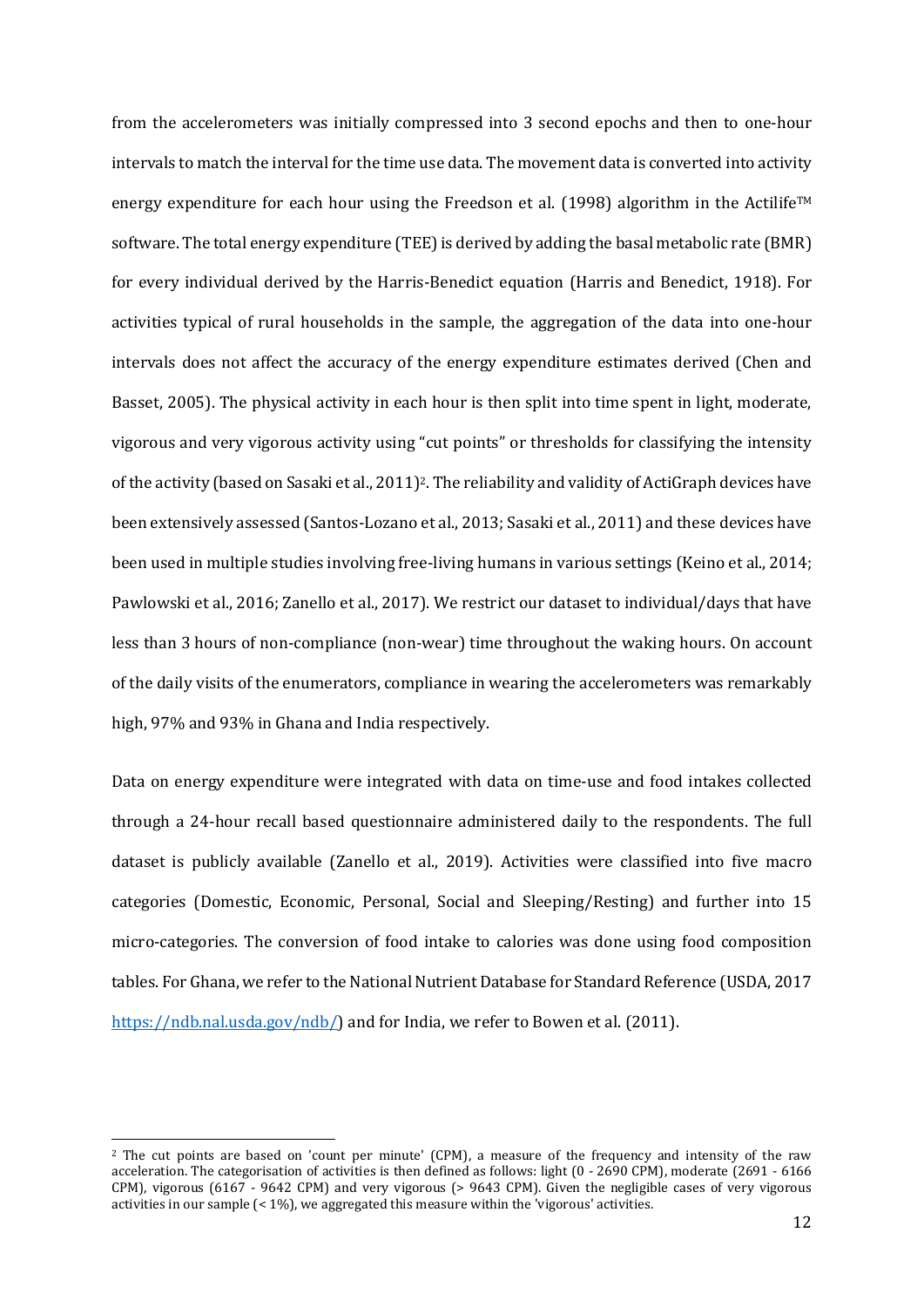#### 4.2 Methods

To relate patterns of physical activity we model the physical activity level (PAL), defined as the ratio of TEE to BMR, as a function of the time spent in light, moderate and vigorous activity along with other household and individual characteristics as explanatory variables. The proportions of time spent in different activity categories constitute "compositional" variables, because the proportions always sum to one, and the increase in the proportion of time spent in one activity category inevitably involves a decrease in the proportion of time spent in other activities.

When compositional variables are present as explanatory variables, the conventional OLS method does not allow for consistent estimation due to multicollinearity and the adding up constraints. The coefficients obtained through an OLS estimation cannot be meaningfully interpreted as the effect of a one-unit change in the explanatory compositional variable holding all the other compositional variables constant. We, therefore, use methods from compositional data analysis (Aitchison, 1982) which are now extensively used in studying the effects of time spent in physical activity or other behaviours (Chastin et al., 2015) – specifically we use compositional regression with the isometric log ratio (ilr) transformation of the compositional explanatory variables. The values of the *ilr* transformed variables depend on the sequence in which the variables are taken up for transformation. Therefore, this approach requires estimating a series of models in which each proportion (i.e., proportion of time spent in light, moderate or vigorous activity) is treated as the "first" compositional variable by turn.

To assess the impact of a change in the proportion of time spent in light activity on PAL, we *ilr*  transform the compositional variables treating the proportion of time spent on light activity as the first compositional variable. This method allows us to consistently estimate the effect of a change in the proportion of time spent in one activity category with a concurrent change in the proportion of time spent on other activity categories (i.e., while observing the constraint that the proportions add up to one or the number of minutes spent on different categories of activities adds up to 1440 minutes). The multiple linear regression can be written as:

13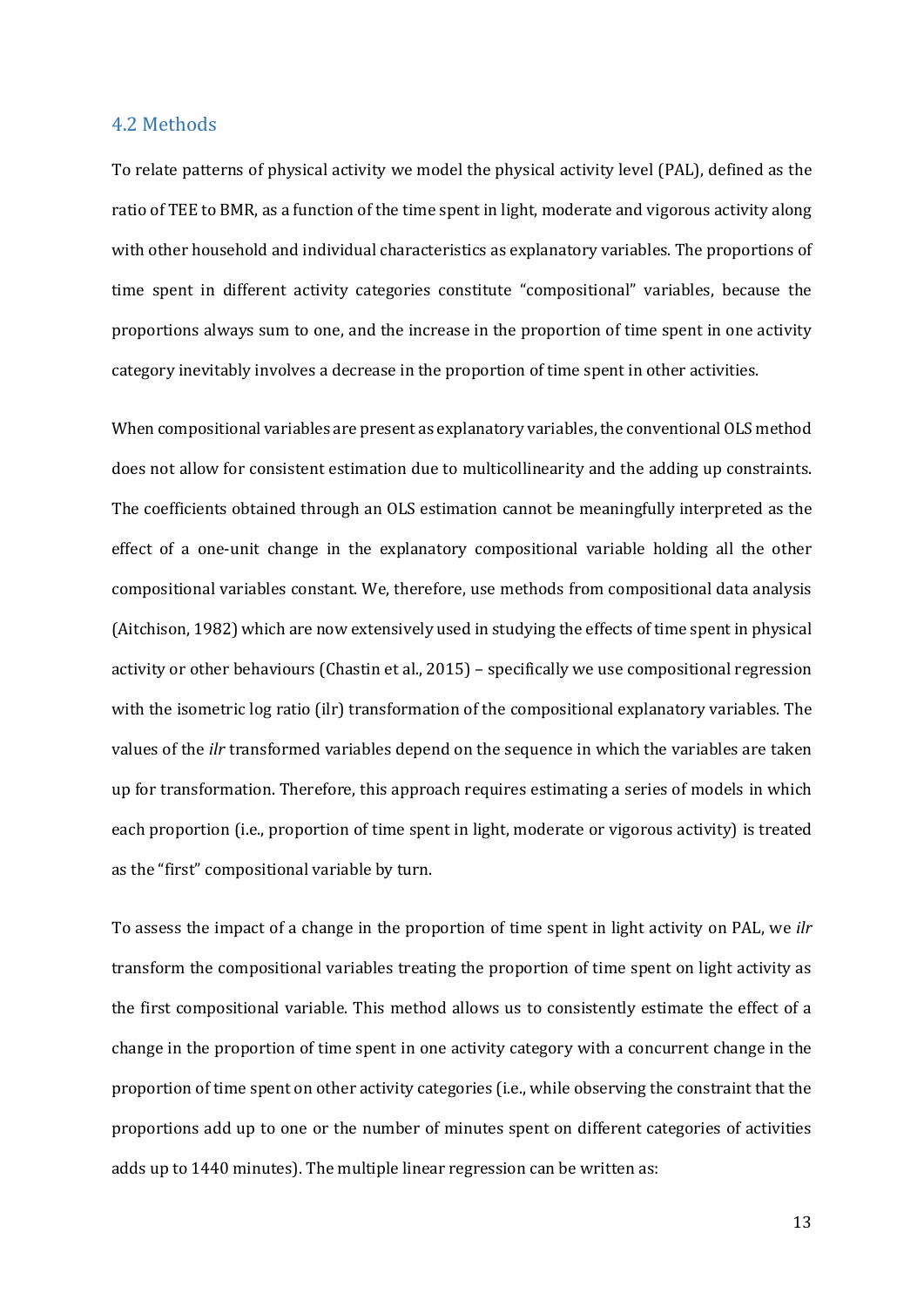$$
PAL = \beta_0 + \beta_{i=1}^{D-1} z_i + IND + HH + CONTROL + \varepsilon_i
$$

where D is the number of activity categories (in this case 3 - light, moderate, vigorous) and

$$
z_i = \sqrt{\frac{D-j}{D-j+1}} \cdot \ln \left( \frac{x_i}{\sqrt{ \prod_{j=i+1}^D x_j}} \right)
$$

for  $j = 1, 2, ..., D - 1$  and  $x_i$  is the number of minutes spent in each activity category during the day and  $\sum x_i = 1440$  minutes.

We estimated three sets of regression models – *ilr* transforming the proportions treating the proportion of time spent on light, moderate and vigorous activity **by turn** as the first compositional variable. Each model includes a vector (**IND**) capturing individual characteristics (age, sex, self-reported health status), household characteristics (**HH**) such as land endowment, agricultural system (rainfed or irrigated), livestock ownership, household composition, wealth, and controls (**CONTROL**) for the sequential day of wearing the accelerometer, agricultural season (land preparation, sowing/seeding, land maintenance, harvest) day of the week, and the hours of non-wear time in a day. In compositional regressions, the main coefficient of interest is the coefficient of the first *ilr* transformed variable (*z*1) which shows the effect of a change in the proportion of the first compositional variable with a corresponding change in the proportion of the remaining compositional variables (e.g., the effect of an increase in the proportion of time spent in light activity with a corresponding decrease in the proportion of time spent in moderate and vigorous activity). We estimate and report both a linear regression and fixed effect regression (including only the **CONTROL**) to exploit the panel nature of our data.

In our estimations we assume that an increase in the proportion of time spent in one activity is accompanied by an equi-proportional reduction in the proportion of time spent on other activities (Dumuid et al., 2019). Using our regression results we compute the elasticities of PAL with respect to DR – which we define as substitution of light activity for moderate or vigorous activity.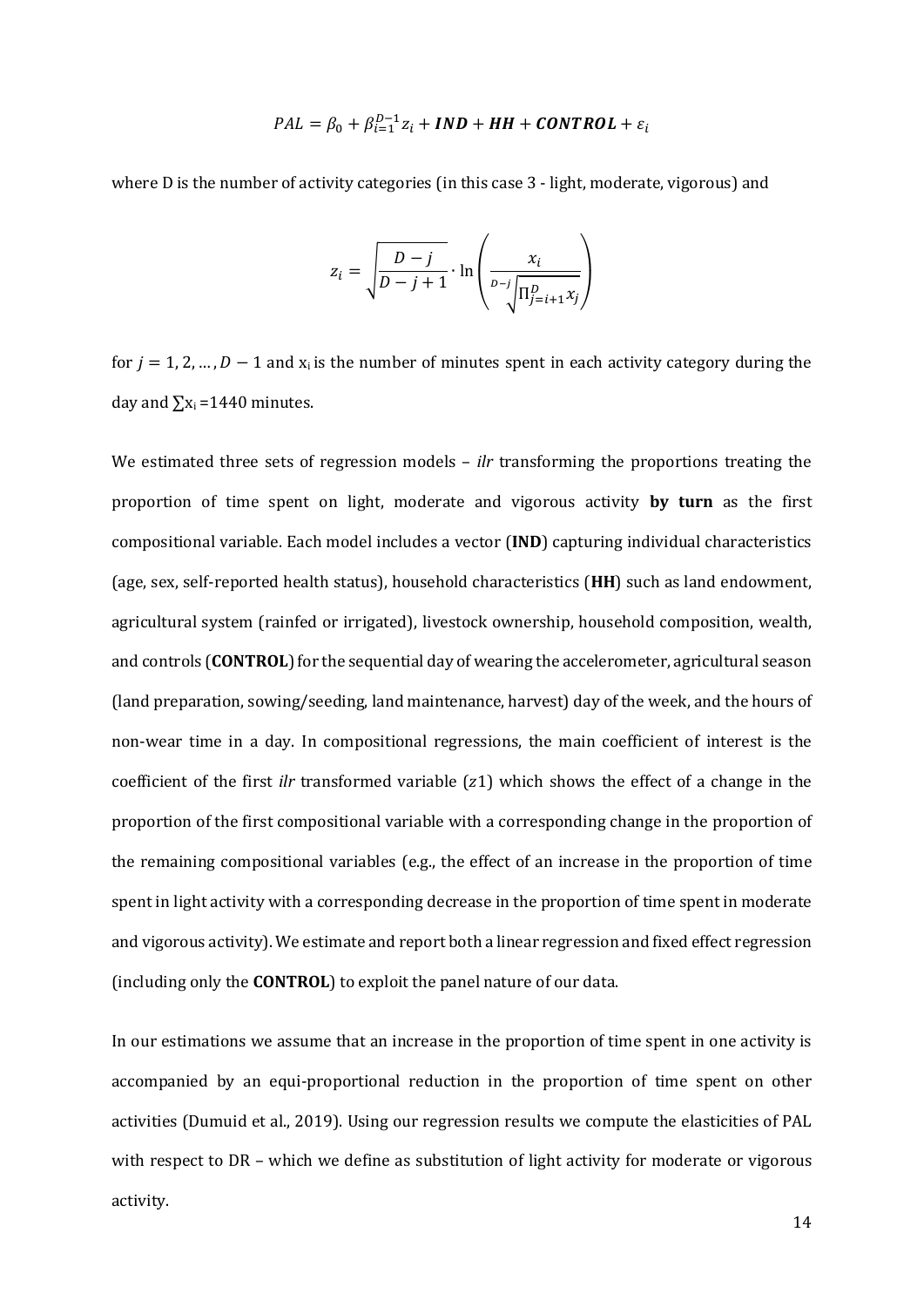To present the implications of our estimates in a more intuitive way, we use our base model to predict the effect of increasing 60 mins of light activity in a day with an equi-proportional reduction of moderate and vigorous activities on PAL. This could be done increasing the time spent in light activity by 60 mins and reducing proportionally the time spent in other activities by  $1 - s$ 

$$
\Delta \hat{y} = \hat{\beta_1} \cdot \sqrt{\frac{D-1}{D}} \cdot \ln\left(\frac{60}{1-s}\right)
$$

where  $s = 60 \cdot \frac{x_1}{1}$  $\frac{x_1}{1-x_1}$  with  $x_1$  being the number of minutes spent initially in light activities.

We compare the effects of DR -increasing light activity by 60 minutes replacing moderate and vigorous activity - by key household characteristics (wealth, landholding size, agricultural system (irrigated or rainfed) and gender) and test whether the differences in the effects on PAL are significant.

The relative energy intensities of moderate/ vigorous (drudgery causing) and light activities for men and women in different household categories are important parameters that determine the potential for DR. The data derived from accelerometers provides us the number of minutes in each hour which is spent light, moderate, vigorous activity. However, the energy intensity of light/moderate/vigorous activities is not directly available from the accelerometer data. We estimate the relative energy intensities of these activities for men and women in each household category through compositional regressions with AEE as the dependent variable and the ilrtransformed minutes in each hour (summing to 60 minutes) spent in each category of activity as the explanatory variables, with light, moderate, vigorous activities being treated as the first compositional variable by turn. The coefficients of these compositional regressions provide an index of the relative energy intensity of light, moderate and vigorous activities for men and women in different household categories.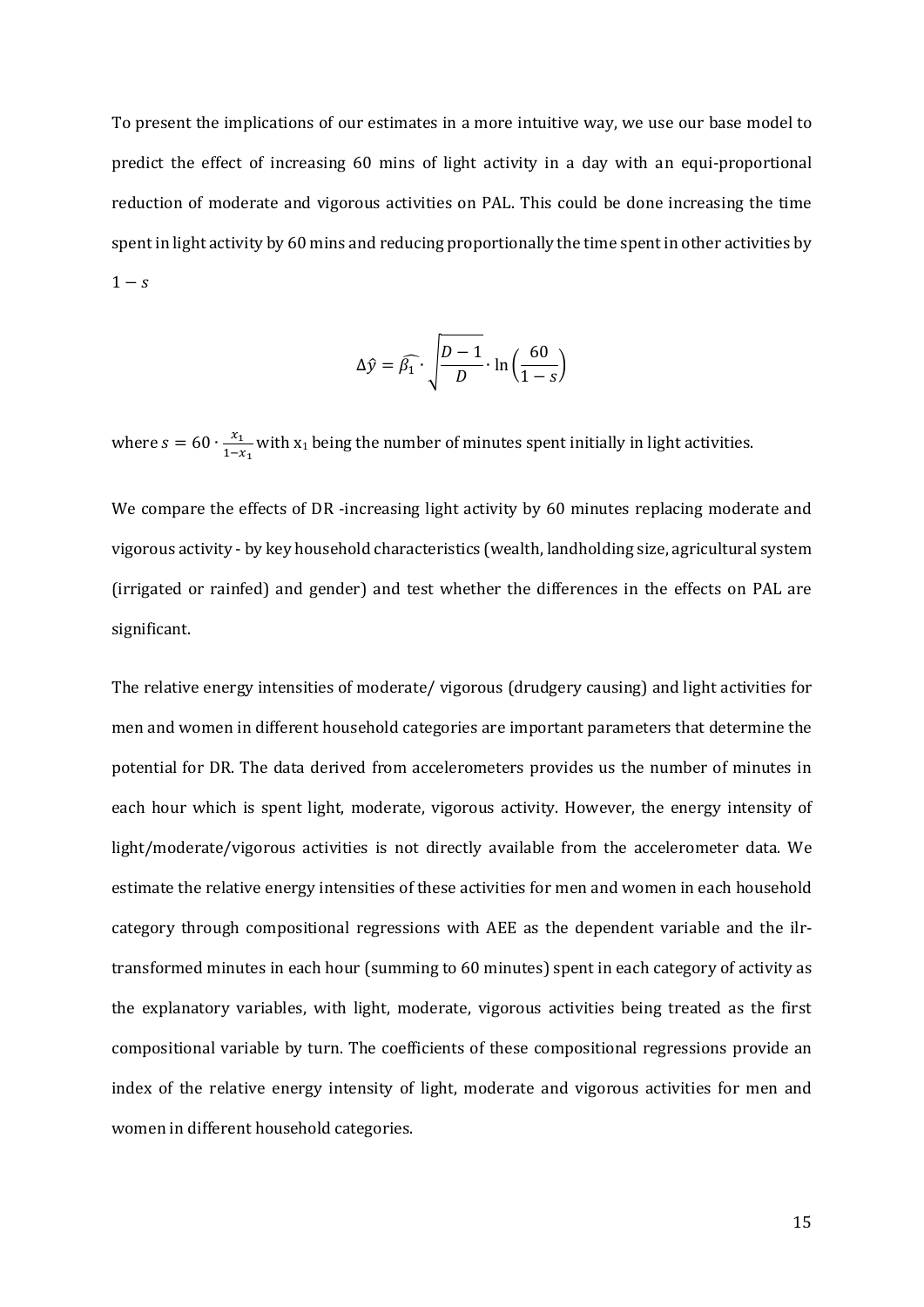#### 4.3 Limitations

We believe that the energy expenditure data generated in this study through the use of waistworn accelerometers is robust, given that respondents' compliance in wearing the accelerometers was fairly high.

Our small sample size of 20 households in each country is not representative of the rural population in these countries. The distinction that we make between large landholding households versus small land holding households, richer versus poorer households are all distinctions made within the group of small farmers that we have included in the study. Given the small number of households sampled in each country, the comparisons between different categories of households may not be robust. However, it should be noted that we work with day level data and we have a 1030 day-level observations for individuals (men and women) in each country with 27 days level observations for each individual. Comparisons between different categories of households are based on day level observations.

While we collected data on energy expenditure and time-use in different phases of the agricultural season, we have not analysed the seasonal differences in PAL for the sample. There may be important seasonality effects which are not captured in our aggregate results. We have also not considered the activity categories (productive, reproductive or leisure/rest) within or across which substitutions are made to achieve DR. We are aware that just as DR can impact nutritional status (calorie adequacy) by reducing energy requirements, improved nutritional status can also influence physical activity. However, these effects are likely to be observed consequent to nutritional improvements. Given our focus on the immediate reductions in energy requirements associated with DR facilitated by interventions such as mechanisation, we have not examined the impacts of nutritional status on physical activity levels.

The biases in self-reported recall-based data on food intakes are well recognised in the literature. Food intake data is recognised to be subject to a significant under-reporting bias which may vary by gender and by anthropometric characteristics. In our study it is possible that the under-

16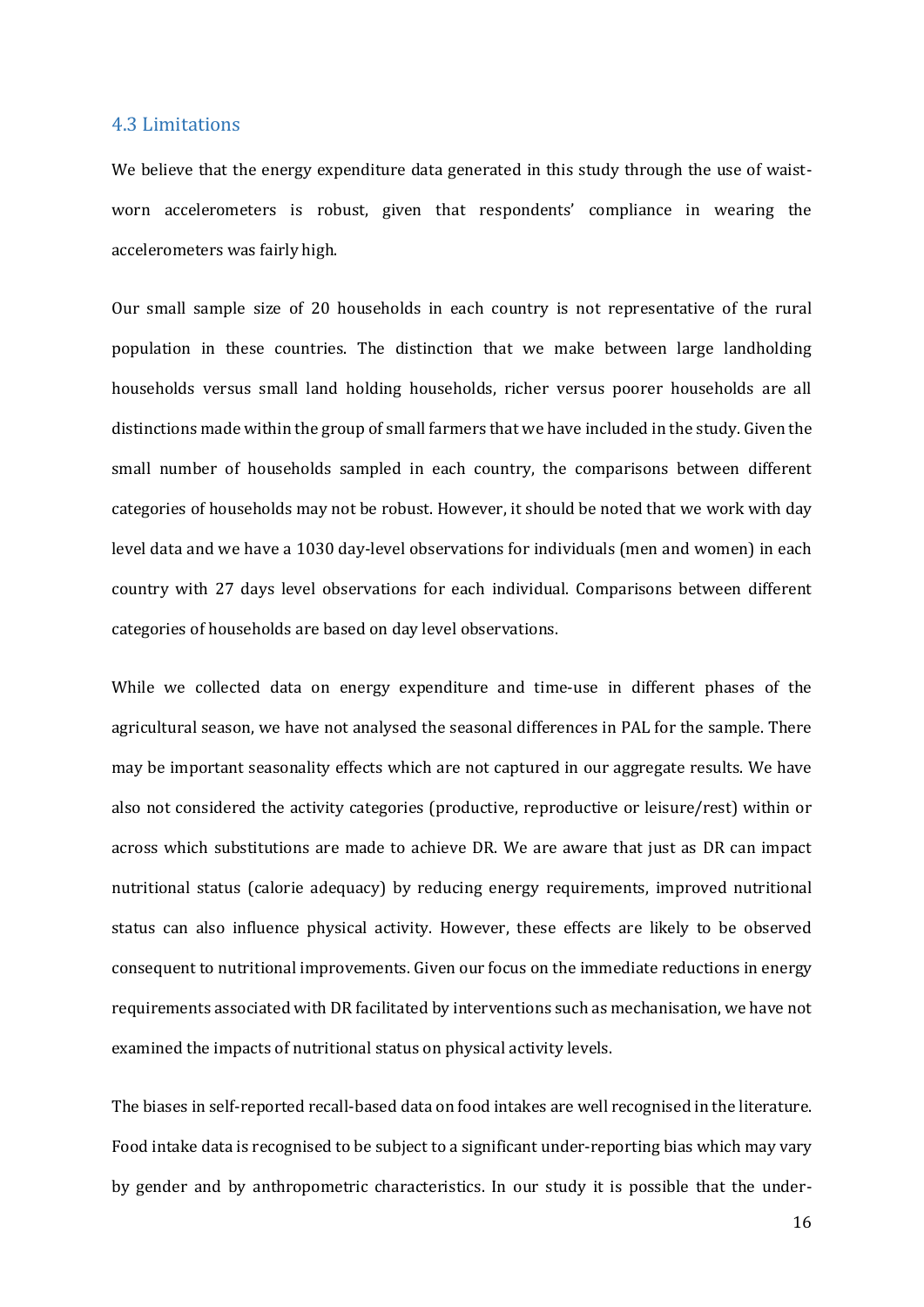reporting of food intakes may have been larger for men than for women – particularly in relation to food eaten outside the home and calories derived from alcohol consumption. For women, especially in deprived households, there could be a tendency to overstate food consumption or a reluctance to acknowledge lower food intakes. In the analysis in this paper we use the food intake data only to assess the average calorie deficits for men and women in the two countries.

# 5 Results

## 5.1 Descriptive Statistics

Table-1 presents the descriptive statistics of rural households sampled in Ghana and India for the study.

| Table-1: Descriptive Statistics of Rural Households in Ghana and India |       |        |       |         |  |  |
|------------------------------------------------------------------------|-------|--------|-------|---------|--|--|
|                                                                        | Ghana |        |       | India   |  |  |
|                                                                        | Mean  | SD     | Mean  | SD      |  |  |
| Age of the head of the household (years)                               | 39.09 | (9.56) | 39.60 | (10.38) |  |  |
| Literacy of the head (whether literate)                                | 0.18  | (0.39) | 0.30  | (0.47)  |  |  |
| Household size                                                         | 7.59  | (3.69) | 4.30  | (1.59)  |  |  |
| Asset index                                                            | 0.00  | (1.87) | 0.00  | (1.73)  |  |  |
| Tropical Livestock Units                                               | 3.58  | (5.92) | 1.95  | (2.48)  |  |  |
| Irrigation                                                             | 1.45  | (0.51) | 1.50  | (0.51)  |  |  |
| Number of elderly                                                      | 0.23  | (0.61) | 0.10  | (0.31)  |  |  |
| Number of adults                                                       | 3.05  | (1.36) | 2.70  | (1.08)  |  |  |
| Number of adolescents                                                  | 1.18  | (1.18) | 0.35  | (0.75)  |  |  |
| Number of children                                                     | 2.73  | (1.58) | 1.10  | (1.02)  |  |  |
| Number of infants                                                      | 0.41  | (0.50) | 0.05  | (0.22)  |  |  |
| Total land holding (Acres)                                             | 4.52  | (3.85) | 4.05  | (3.16)  |  |  |
| Distance from the nearest all weather/tarmac road (Km)                 | 2.50  | (2.25) | 0.77  | (2.24)  |  |  |
| Distance from the nearest local trading centre (Km)                    | 5.93  | (2.40) | 8.10  | (4.01)  |  |  |
| Km from the nearest major products market (Km)                         | 3.68  | (2.79) | 7.90  | (4.31)  |  |  |
| Number of households                                                   | 22    |        | 20    |         |  |  |

The households sampled in both countries were small farmer agricultural households. The average age of the household head was 39 years. The literacy of household heads was very low in Ghana (18%) but somewhat higher in India (30%). The household size and the number of children per household was larger in Ghana than in India. This was possibly owing to extended family units all residing within the same household compound in Ghana. The average landholding ranged from 4-4.5 acres in Ghana and India. Households in both countries were located more than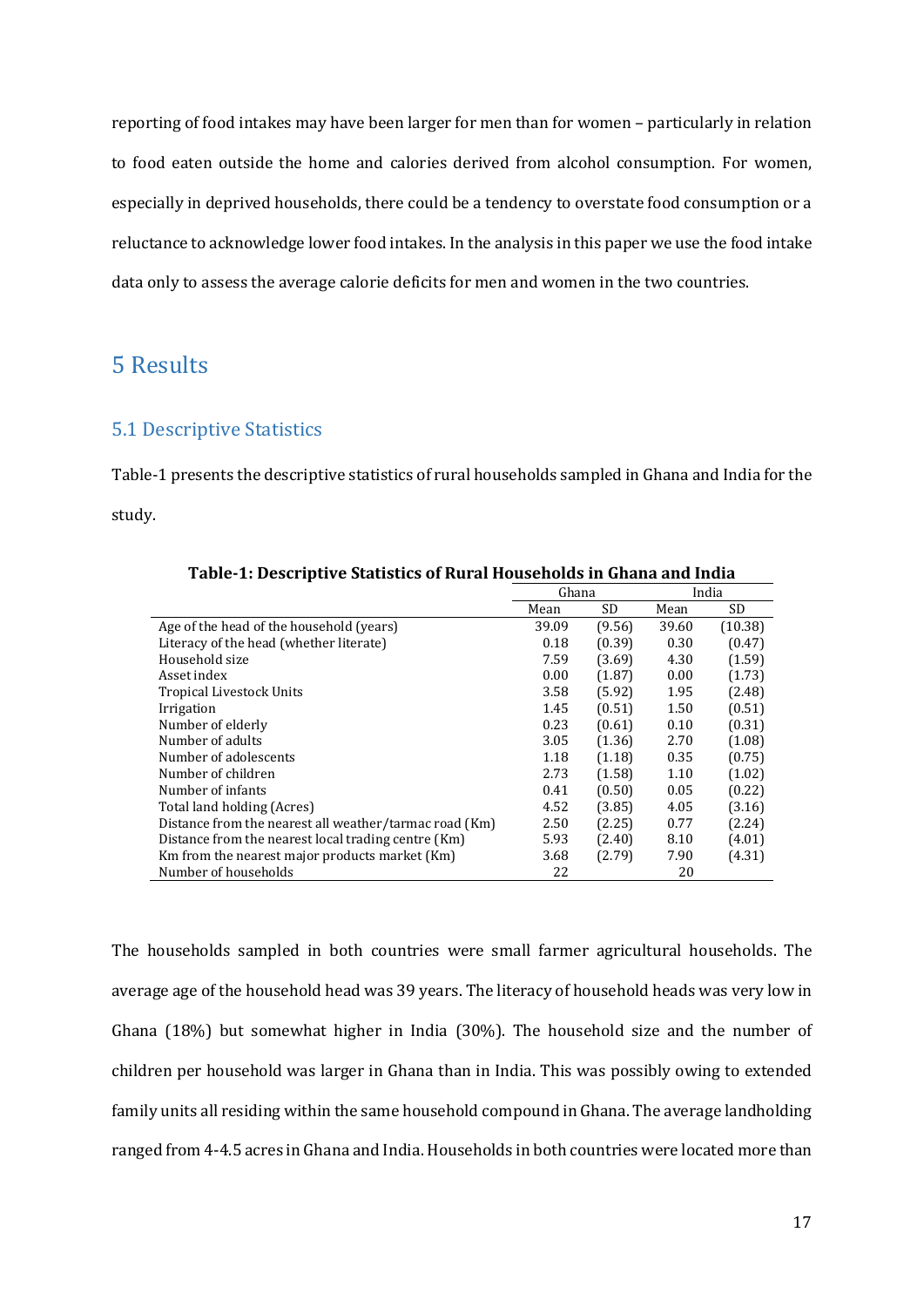3 kms away from the nearest product markets and trading centres. These distances were the largest in India.

The descriptive statistics of physical activity, energy expenditure and calorie intake for the pooled sample of men and women in the two countries is presented in Table-2.

|                                              |           | Ghana     |           | India     |
|----------------------------------------------|-----------|-----------|-----------|-----------|
|                                              | Mean      | SD        | Mean      | SD        |
| Age (years)                                  | 36.46     | (9.09)    | 37.41     | (12.96)   |
| Height (in cm)                               | 167.79    | (8.36)    | 156.54    | (8.68)    |
| Weight (in kg)                               | 59.40     | (5.52)    | 52.43     | (9.63)    |
| Food intakes (kcals/day)                     | 2,025.54  | (769.68)  | 1,692.24  | (553.24)  |
| BMI $(Kg/m2)$                                | 21.13     | (1.77)    | 21.30     | (2.96)    |
| Proportion of undernourished<br>(BMI < 18.5) | 2.5%      |           | 22.5%     |           |
| $AEE$ (kcal/d)                               | 1,136.73  | (412.64)  | 703.58    | (383.90)  |
| TEE (kcal/d)                                 | 2,521.06  | (468.47)  | 1,940.93  | (486.67)  |
| <b>BMR</b>                                   | 1,384.34  | (156.29)  | 1,237.35  | (196.01)  |
| PAL                                          | 1.83      | (0.29)    | 1.57      | (0.28)    |
| Light activity $(\%)$                        | 0.85      | (0.05)    | 0.89      | (0.06)    |
| Moderate activity (%)                        | 0.13      | (0.05)    | 0.10      | (0.05)    |
| Vigorous activity (%)                        | 0.02      | (0.02)    | 0.01      | (0.01)    |
| Steps / day                                  | 15,737.65 | (5557.28) | 11,033.72 | (5331.35) |
| Number of days (out of 28)                   | 26.06     | (3.99)    | 26.46     | (1.91)    |
| Wear compliance (over 24 hrs)                | 23.92     | (0.33)    | 23.83     | (0.48)    |

**Table-2: Physical Activity and Energy Expenditure in Ghana and India**

1. Note: Statistics based on valid days (less than 3 hours of non-wear time).

The mean BMI for the pooled sample of men and women was above 21 in both countries which is well above the WHO underweight/undernutrition threshold of 18.5 (WHO, 1995). Patterns of physical activity were similar in both countries with 85-89% of time spent in light physical activity, 10-13% in moderately intensive activity and 1-2% in vigorous physical activity.

Comparisons of physical activity, energy expenditure and calorie intakes between men and women are shown in Table-3.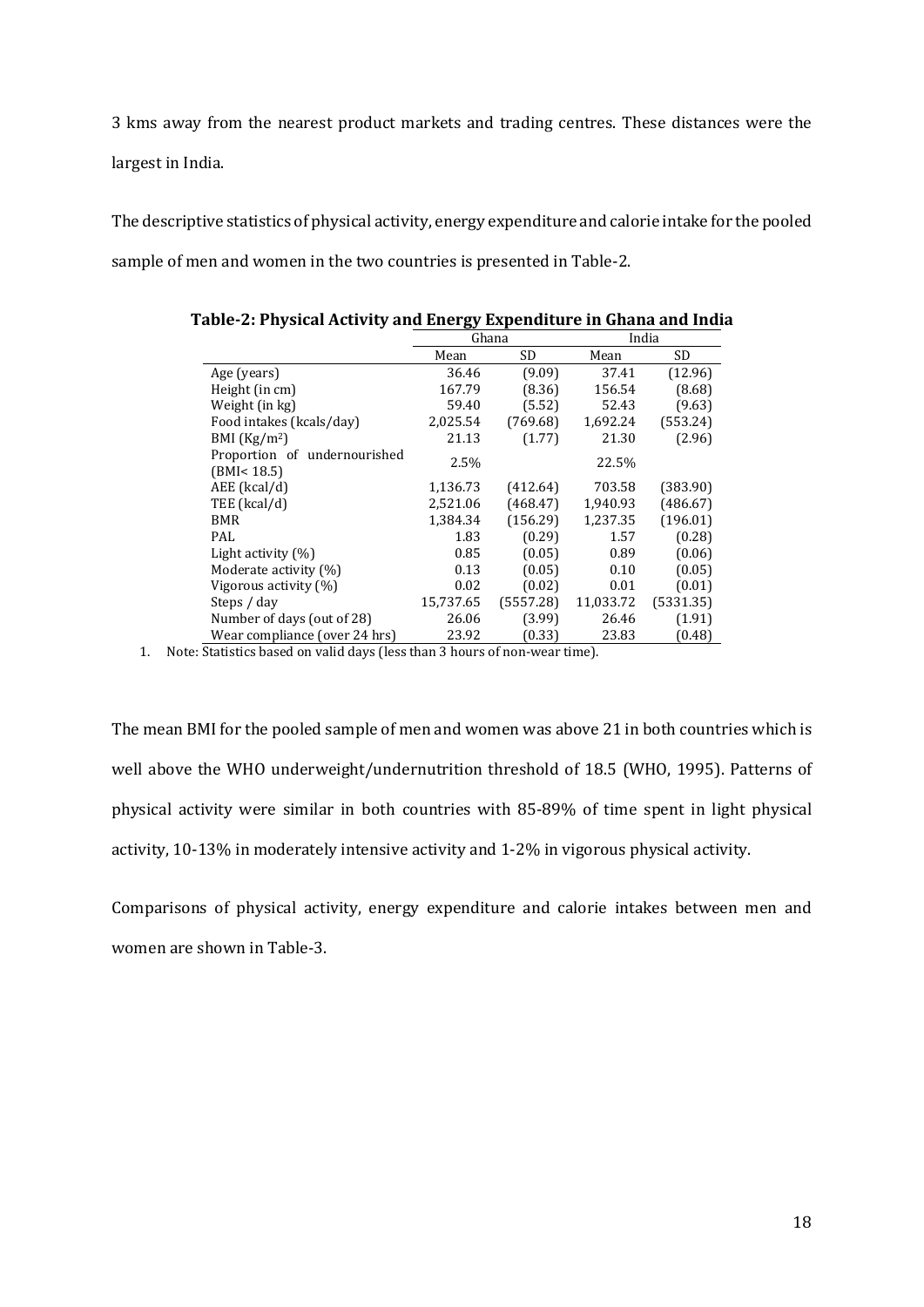|                               | unura                   |                         |             |                          |                        |             |  |  |  |
|-------------------------------|-------------------------|-------------------------|-------------|--------------------------|------------------------|-------------|--|--|--|
|                               |                         | Ghana                   |             |                          | India                  |             |  |  |  |
|                               | Males                   | Females                 |             | Males                    | Females                |             |  |  |  |
|                               | Mean(SD)                | Mean (SD)               | Diff.       | Mean (SD)                | Mean (SD)              | Diff.       |  |  |  |
| Age                           | 39.66<br>(9.12)         | 33.10<br>(7.76)         | $6.56***$   | 40.59<br>(15.06)         | 34.00<br>(9.49)        | $6.59***$   |  |  |  |
| Height (in cm)                | 172.60<br>(5.89)        | 162.73<br>(7.54)        | 9.87***     | 162.75<br>(7.18)         | 150.32<br>(4.59)       | $12.43***$  |  |  |  |
| Weight (in kg)                | 61.84<br>(5.04)         | 56.83<br>(4.78)         | $5.01***$   | 58.41<br>(8.83)          | 46.47<br>(5.95)        | 11.94***    |  |  |  |
| Food intakes (kcals/day)      | 2,118.43<br>(770.31)    | 1,928.02<br>(757.59)    | 190.41***   | 1,780.82<br>(567.28)     | 1,604.34<br>(524.89)   | 176.48***   |  |  |  |
| BMI $(Kg/m2)$                 | 20.76<br>(1.30)         | 21.52<br>(2.08)         | $-0.76***$  | 22.05<br>(3.20)          | 20.57<br>(2.49)        | $1.48***$   |  |  |  |
| $AEE$ (kcal/d)                | 1,167.89<br>(475.54)    | 1,104.01<br>(331.44)    | 63.88*      | 786.07<br>(447.67)       | 625.35<br>(291.35)     | 160.72***   |  |  |  |
| TEE (kcal/d)                  | 2,671.75<br>(510.96)    | 2,362.87<br>(356.72)    | 308.88***   | 2,189.34<br>(496.84)     | 1,698.59<br>(331.90)   | 490.75***   |  |  |  |
| <b>BMR</b>                    | 1,503.86<br>(100.67)    | 1,258.86<br>(93.14)     | $245.00***$ | 1,403.28<br>(120.79)     | 1,073.24<br>(86.52)    | 330.04***   |  |  |  |
| .PAL                          | 1.77<br>(0.30)          | 1.88<br>(0.27)          | $-0.11*$    | 1.56<br>(0.31)           | 1.58<br>(0.25)         | $-0.02$     |  |  |  |
| Light activity $(\%)$         | 0.85<br>(0.06)          | 0.84<br>(0.05)          | $0.01***$   | 0.90<br>(0.06)           | 0.89<br>(0.05)         | 0.01        |  |  |  |
| Moderate activity (%)         | 0.13<br>(0.05)          | 0.14<br>(0.04)          | $-0.01***$  | 0.09<br>(0.05)           | 0.10<br>(0.04)         | $-0.01$     |  |  |  |
| Vigorous activity (%)         | 0.02<br>(0.02)          | 0.02<br>(0.01)          | $0.005**$   | 0.01<br>(0.01)           | 0.01<br>(0.01)         | 0.001       |  |  |  |
| Steps / day                   | 14,684.20<br>(5,257.62) | 16,843.58<br>(5,652.65) | 2159.38***  | 12,367.11<br>(6, 156.59) | 9,782.41<br>(4,025.08) | $2584.7***$ |  |  |  |
| Number of days (out of 28)    | 26.57<br>(3.51)         | 25.52<br>(4.37)         | $1.05***$   | 26.36<br>(1.87)          | 26.57<br>(1.92)        | $-0.21$     |  |  |  |
| Wear compliance (over 24 hrs) | 23.91<br>(0.35)         | 23.93<br>(0.31)         | $-0.02$     | 23.84<br>(0.45)          | 23.81<br>(0.52)        | 0.03        |  |  |  |

#### **Table-3: Differences by Gender in Physical Activity and Energy Expenditure in Ghana and India**

2. Statistics based on valid days (less than 3 hours of non-wear time). Asterisks show level of significance \*\*\*= significant at 0.1% level, \*\*=significant at 1% level and \*=significant at 5% level. Standard deviations in parenthesis.

Women have a significantly higher mean BMI than men in Ghana; conversely, in India it is men who have the higher BMI. Expectedly, AEE and TEE for men are significantly higher than for women in both countries. However, Physical Activity Level (PAL) is significantly higher for women than for men in both countries, which suggests that rural livelihoods call for greater physical effort from women (FAO, 2011). Food intakes (calories per capita per day) are significantly higher for men than for women in the two countries. While calorie intake data from recall based surveys may be subject to under/over reporting biases, a comparison of TEE with kcal intake suggests the prevalence of calorie deficits for both men and women in the two countries. The average calorie deficit is in the range of 20% for both men and women in Ghana, while it is 20% for men and 5% women in India. The proportions of time spent in light, moderate and vigorous activity by men and women are similar in both countries, although some differences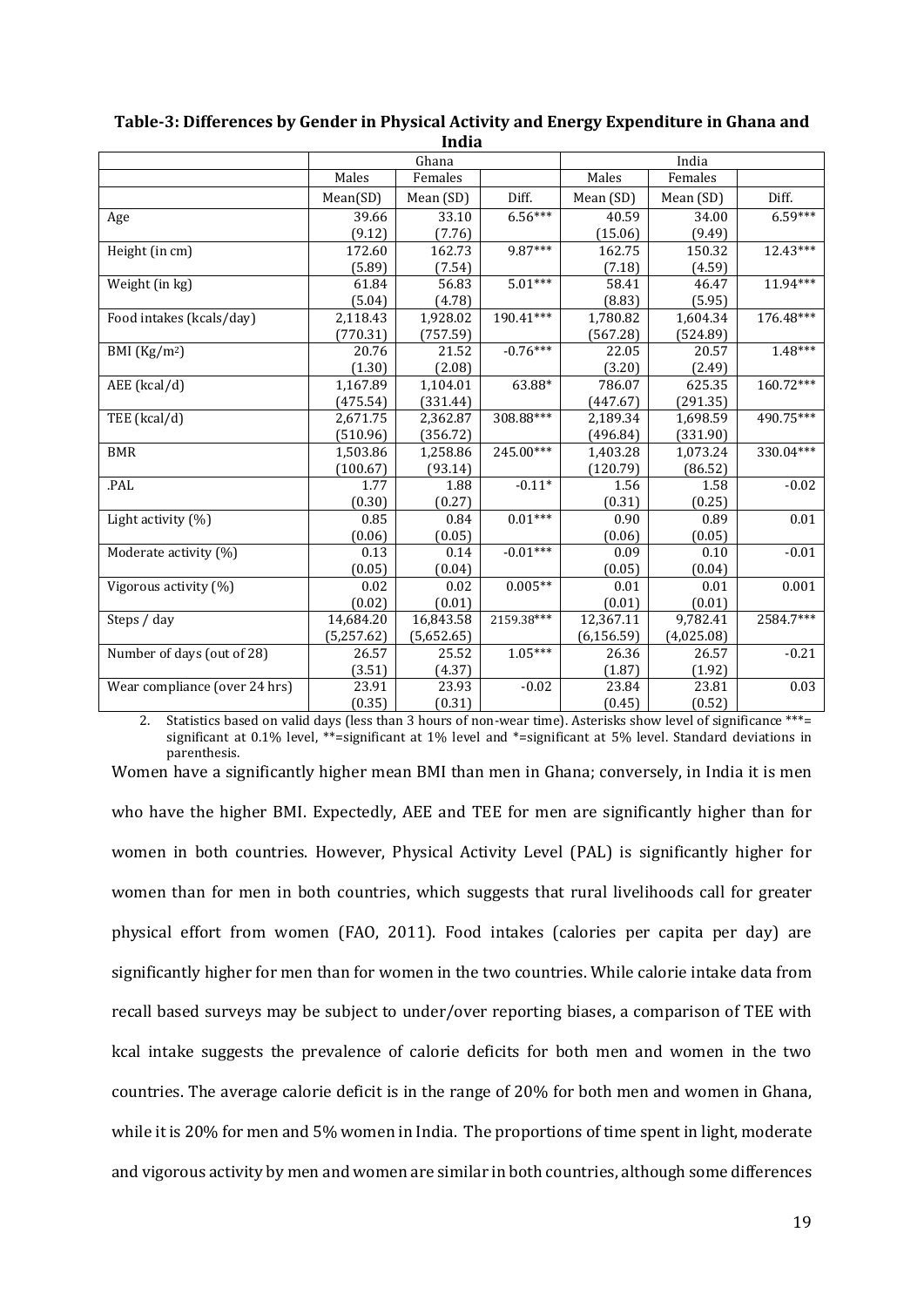in the proportion of time spent in different activity categories are statistically significant. Women and men spend more than 85% of their time in light activities, 9-13% in moderate activities and only 1-2% in vigorous activities. The proportion of time spent in moderate and vigorous activities is lower in India.

Table-4 shows the patterns of energy expenditure and time use for men and women in the five different activity categories for our sample households in Ghana and India.

|                              | Ghana |      |      |       | India      |      |      |       |
|------------------------------|-------|------|------|-------|------------|------|------|-------|
|                              |       | Men  |      | Women |            | Men  |      | Women |
|                              | AEE   | Time | AEE  | Time  | <b>AEE</b> | Time | AEE  | Time  |
| <b>Domestic activities</b>   | 0.03  | 0.02 | 0.29 | 0.26  | 0.02       | 0.03 | 0.20 | 0.20  |
| Child / adult care           | 0.00  | 0.00 | 0.02 | 0.02  | 0.00       | 0.00 | 0.02 | 0.02  |
| Getting services             | 0.00  | 0.00 | 0.00 | 0.00  | 0.00       | 0.00 | 0.00 | 0.00  |
| Household chores             | 0.03  | 0.02 | 0.26 | 0.24  | 0.02       | 0.02 | 0.18 | 0.18  |
| Travelling                   | 0.00  | 0.00 | 0.00 | 0.00  | 0.00       | 0.00 | 0.00 | 0.00  |
| <b>Economic activities</b>   | 0.66  | 0.52 | 0.45 | 0.36  | 0.63       | 0.51 | 0.52 | 0.41  |
| Crop production              | 0.40  | 0.28 | 0.22 | 0.18  | 0.38       | 0.30 | 0.33 | 0.26  |
| Livestock                    | 0.01  | 0.01 | 0.00 | 0.00  | 0.07       | 0.06 | 0.02 | 0.01  |
| Marketing                    | 0.03  | 0.03 | 0.03 | 0.02  | 0.00       | 0.00 | 0.00 | 0.00  |
| Off-farm                     | 0.03  | 0.02 | 0.01 | 0.01  | 0.03       | 0.02 | 0.03 | 0.02  |
| Processing                   | 0.04  | 0.04 | 0.07 | 0.06  | 0.06       | 0.05 | 0.09 | 0.07  |
| Travelling                   | 0.14  | 0.13 | 0.13 | 0.10  | 0.08       | 0.07 | 0.06 | 0.05  |
| <b>Individual activities</b> | 0.07  | 0.08 | 0.10 | 0.10  | 0.17       | 0.18 | 0.16 | 0.16  |
| Eating                       | 0.03  | 0.03 | 0.03 | 0.03  | 0.11       | 0.11 | 0.12 | 0.11  |
| Leisure                      | 0.01  | 0.01 | 0.01 | 0.01  | 0.03       | 0.04 | 0.02 | 0.03  |
| Medical care                 | 0.00  | 0.00 | 0.00 | 0.00  | 0.00       | 0.00 | 0.00 | 0.00  |
| Personal care                | 0.04  | 0.04 | 0.06 | 0.06  | 0.02       | 0.03 | 0.02 | 0.02  |
| Travelling                   | 0.00  | 0.00 | 0.00 | 0.00  | 0.00       | 0.00 | 0.00 | 0.00  |
| <b>Sleeping and resting</b>  | 0.11  | 0.21 | 0.08 | 0.17  | 0.07       | 0.15 | 0.06 | 0.14  |
| Resting                      | 0.10  | 0.19 | 0.07 | 0.17  | 0.06       | 0.14 | 0.06 | 0.14  |
| Sleeping                     | 0.01  | 0.01 | 0.00 | 0.01  | 0.00       | 0.00 | 0.00 | 0.00  |
| <b>Social activities</b>     | 0.14  | 0.17 | 0.09 | 0.10  | 0.11       | 0.13 | 0.06 | 0.08  |
| Eating                       | 0.01  | 0.03 | 0.02 | 0.03  | 0.04       | 0.06 | 0.04 | 0.06  |
| Religious activities         | 0.03  | 0.03 | 0.02 | 0.02  | 0.01       | 0.01 | 0.00 | 0.00  |
| Social-Community             | 0.06  | 0.09 | 0.04 | 0.04  | 0.05       | 0.05 | 0.01 | 0.01  |
| Travelling                   | 0.03  | 0.02 | 0.02 | 0.01  | 0.01       | 0.01 | 0.00 | 0.00  |

**Table-4: Proportion of energy expenditure and time use patterns by activity in Ghana and India**

*Notes:* AEE = Activity Energy Expenditure. Data on energy expenditure and time use refer to daytime activities (4 am to 10 pm in Ghana and 5 am to 10 pm in India) and include both weekdays and weekends.

Table-4 shows large differences between men and women in the proportion of time and energy they spend on domestic work. Women spend a fifth to a quarter of their time and energy on domestic activities, while men spend just 2-3% of their time and energy on these activities. For women the dominant element of domestic activities is constituted by household chores. Childcare appears to take up only 2% of energy and time, but that probably reflects the fact that childcare is often performed in parallel with household chores and may not always get captured as a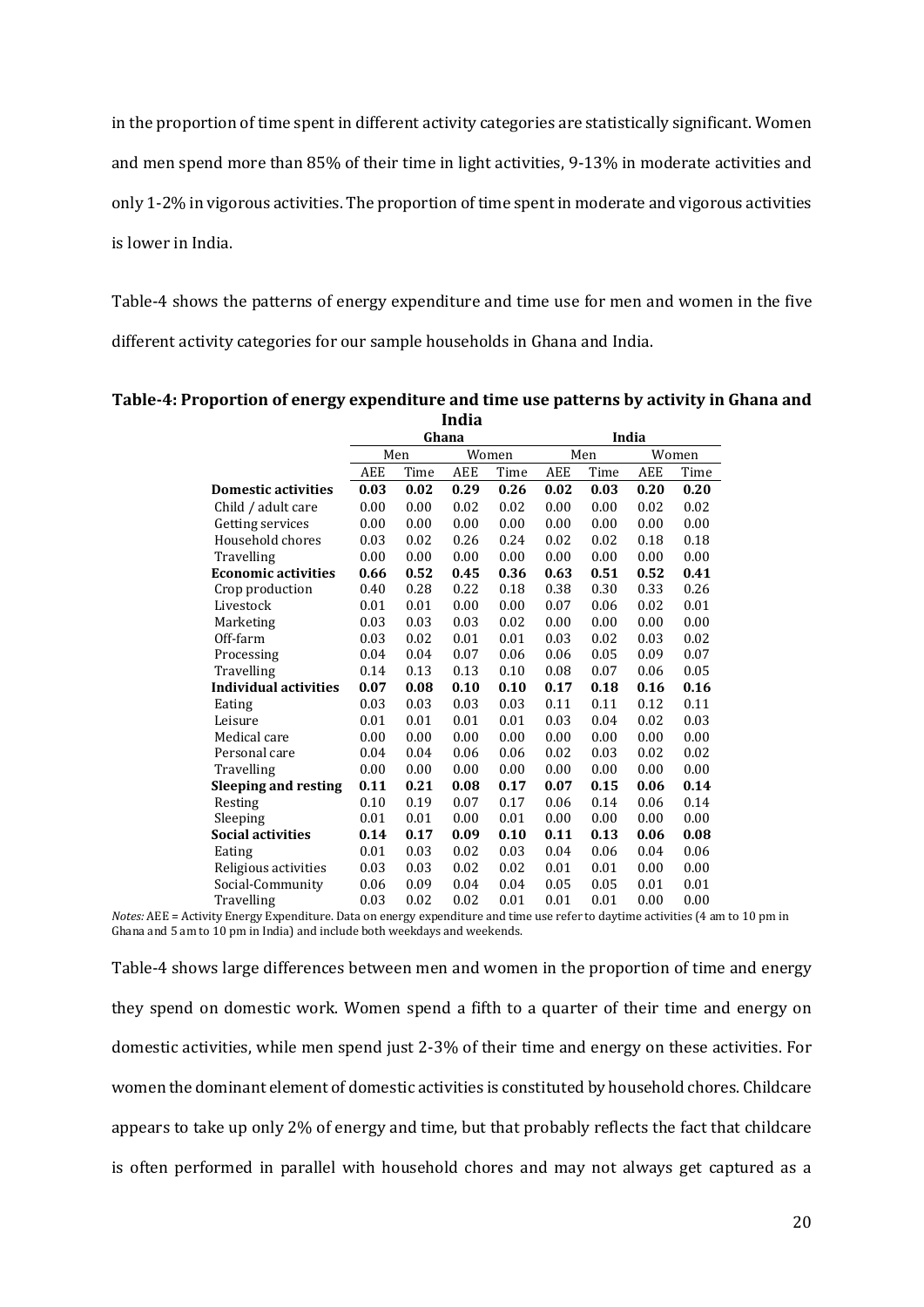separate activity in the data. The limited involvement of men in domestic work is striking in both Ghana and India. The proportions of time and energy spent on reproductive work are similar suggesting that domestic activities are not relatively energy intensive.

Men in Ghana and India spend half of their time on economic activities which accounts for nearly two-thirds of their energy expenditure. However, in both countries, women's participation in economic activities is also substantial – with 40% of their time and nearly 50% of their energy accounted for by economic activities. Crop production and travel related to economic activities are the dominant components of productive work for both men and women. Processing is one activity where women devote a larger share of time and energy than men. Somewhat surprisingly, livestock is not a major contributor to time and energy use in these agricultural households in both Ghana and India. This may be on account of livestock activities getting subsumed under household chores for women. The larger proportion of energy in relation to time for economic activities shows that these activities tend to be relatively more energy intensive.

Taken together, domestic and economic activities (activities which contribute to household reproduction) account for 54% of time use and 65-69% of energy expenditure for men in the two countries. For women these activities account for for more than 60% of time and 72-74% of energy expenditure. This suggests that women carry a larger share of the work burden in rural households in both countries. Men devote nearly 27%-38% of their time to social activities and resting while women have a substantially less time (22%-28%) for these activities. The larger involvement of women in domestic activities comes mainly at the expense of social activities and resting and not at the expense of participation in economic activities.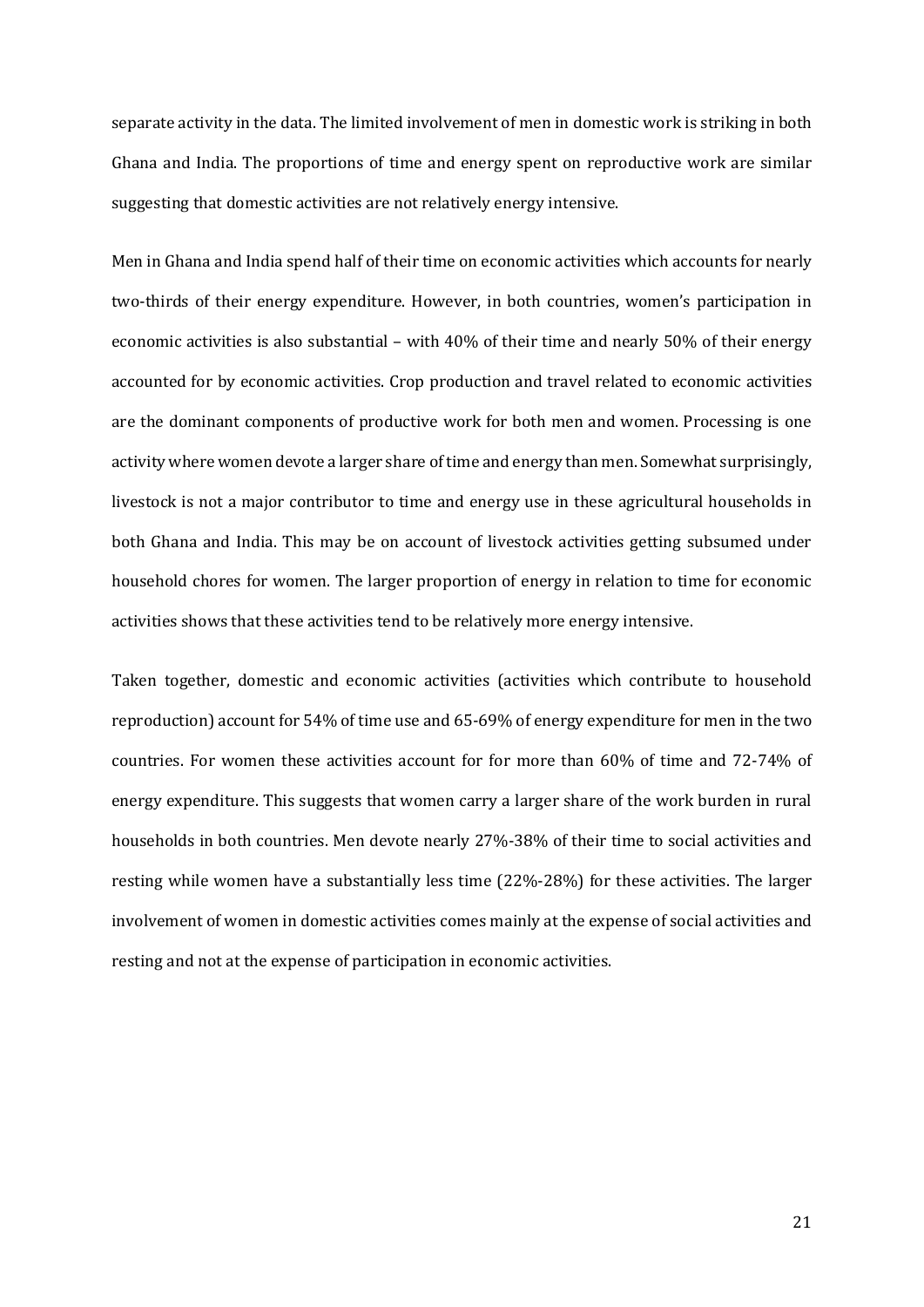|                            | Ghana | o     | India | ◡     |
|----------------------------|-------|-------|-------|-------|
|                            | Men   | Women | Men   | Women |
| <b>Domestic activity</b>   | 0.03  | 0.28  | 0.02  | 0.19  |
| Child / adult care         | 0.00  | 0.02  | 0.00  | 0.02  |
| Getting services           | 0.00  | 0.00  | 0.00  | 0.00  |
| Household chores           | 0.03  | 0.26  | 0.02  | 0.17  |
| Travelling                 | 0.00  | 0.00  | 0.00  | 0.00  |
| <b>Economic activities</b> | 0.69  | 0.47  | 0.65  | 0.55  |
| Crop production            | 0.45  | 0.22  | 0.40  | 0.34  |
| Livestock                  | 0.02  | 0.00  | 0.07  | 0.02  |
| Marketing                  | 0.02  | 0.03  | 0.00  | 0.00  |
| Off-farm                   | 0.03  | 0.01  | 0.03  | 0.03  |
| Processing                 | 0.04  | 0.08  | 0.07  | 0.10  |
| Travelling                 | 0.13  | 0.13  | 0.08  | 0.06  |
| Individual activities      | 0.06  | 0.09  | 0.16  | 0.14  |
| Eating related             | 0.03  | 0.02  | 0.11  | 0.12  |
| Leisure                    | 0.00  | 0.01  | 0.03  | 0.01  |
| Medical care               | 0.00  | 0.00  | 0.00  | 0.00  |
| Personal care              | 0.03  | 0.06  | 0.02  | 0.01  |
| Travelling                 | 0.00  | 0.00  | 0.00  | 0.00  |
| <b>Social activities</b>   | 0.21  | 0.15  | 0.16  | 0.09  |
| Eating                     | 0.01  | 0.02  | 0.04  | 0.03  |
| Religious activities       | 0.03  | 0.02  | 0.01  | 0.00  |
| Social-Community           | 0.04  | 0.02  | 0.04  | 0.01  |
| Official (survey)          | 0.01  | 0.01  | 0.00  | 0.00  |
| Travelling                 | 0.02  | 0.02  | 0.01  | 0.00  |
| <b>Others</b>              | 0.10  | 0.06  | 0.06  | 0.05  |

### **Table-5: Contribution of activities to drudgery in rural households in Ghana and India – proportion of time spent in moderate/vigorous activity**

Table-5 shows the contribution that different activities make to drudgery in Ghana and India. This is derived from the contribution that different activities make to the total time spent in moderate/vigorous/very vigorous activity. Economic activities are the major source of drudgery for both men and women, but somewhat less for women. Crop production is the major source of drudgery in economic activities for both men and women. Processing and travelling are the important sources of drudgery in economic activities for both men and women, with processing being a larger source of drudgery for women than for men. Domestic activity is a major source of drudgery for women but not for men. Household chores are the dominant source of drudgery for women in domestic activities. Individual care activities are a greater source of drudgery in India than in Ghana. Social activities (which includes community and religious activities) also make a large contribution to drudgery in Ghana and India, but more so for men. The differences in the source of drudgery suggests that different avenues for drudgery reduction may have to be sought for men and women.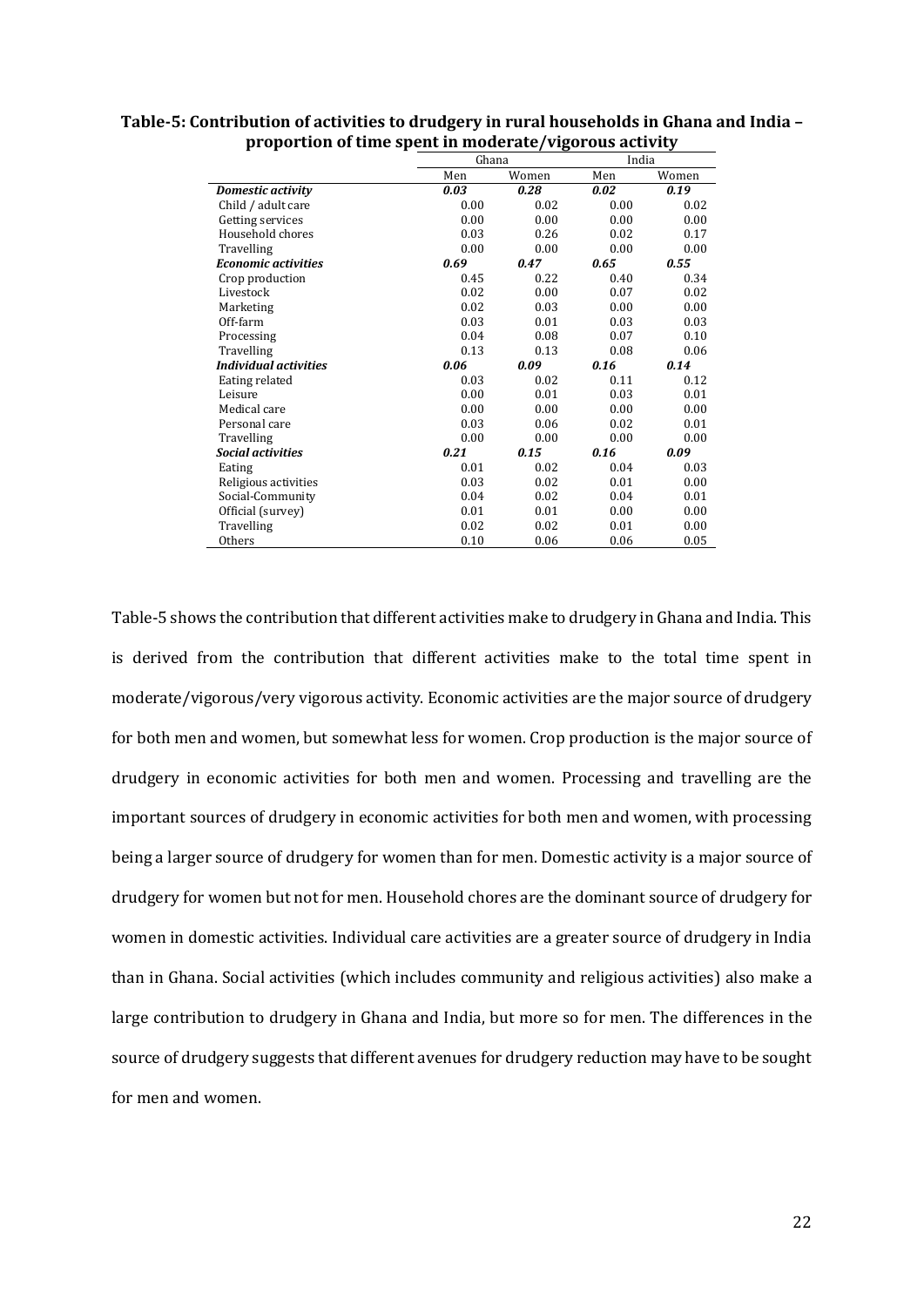## 5.2 Compositional Regression Results

The full results of the compositional regression with PAL as the dependent variable, and the *Ilr*transformed time use proportion variables along with other covariates, are presented in Tables A and B in the Appendix. As explained in the methods section, we run three separate regressions taking the proportion of time spent in light, moderate and vigorous activity, by turn, as the first part of the composition. The co-efficient of interest in the compositional regressions is the coefficient of the  $z_1$  variable which shows the effect of variation in proportion of time spent in light activity relative to the remaining components (i.e., proportion of time spent in moderate and vigorous activity). These coefficients are shown in Table-6 for each of the regressions for the fixed effect panel model (linear regression model result are reported in Appendix).

Table-6 shows that an increase in the proportion of time spent in light activity with a proportional reduction in time spent in moderate and vigorous activity will lead to a decline in PAL. This effect is larger for Ghana than for India. Similarly, an increase in the proportion of time spent in moderate activity with a proportionate reduction in time spent in vigorous and light activity will lead to an increase in PAL. This effect is smaller for Ghana than for India.

| Table-6: Compositional Fixed effects Regression Results - Coefficients of first component |  |
|-------------------------------------------------------------------------------------------|--|
| time use proportion variables                                                             |  |

|                                                                                   |             | PAL         |
|-----------------------------------------------------------------------------------|-------------|-------------|
|                                                                                   | Ghana       | India       |
| $z_1$ (Proportion of time spent in light activity as first component)             | $-0.686***$ | $-0.447***$ |
|                                                                                   | (0.031)     | (0.035)     |
| z <sub>1</sub> (Proportion of time spent in moderate activity as first component) | $0.433***$  | $0.366***$  |
|                                                                                   | (0.046)     | (0.033)     |
| z <sub>1</sub> (Proportion of time spent in vigorous activity as first component) | $0.253***$  | $0.111***$  |
|                                                                                   | (0.033)     | (0.017)     |
| F-test                                                                            | 77.19***    | $36.62***$  |
| R-squared (overall)                                                               | 0.85        | 0.76        |
| R-squared (within)                                                                | 0.87        | 0.76        |
| R-squared (between)                                                               | 0.77        | 0.78        |
| <b>Observations</b>                                                               | 1079        | 1051        |

3. Standard errors in parenthesis. Asterisks show level of significance \*\*\*= significant at 1% level, \*\*=significant at 5% level and \*=significant at 10% level. Regressions control for the sequential day of wearing the accelerometer, agricultural season (land preparation, sowing/seeding, land maintenance, harvest) day of the week, and the hours of non-wear time in a day. Robust standard errors. Full specification and OLS model in Appendix.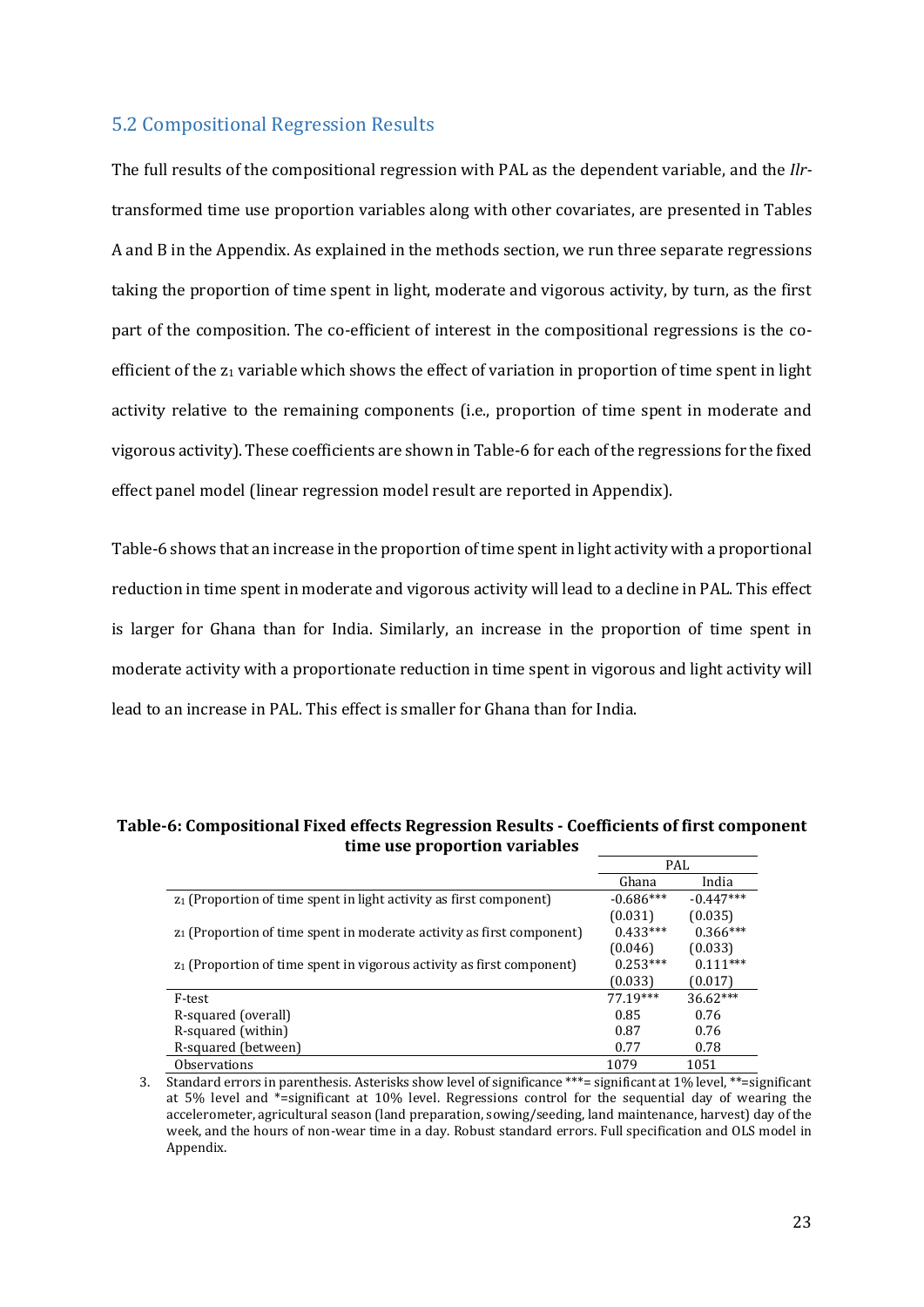These  $z_1$  coefficients, however, cannot be interpreted as the effect of a unit change in (e.g., in minutes) in the time spent in the first component activity. However, we can compute the elasticities of PAL with respect to a change in proportion of time spent in light activity by applying the inverse *ilr* transformation to the coefficients. The elasticities of PAL with respect to changes in the proportion of time spent in light activity for different categories of households and men and women within each category for Ghana and India are presented in Table-7.

| Table 7. The DR clasultures of TAL III unafia and mula |                  |                                   |                                                                 |                  |  |  |  |  |
|--------------------------------------------------------|------------------|-----------------------------------|-----------------------------------------------------------------|------------------|--|--|--|--|
|                                                        | Ghana            |                                   | India                                                           |                  |  |  |  |  |
|                                                        | Men              | Women                             | Men                                                             | Women            |  |  |  |  |
| Non-irrigated households                               | $-3.72$          | -2.96                             | -5.56                                                           | $-3.52$          |  |  |  |  |
|                                                        |                  |                                   | $[-4.12 -3.32]$ $[-3.24 -2.69]$ $[-6.28 -4.84]$ $[-3.91 -3.13]$ |                  |  |  |  |  |
| Irrigated households                                   |                  | $-2.63$ $-3.24$                   | $-4.14$                                                         | $-3.30$          |  |  |  |  |
|                                                        |                  |                                   | $[-2.90 -2.36]$ $[-3.66 -2.82]$ $[-4.72 -3.56]$                 | $[-3.64 -2.95]$  |  |  |  |  |
| Bottom half wealth                                     | $-3.40$          | $-2.94$                           | -4.56                                                           | $-3.25$          |  |  |  |  |
|                                                        | $[-3.79 - 3.02]$ | $[-3.30 -2.58]$                   | $[-5.28 - 3.84]$                                                | $[-3.52 - 2.99]$ |  |  |  |  |
| Top half wealth                                        | $-2.91$          | $-3.27$                           | $-5.60$                                                         | $-3.64$          |  |  |  |  |
|                                                        | $[-3.18 - 2.63]$ | $[-3.61 - 2.92]$                  | $[-6.35 - 4.86]$                                                | $[-4.14 - 3.13]$ |  |  |  |  |
| Small landowners                                       | $-2.92$          | -2.88                             | -5.07                                                           | $-3.40$          |  |  |  |  |
|                                                        |                  |                                   | $[-3.21 - 2.64]$ $[-3.12 - 2.65]$ $[-5.81 - 4.34]$              | $[-3.78 - 3.03]$ |  |  |  |  |
| Large landowners                                       | $-3.50$          | $-3.34$                           | $-4.71$                                                         | $-3.90$          |  |  |  |  |
|                                                        | [-3.92 -3.08]    | $[-3.82 -2.86]$                   | $[-5.33 -4.10]$                                                 | $[-4.34 - 3.46]$ |  |  |  |  |
| Small dependency ratio                                 | $-3.02$          | $-3.18$                           | -5.18                                                           | $-3.50$          |  |  |  |  |
|                                                        |                  | $[-3.35 - 2.69]$ $[-3.53 - 2.84]$ | $[-5.87 -4.49]$                                                 | $[-3.92 - 3.08]$ |  |  |  |  |
| Large dependency ratio                                 | $-3.70$          | $-3.00$                           | $-5.02$                                                         | -3.58            |  |  |  |  |
|                                                        | $[-4.05 -3.34]$  | $[-3.33 - 2.66]$                  | $[-5.85 -4.18]$                                                 | $[-3.93 - 3.24]$ |  |  |  |  |

**Table-7: The DR elasticities of PAL in Ghana and India**

4. Note: 95% confidence interval in brackets.

The elasticity of PAL (% change in PAL/% change in proportion of time spent in light activity) shows the responsiveness of PAL to DR, i.e., change in PAL for a one percent increase in the time spent in light activity substituting for moderate/vigorous activity. As energy requirement (TEE) = PAL x BMR (assumed constant for each respondent) the elasticity of PAL also shows how energy requirement changes with DR. The negative sign indicates the direction of change – DR leads to a decrease in PAL and energy requirement. The elasticity of PAL reflects the difference between the energy intensity of the incremental light activity and the energy intensity of the moderate/vigorous activity that it substitutes. The PAL elasticity, therefore, reflects the DR substitution choices that men and women face in different categories of households.

Table-7 shows that in all categories of households, PAL for men is more responsive to DR than it is for women. This may reflect the differences in the options for DR faced by men and women.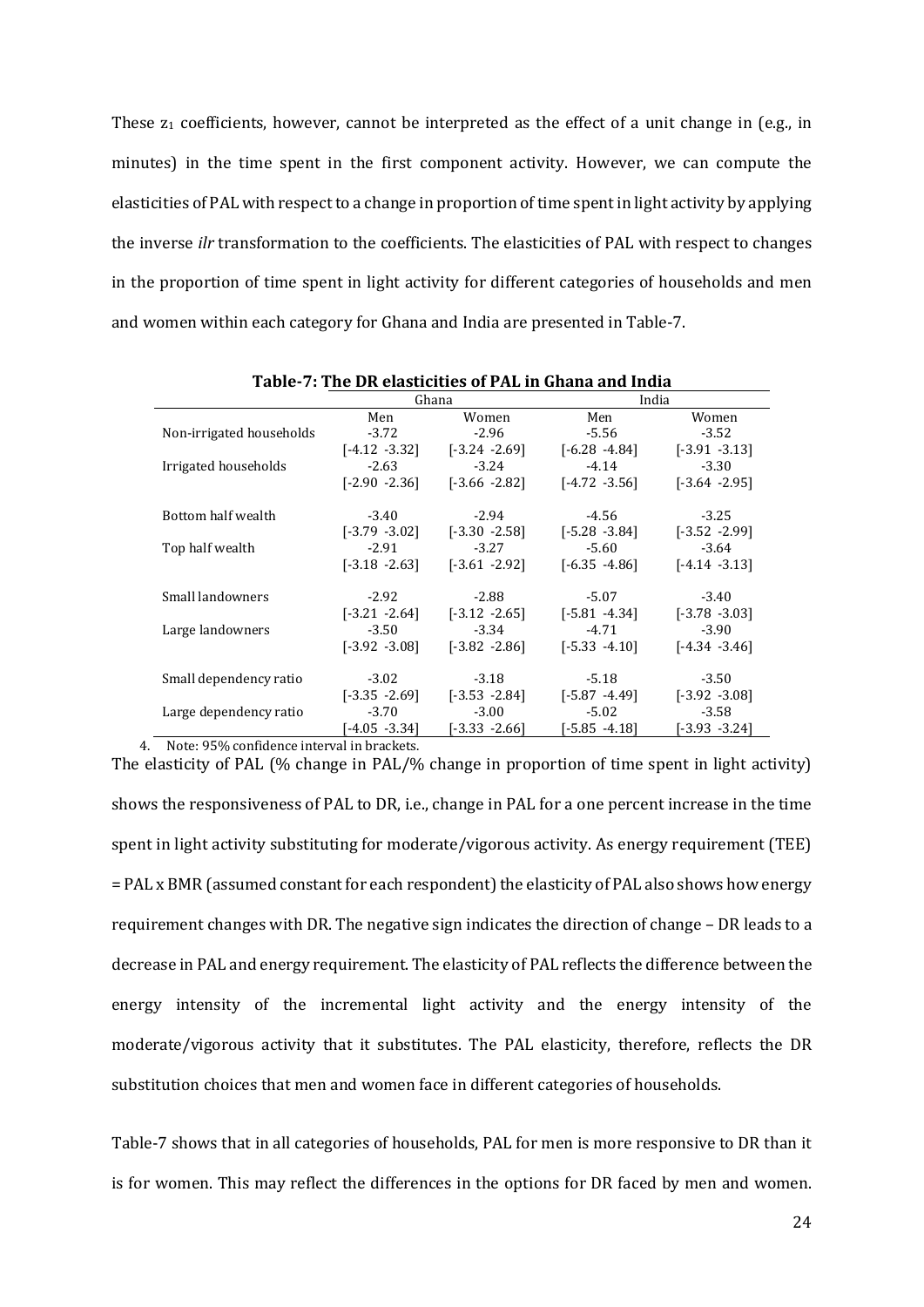PAL elasticity also varies across different categories of households. In Ghana, for men PAL is most responsive to DR in non-irrigated households, small landholding households and less wealthy households. However, for women, PAL is most responsive to DR in large landholding households, irrigated households and wealthier households. In India, the PAL elasticity for both men and women are higher than they are in Ghana. For men and women, PAL is most responsive to DR in non-irrigated households, small landholding households and small dependency ratio households.

#### **Figure-1: Predicted change in energy requirement for change in light, moderate and vigorous activity for Ghana (A) and India (B)** A-Ghana



B-India

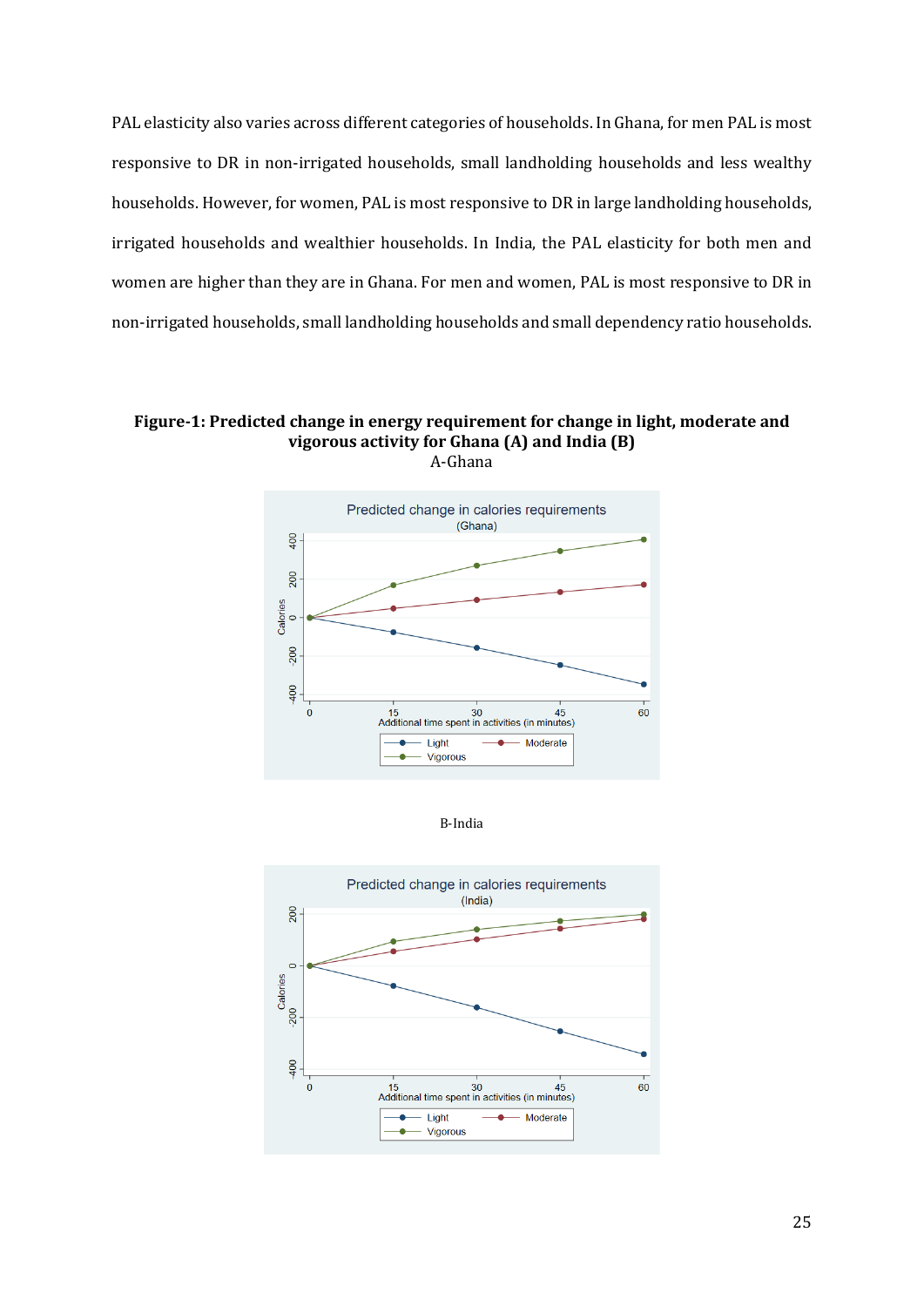#### **Figure-2: Predicted change in energy requirement for change in light activity by gender for Ghana (A) and India (B)** A –Ghana



B - India



To understand the marginal effect on energy requirement of an increase in time spent in light activity, we first derive the PAL associated with a 15, 30, 45 or 60-minute increase in light activity (with a proportionate reduction in time spent in moderate and vigorous activity). The predicted PAL is then multiplied by the BMR to derive the predicted change in energy requirement. Similarly, we also derive the marginal effect on energy requirement of an increase in time spent (15, 30, 45 or 60 minutes) in moderate/vigorous activity. The mean predicted change in energy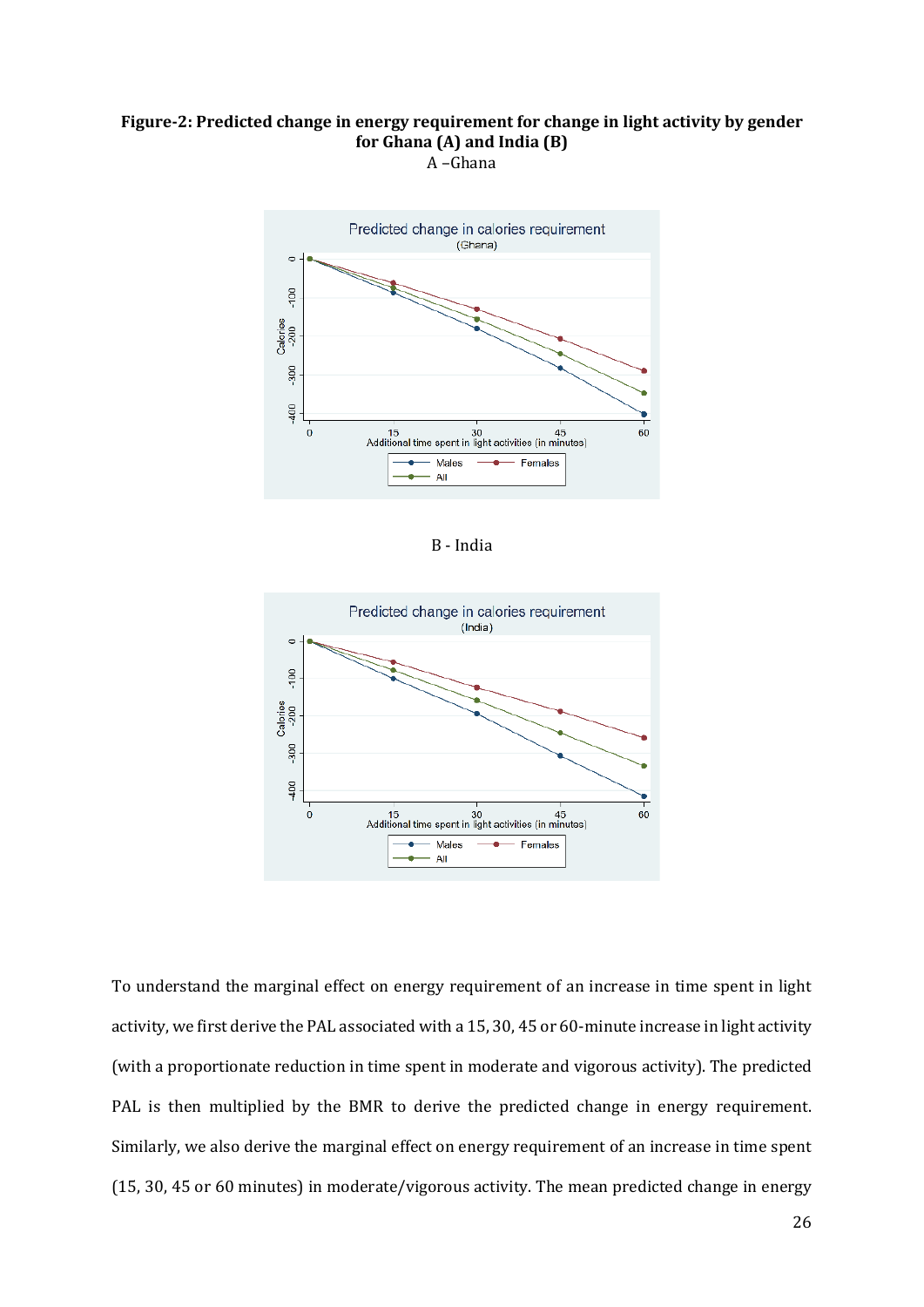requirement associated with a 15, 30, 45 or 60-minute increase in the first component activity is shown in Figure-1A (Ghana) and Figure-1B (India). The predicted change in energy requirement given an increase of light activities for men and women separately is shown inFigure-2.

Figure-1 shows that a 60-minute increase in light activity is associated with an average reduction in calorie requirement of 350 calories/day in both Ghana and India. A 60-minute increase in moderate activity is associated with an average increase in calorie requirement of 180 calories/day in Ghana and 200 calories/day in India. A 15-minute increase in vigorous activity would be associated with an increase of 180 calories/day in Ghana and 150 calories/day in India. The fall in energy requirement associated with an increase in light activity is greater for men than women in both the countries (Figure-2) which suggests that men have larger avenues for DR than women.

## 5.3 Effects of DR on calorie requirement

We next examine how the effects of DR vary across households with different endowments and characteristics. Table-8 presents the change in calorie requirement due to DR (i.e., increase in light activity by 60 minutes with a proportionate decrease in moderate and vigorous activity) for men and women in (1) non-irrigated households versus irrigated households (2) large landholding households versus small landholding households (3) higher wealth index versus lower wealth index households and (4) high dependency ratio households versus low dependency ratio households. For landholding, wealth index and dependency ratio, households are categorised into two groups based on whether the household falls above or below the median value of landholding, wealth index and dependency ratio in the sample. respectively.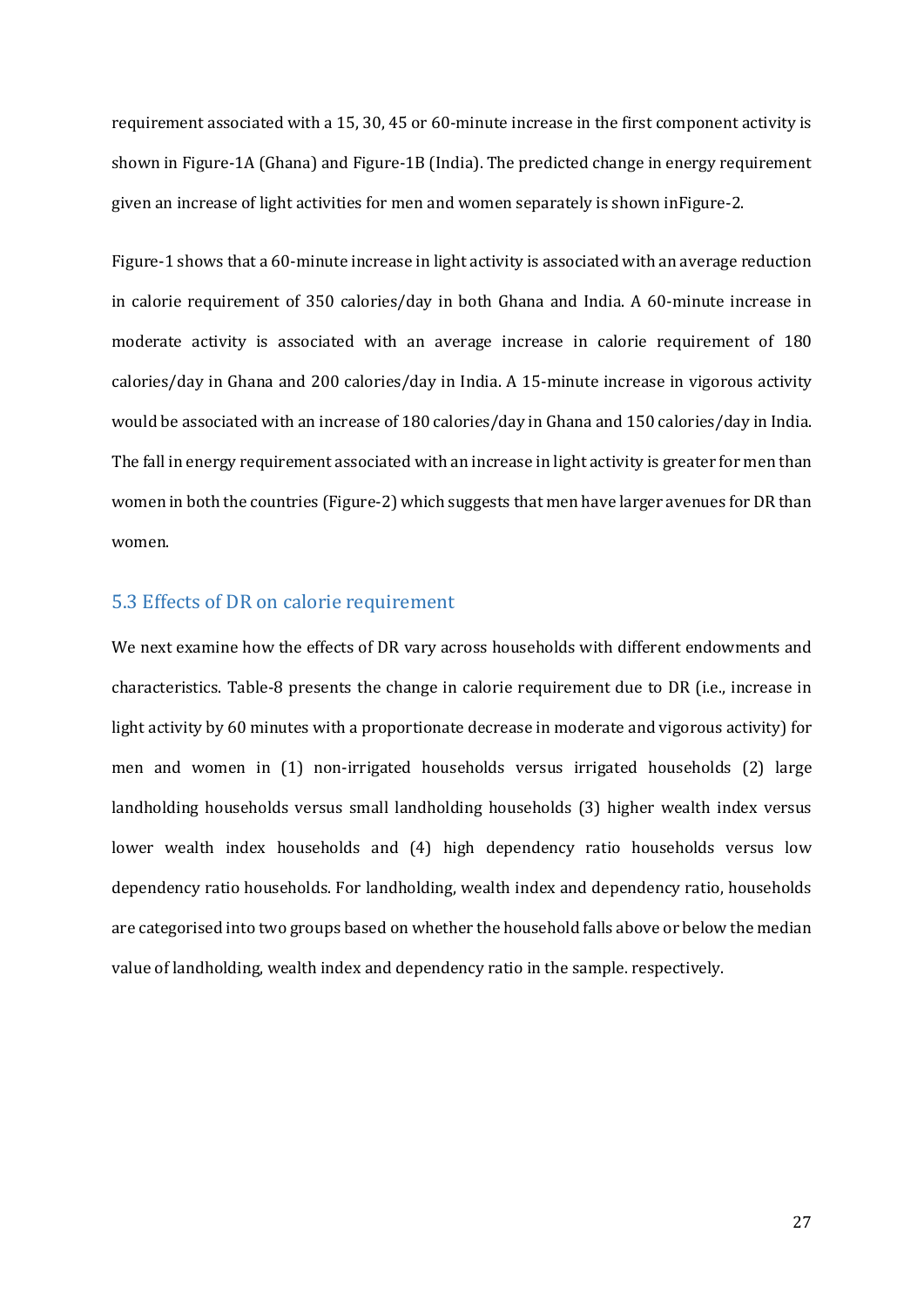|                          |              | Ghana     |             |             | India     |              |  |
|--------------------------|--------------|-----------|-------------|-------------|-----------|--------------|--|
|                          | Men          | Women     | Diff        | Men         | Women     | Diff         |  |
| Non-irrigated households | $-420.97$    | $-329.68$ | $-91.29***$ | $-459.43$   | $-241.94$ | $-217.49***$ |  |
|                          | $(-16%)$     | $(-13%)$  |             | $(-24%)$    | $(-15%)$  |              |  |
| Irrigated households     | $-306.81$    | $-317.76$ | 10.95       | $-418.85$   | $-255.2$  | $-163.65***$ |  |
|                          | $(-11\%)$    | $(-14%)$  |             | $(-17%)$    | $(-14%)$  |              |  |
| Difference               | $-114.16***$ | $-11.92$  |             | $-40.58***$ | 13.26     |              |  |
| Bottom half wealth       | $-394.57$    | $-305.07$ | $-89.5***$  | -378.83     | $-232.73$ | $-146.1***$  |  |
|                          | $(-14%)$     | $(-13%)$  |             | $(-19%)$    | $(-15%)$  |              |  |
| Top half wealth          | $-328.00$    | $-341.65$ | 13.65       | -534.6      | $-265.8$  | $-268.8***$  |  |
|                          | $(-13%)$     | $(-15%)$  |             | $(-23%)$    | $(-15%)$  |              |  |
| Difference               | $-66.57***$  | 36.58*    |             | 155.77**    | 33.07**   |              |  |
| Small landowners         | $-326.96$    | $-317.14$ | $-9.82$     | $-410.86$   | $-234.6$  | $-176.26***$ |  |
|                          | $(-12%)$     | $(-13%)$  |             | $(-19%)$    | $(-14%)$  |              |  |
| Large landowners         | $-413.74$    | $-327.15$ | $-86.59***$ | $-477.22$   | $-298.61$ | $-178.61***$ |  |
|                          | $(-16%)$     | $(-14%)$  |             | $(-22%)$    | $(-17%)$  |              |  |
| Difference               | 86.78**      | 10.01     |             | 66.36**     | 64.01**   |              |  |
| Small dependency ratio   | -347.38      | $-322.9$  | $-24.48$    | $-451.55$   | $-247.79$ | $-203.76***$ |  |
|                          | $(-13%)$     | $(-14%)$  |             | $(-22%)$    | $(-15%)$  |              |  |
| Large dependency ratio   | $-421.54$    | $-328.69$ | $-92.85***$ | $-458.39$   | $-265.94$ | $-192.45***$ |  |
|                          | $(-16%)$     | $(-14%)$  |             | $(-19%)$    | $(-15%)$  |              |  |
| Difference               | 74.16**      | 5.79      |             | 6.84        | 18.15     |              |  |

## **Table-8: Effect of DR on calorie requirement for men and women (kcals/day) and % change in TEE (in parenthesis), by household groups in Ghana and India.**

5. Asterisks show level of significance \*\*\*= significant at 0.1% level, \*\*=significant at 1% level and \*=significant at 5% level NS = Not Significant.

It should be noted that for men and women in any household category, the effects of DR on calorie requirement depend on (1) current proportions of time allocated to light, moderate and vigorous activity and (2) the relative energy intensity of moderate and vigorous activities which are substituted with light activities. The results of the compositional regressions run to assess the relative energy intensities of light, moderate and vigorous activities for men and women in different household categories are presented in Appendix Tables C and D<sup>3</sup>. In Ghana, the average reduction in calorie requirement associated with DR ranges from 11-16% of TEE for men, and from 13-15% for women. In India, the average reduction on calorie requirement for men ranges from 17-22% and 14-17% for women.

In India reduction in energy requirement of men is significantly higher than that of women for all household categories. In Ghana the reduction in energy requirement is significantly larger for men than for women in all categories except in irrigated, wealthier, small landholding and low dependency households where the differences are not significant. In Ghana the largest reductions

<sup>3</sup> The coefficients of the compositional regression presented in Appendix Tables C and D cannot be interpreted as the energy intensity (in kcals/minute) of the light, moderate and vigorous activities. They provide only an index of the relative intensity of light, moderate and vigorous activities.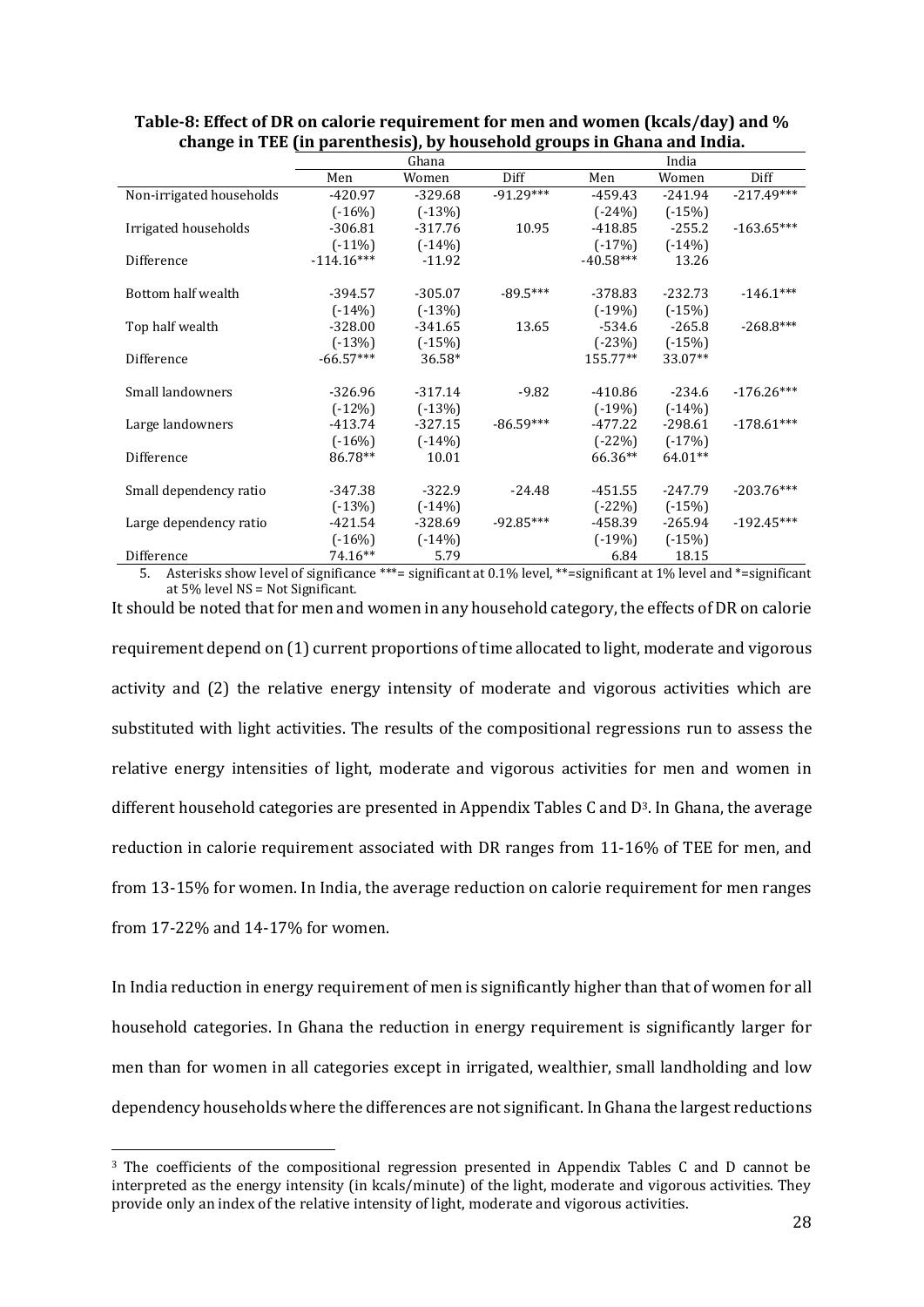in energy requirements from DR for men are found in non-irrigated households, while in India it is the wealthier households where this is the largest. For women, the largest effects of DR on energy requirements are found in wealthier households Ghana and in wealthier households and large dependency households in India. A comparison of the effects of DR in different household categories reveals the following patterns:

*Size of landholding*: The effects of DR are significantly different for men in small versus large landowning households, with the potential for reduction in energy requirements from DR being larger in large landholding households. The differences in the effects of DR between small and large landholding households are significant for women only in India, with women in large landholding households having a larger reduction in energy requirements from DR.

*Irrigation status*: There are significant differences in the effects of DR between non-irrigated and irrigated households for men. In both countries, the reduction in calorie requirement is significantly higher for men in non-irrigated households. The differences in the effects of DR between irrigated and non-irrigated households is not significant for women.

*Wealth*: There are significant differences the reduction in energy requirements in DR between wealthier and poorer households for both men and women. For women the effects of DR are larger in wealthier households in both countries. However, men in poorer households in Ghana have a larger reduction in energy requirements from DR, while in India it is men in wealthier households who experience a larger reduction in energy requirements.

*Dependency ratio*: There are no significant differences in the effects of DR between low and high dependency households, except for men in Ghana, where the reductions in energy requirements for men are significantly larger in high dependency households.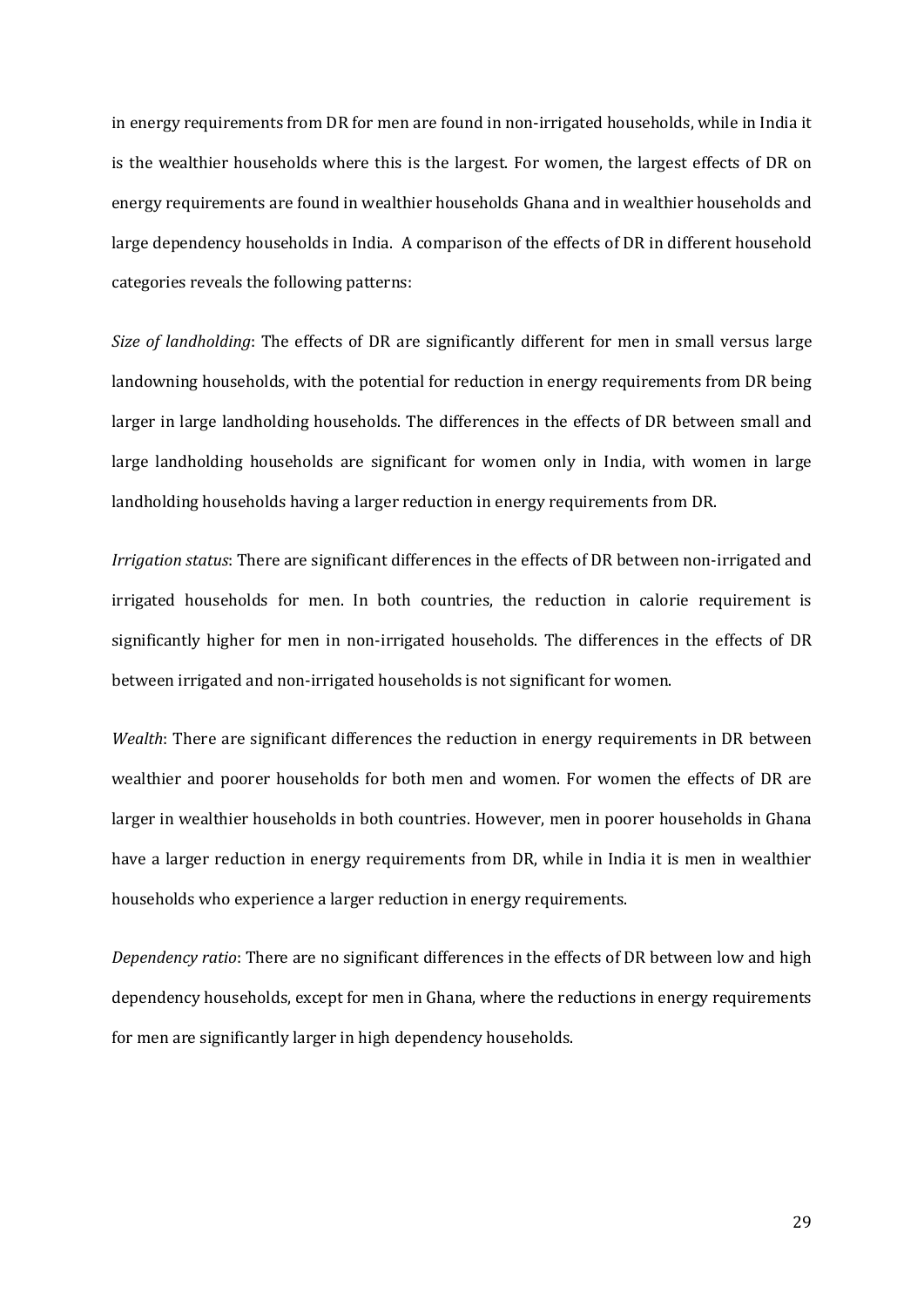## 6. Discussion

While our samples of rural households in Ghana and India may not be nationally representative, these case studies provide important novel insights into the changing physical activity intensity of rural livelihoods in these countries. The picture that emerges from energy expenditure profiles does not conform to the stylised depictions of "farmers toiling in the fields". The assumption of continuous intense physical activity and associated drudgery is not upheld by these empirical data. The proportion of time spent in moderate or vigorous activity is only around 15% of total time, with vigorous activity accounting for only 1-2% of total time use. This may be attributable to the introduction of mechanisation and other labour-saving technologies in agriculture and the provision of improved transportation and communication infrastructure in rural areas. However, the proportion of time spent on moderate-to-vigorous activity (approximately 3.5 hours per day) remains considerably higher than that recommended for sedentary populations in high income country settings: a typical recommendation for sedentary populations is 150 minutes of moderate-to-vigorous physical activity (MVPA) per week (Department of Health, 2011).

The average TEE in both countries is well below the normative energy requirement norms used for poverty estimations in both countries. Daily Activity Energy Expenditure (AEE) and Total Energy Expenditure (TEE) are the higher in Ghana than in India. In Ghana, the mean TEE is well below the 2900 per capita per day calorie requirement assumed in national poverty line estimations (Ghana Statistical Service, 2018). Similarly, in India, the mean TEE is below the calorie requirement norm for rural areas (2400 calories per capita per day) that underlie poverty line estimations (Government of India, 2014). The normative energy requirements used in poverty and undernutrition estimations are several decades old and may not reflect energy expenditure patterns in rural livelihoods in the present day. Assessments of poverty and calorie inadequacy made using these normative calorie requirements may run the risk of overestimating the incidence of poverty and undernutrition.

30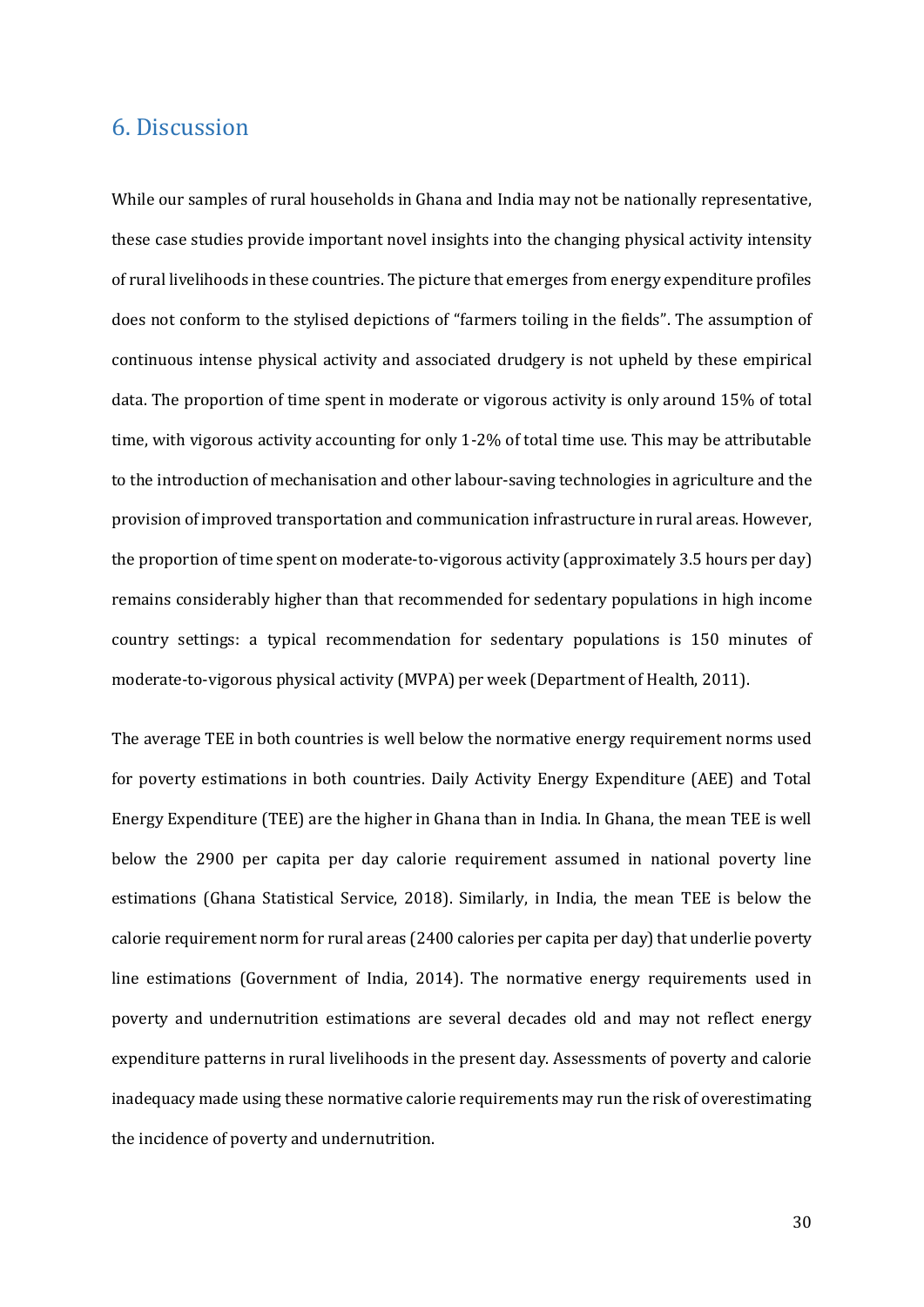TEE and AEE are higher for men than women in all categories of households, but the PAL for women is higher in all categories of households. Although we have not reported the PAL on an hourly basis, our data shows that women maintain a higher PAL than men over the entire course of the day. This may reflect the nature of roles allotted to men and women in rural households. The nature of activities allocated to women – cooking, childcare, fetching water and firewood and domestic chores – in addition to participation in agriculture or other economic activities- may mean that they are required to remain physically active on a sustained basis (over longer periods of time) through the course of the day, even when it is the men who undertake the high intensity physical activities.

Our results show that DR in rural livelihoods can have large impacts on energy requirements. In Ghana the substitution of one hour of moderate to vigorous activity by light activity leads to a reduction in energy requirement which can offset nearly two-thirds of the average calorie deficit faced by men and women (Table-3). In India, reduction in energy requirements from DR can offset nearly two-thirds of the average calorie deficit for men, while it can more than offset the average calorie deficit for women. This result shows that labour-saving interventions have the potential for significant impact on calorie adequacy, even without improvements in food intake. The effects of DR on nutritional status may extend beyond improved calorie adequacy. Reduced calorie requirements on account of DR can also facilitate improvements in dietary diversity and quality via an "income effect" arising from reduced expenditure on calories. These results also suggest that for certain segments of the rural population, reduction in energy requirements from DR coupled with unchanging patterns of dietary intake may lead to incidence of obesity and overweight (Bixby et al., 2019). This is consistent with the rising incidence of obesity observed in the rural populations of both India (Luhar et al., 2018) and Ghana (Oferi-Asenso et al, 2016).

31 The effects of DR depend on the choices for activity substitution. These choices may be influenced by individual and household characteristics and endowments. The larger effect of DR for men compared to women may reflect the differences in roles allocated to men and women in rural households and the choices that they face for substituting moderate and vigorous physical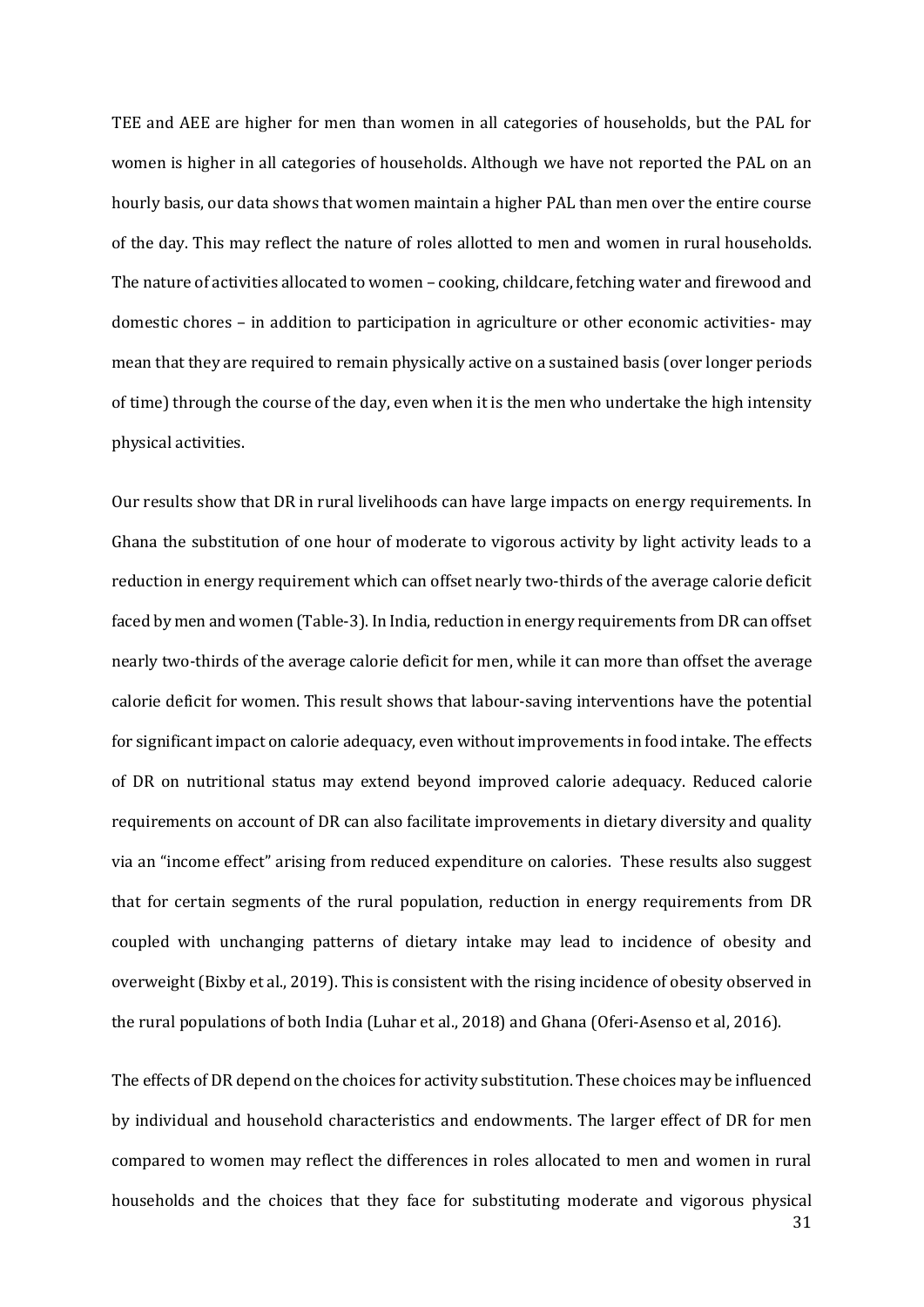activity with light activity. Certain types of substitutions may be available for, or relevant to, only men. For example, if ploughing using draught animals is an activity traditionally done by men, then the introduction of mechanised ploughing may offer DR potential only for men. It is also possible that development of DR measures may be subject to gender bias – this would arise if more effort is expended in mechanising ploughing (an activity largely in men's domain) rather than mechanising paddy transplanting (an activity largely undertaken by women). Substitutions may also offer larger reductions in energy requirement for men, e.g., the substitution of mechanised ploughing for animal draught ploughing may offer larger reductions in energy requirements than a gadget that reduces the drudgery of domestic chores for women. The effect of DR also depends on whether it eliminates the need for an activity providing more time for leisure and rest or whether it substitutes a more intense activity for a less intense activity.

Our results also suggest that substitution possibilities are different across different categories of households. For men large avenues for DR are to be found in non-irrigated households. If the absence of irrigation facilities is regarded as a proxy for lack of mechanisation or adoption of improved technologies, then the large changes in energy requirement for non-irrigated households may reflect the gains due to mechanisation. This potential for reduction in energy requirement may not be available in households that are already mechanised. The avenues for DR through mechanisation may be oriented towards men, which may explain the lower energy reduction for women in non-irrigated households.

There appear to be relatively larger avenues for DR for women in larger landholding, irrigated and wealthier households. Some of the avenues for DR for women in larger landholding/irrigated/richer households may arise from varying their participation in agricultural activities (e.g., substituted by hired labour). This may not be an option available to women in small landholding households. Other avenues for DR could be related to domestic chores – e.g., energy requirement reduction through improved fuel sources, transportation, gadgets and durables – but again these options may be available only in better endowed households (i.e., larger landholding, irrigated or richer households). The dependency ratio in

32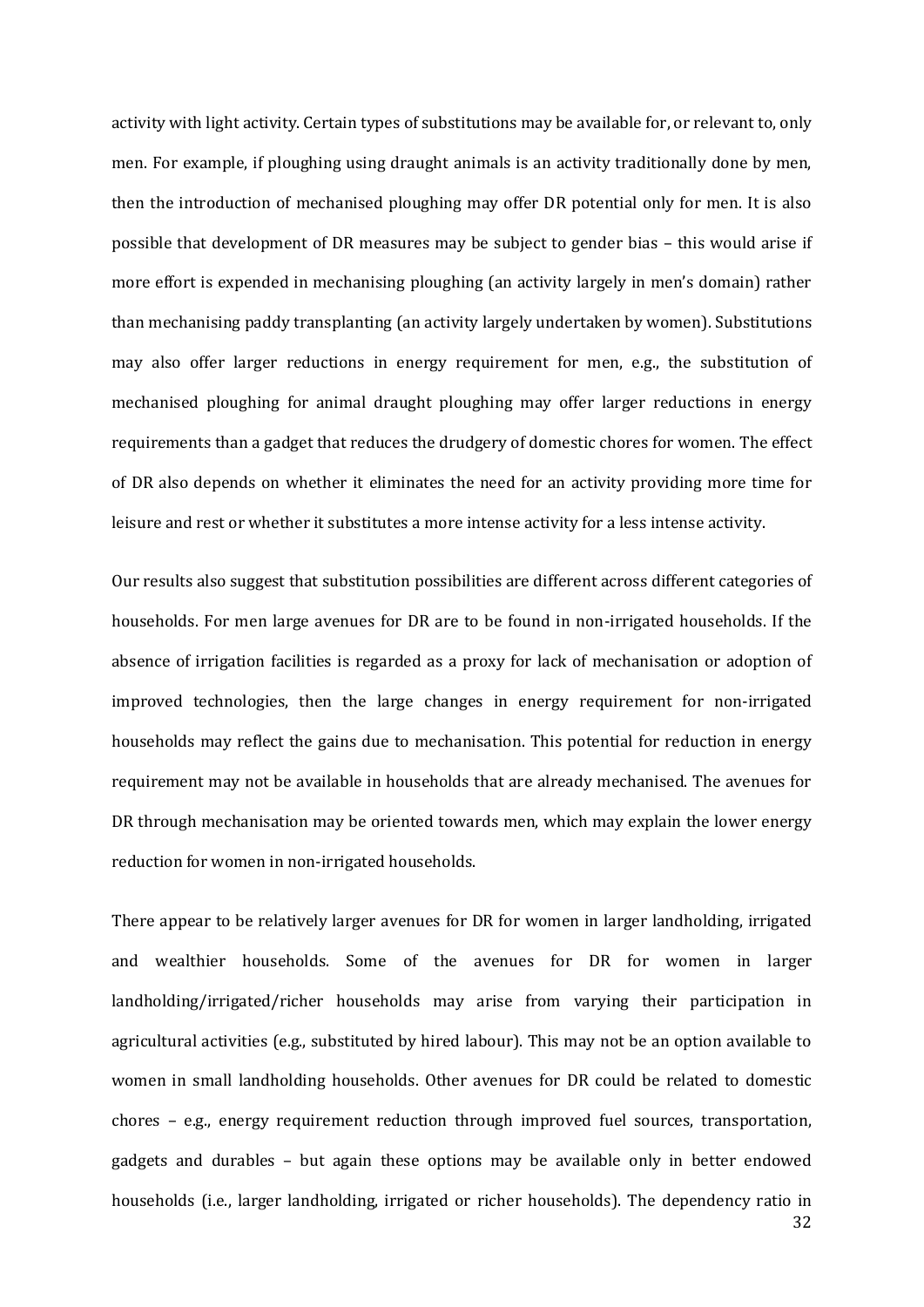households (the presence of children, elderly or the sick who need care) and the allocation of tasks for caring for dependents also affect the potential for DR faced by women. The lack of a significant difference in the effects of DR for women in low and high dependency households suggests that women in rural households have limited avenues for reducing their workload related to care of dependants.

# 7. Conclusions

Agricultural and rural development interventions designed to address undernutrition in LMICs have tended to focus on productivity-enhancement, raising household incomes and/or increasing food intake among nutritionally-vulnerable people. While it is recognised that productivityenhancing interventions can place increased demands for physical activity and exertion on the intended beneficiaries, the energy expenditure dimension associated with such interventions is seldom accounted for when analysing the potential for nutrition impacts. The results presented here suggest that changing patterns of physical activity in rural livelihoods can have rather large impacts on calorie adequacy and on nutrition outcomes, and that such impacts are differentiated by gender, household characteristics and asset endowments. The key insight from this paper is that explicit consideration of the energy expenditure dimension can provide a better understanding of the pathways from productivity-enhancement to nutrition. This may help us better understand the links between agricultural development and nutrition outcomes observed in several LMICs. Productivity-enhancing interventions need to be assessed in terms of the impact on food intakes as well as physical activity demands that they place on beneficiaries. Our results suggest that changing the energy expenditure profile of men and women in rural households can provide an important route to nutritional improvement. There may be strong case to be made for provision of rural infrastructure on the basis of how they affect energy expenditure profiles and hence nutrition. In bringing about nutrition status improvements through changing physical activity patterns, rural households may be constrained by the limited choices that they face for activity substitution and DR. Interventions must be designed to broaden these choices.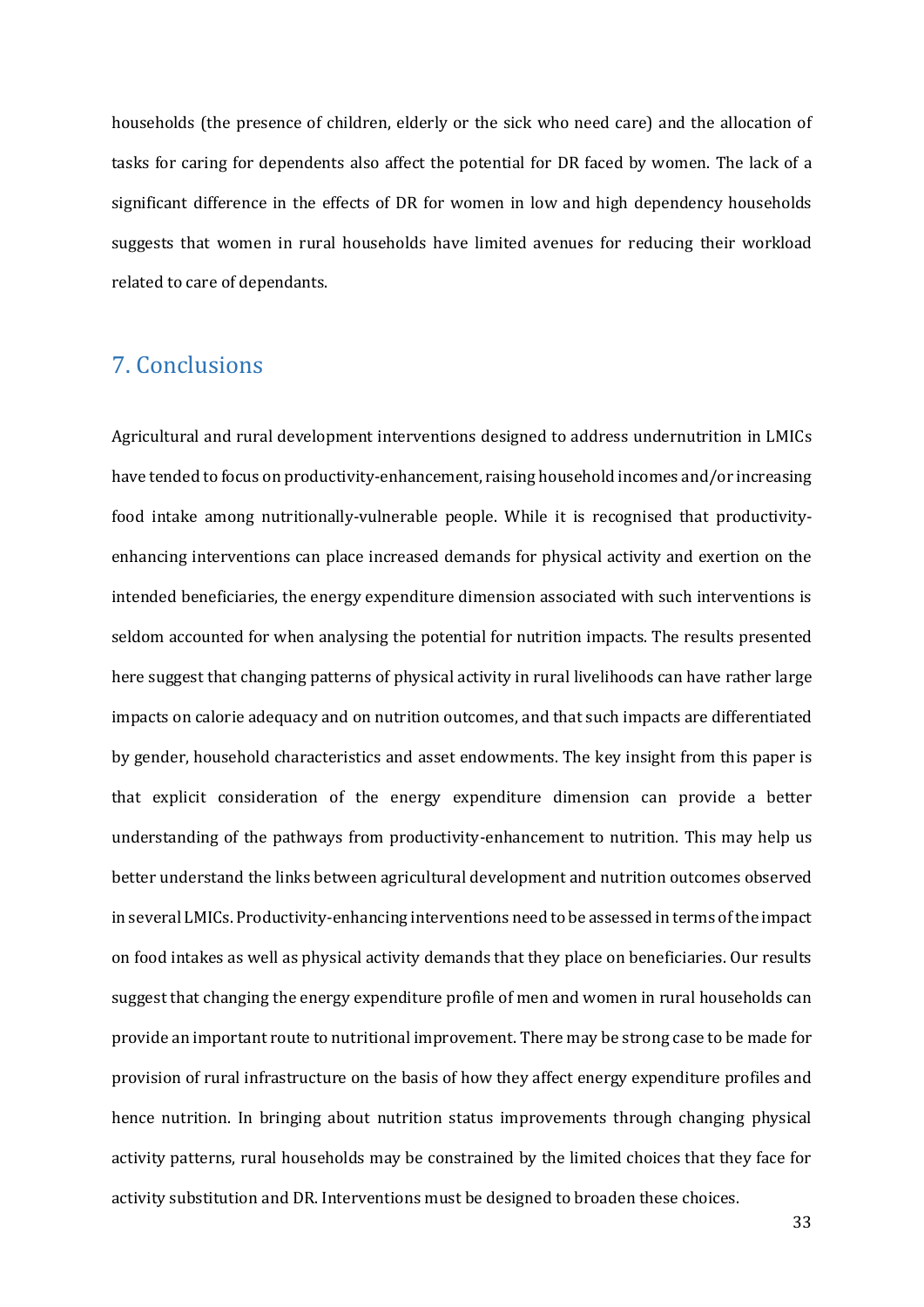# Acknowledgments

This research was supported by the DFID-IMMANA Grant #2.03 funded by UK aid from the UK Government. The views expressed do not necessarily reflect the UK Government's official policies. We are also grateful for comments from participants at Seminar at the International Food Policy Research Institute (IFPRI) and Bloomberg School of Public Health (Johns Hopkins University). Patrick Webb also acknowledges support for his contribution to this work from the Feed the Future Innovation Lab for Nutrition, which is funded by the United States Agency for International Development (USAID) under award number AIDOAA-l-10-00005 to Tufts University.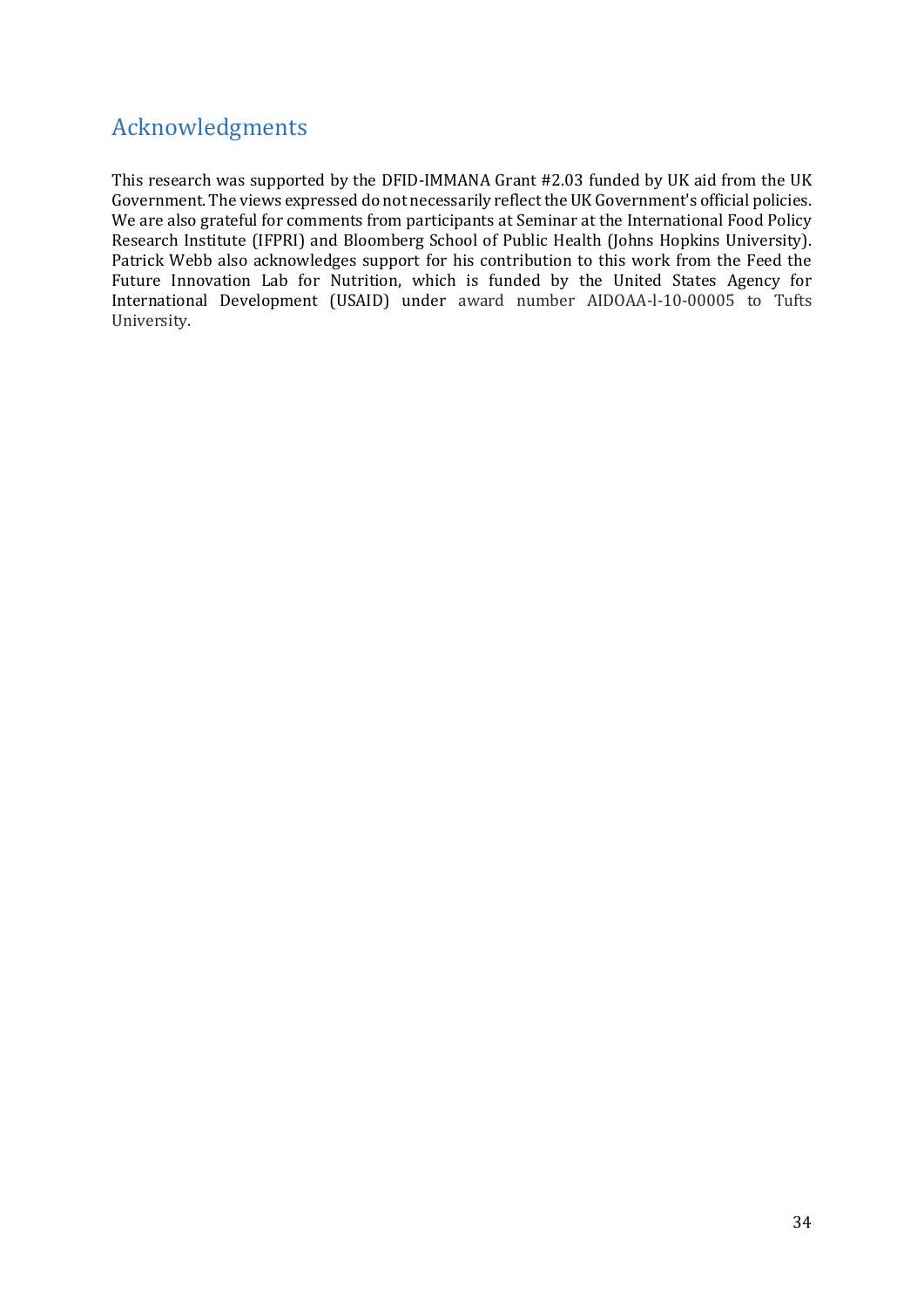## References

Aitchison, J. (1982). The statistical analysis of compositional data. *Journal of the Royal Statistical Society: Series B (Methodological)* 44(2), 139-160.

Bains, K., Kaur, B. and Mann, S. K. (2002). Measurement of energy cost of selected household and farm activities performed by rural women. *Food and Nutrition Bulletin* 23(3), 274-279.

Barker, M., Chorghade, G., Crozier, S., Leary, S. and Fall, C. (2006). Gender differences in body mass index in rural India are determined by socio-economic factors and lifestyle. *The Journal of Nutrition* 136(12), 3062-3068.

Bixby, H., Bentham, J., Zhou, B. et al. (2019) Rising rural body-mass index is the main driver of the global obesity epidemic in adults. *Nature* 569, 260–264. (2019).

Bleiberg, F., Brun, T. A., Goihman, S., and Lippman, D. (1981). Food intake and energy expenditure of male and female farmers from Upper-Volta. *British Journal of Nutrition* 45, 505-515.

Bowen, L., Ebrahim, S., De Stavola, B., Ness, A., Kinra, S., Bharathi, A.V., Prabhakaran, D. and Reddy, K.S., (2011). Dietary intake and rural-urban migration in India: a cross-sectional study. *PloS One* 6(6), e14822.

Ceesay, S. M., Prentice, A. M., Day, K. C., Murgatroyd, P. R., Goldberg, G. R., Scott, W., and Spurr, G. (1989). The use of heart rate monitoring in the estimation of energy expenditure: a validation study using indirect whole-body calorimetry. *British Journal of Nutrition* 61, 175-186.

Chastin, S.F., Palarea-Albaladejo, J., Dontje, M.L. and Skelton, D.A., (2015). Combined effects of time spent in physical activity, sedentary behaviors and sleep on obesity and cardiometabolic health markers: a novel compositional data analysis approach. *PloS One* 10(10), p.e0139984.

Chen, K.Y. and Bassett, D.R (Jr), (2005). The technology of accelerometry-based activity monitors: current and future. *Medicine and Science in Sports & Exercise* 37(11), S490-S500.

Dangour, A. D., Hawkesworth, S., Shankar, B., Watson, L., Srinivasan, C. S., Morgan, E. H, Haddad, L. and Waage, J. (2013). Can nutrition be promoted through agriculture-led food price policies? A systematic review. *BMJ Open* 3(6).

Deaton, A., & Drèze, J. (2009). Food and nutrition in India: facts and interpretations. Economic and Political Weekly XLIV, 42-65.

Department of Health. (2011). Start active, stay active: A report on physical activity for health from the four home countries' Chief Medical Officers. Department of Health, London.

Dufour, D. L., and Piperata, B. A. (2008). Energy expenditure among farmers in developing countries: what do we know? *American Journal of Human Biology* 20, 249-258.

Dumuid, D., Pedišić, Ž., Stanford, T.E., Martín-Fernández, J.A., Hron, K., Maher, C.A., Lewis, L.K. and Olds, T. (2019). The compositional isotemporal substitution model: A method for estimating changes in a health outcome for reallocation of time between sleep,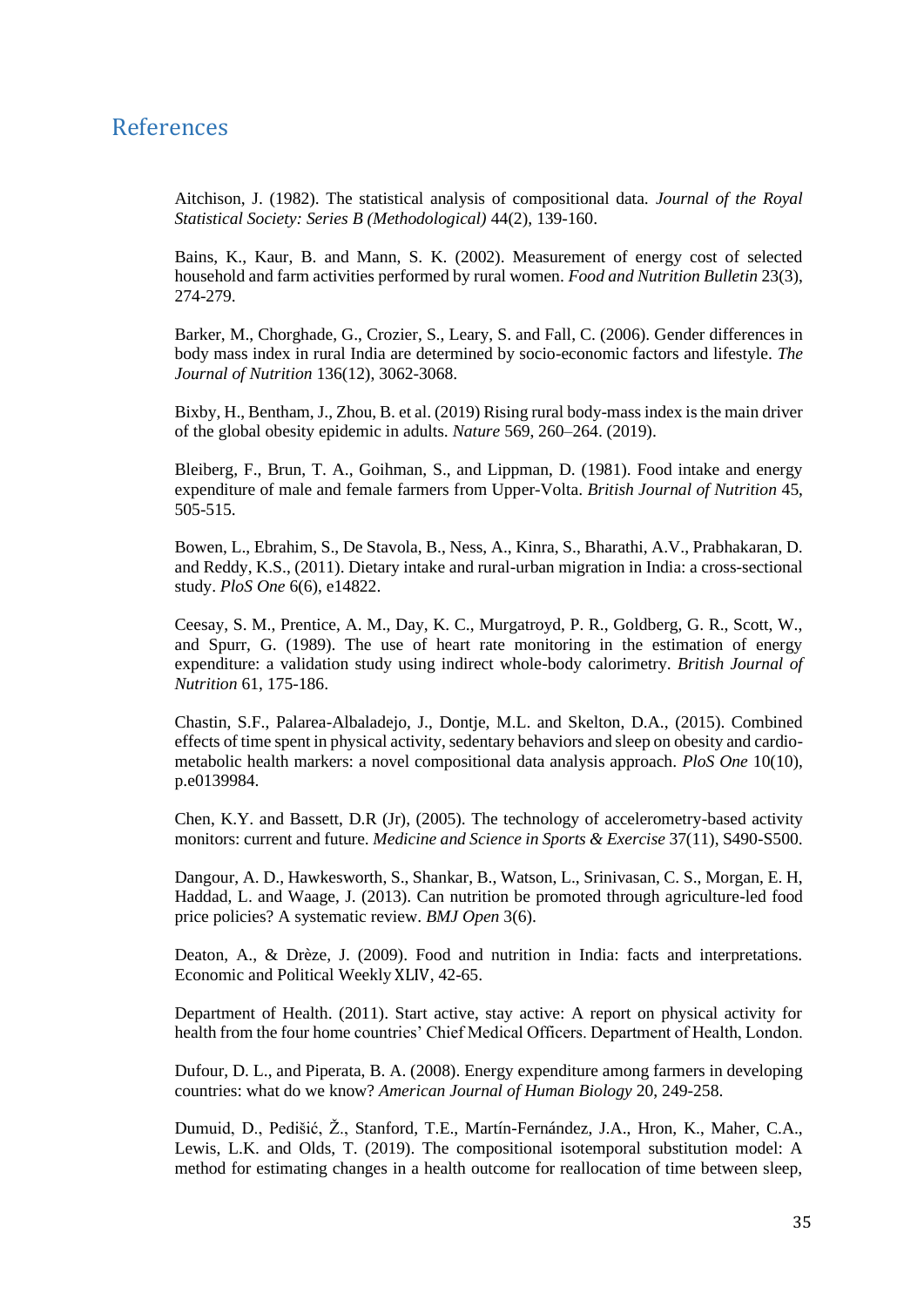physical activity and sedentary behaviour. *Statistical Methods in Medical Research* 28(3), 846-857.

Durnin, J., and Brockway, J. (1959). Determination of the total daily energy expenditure in man by indirect calorimetry: assessment of the accuracy of a modern technique. *British Journal of Nutrition* 13, 41-53.

Durnin, J.V., Drummond, S. and Satyanarayana, K., (1990). A collaborative EEC study on seasonality and marginal nutrition: the Glasgow Hyderabad (S. India) Study. *European Journal of Clinical Nutrition* 44, 19-29.

Edmundson, W. C., and Edmundson, S. A. (1989). Energy balance, nutrient intake and discretionary activity in a South Indian village. *Ecology of Food and Nutrition* 22, 253-265.

Fan, S., Yosef, S., and Pandya-Lorch, R., (eds.) (2019). Agriculture for Improved Nutrition: Seizing the Momentum. International Food Policy Research Institute/CABI International. Washington, D.C. and Wallingford, UK.

FAO (2001). Human Energy Requirements. Report of a Joint FAO/WHO/UNU Expert Consultation. Food and Nutrition Technical Report Series. Rome: FA

FAO (2011). The State of Food and Agriculture -2010-2011. Women in Agriculture – Closing the gender gap for development. Food and Agriculture Organization of the United Nations, Rome.

FAO, IFAD and WFP (2015). The State of Food Insecurity in the World 2015 - Meeting the 2015 international hunger targets: taking stock of uneven progress. Rome, FAO.

Freedson, P.S., Melanson, E. and Sirard, J. (1998). Calibration of the Computer Science and Applications, Inc. accelerometer. *Medicine and Science in Sports and Exercise* 30(5), 777- 781.

Ghana Statistical Service (2018). Poverty Trends in Ghana – 2005-2017. Ghana Living Standards Survey Round 7 (GLSS 7).

Gillespie, S., Harris, J. and Kadiyala, S. (2012) The Agriculture-Nutrition Disconnect in India: What Do We Know? IFPRI Discussion Paper 01187. Washington, DC (USA).

Girard, A. W., Self, J. L., McAuliffe, C. and Olude, O. (2012). The effects of household food production strategies on the health and nutrition outcomes of women and young children: A systematic review. *Paediatric and Perinatal Epidemiology* 26, 205-222.

Gite, L. P., and Singh, G. (1997). Ergonomics in agricultural and allied activities in India. Technical Bulletin, Central Institute of Agricultural Engineering, India

Global Panel (2015). Improved metrics and data are needed for effective food system policies in the post-2015 era. Technical Brief. London, UK: Global Panel on Agriculture and Food Systems for Nutrition.

Government of India (2014). Report of the Expert Group to Review the Methodology for Measurement of Poverty. Planning Commission, Government of India.

Griffiths, P.L. and Bentley, M.E. (2001). The nutrition transition is underway in India. *The Journal of Nutrition* 131(10), 2692-2700.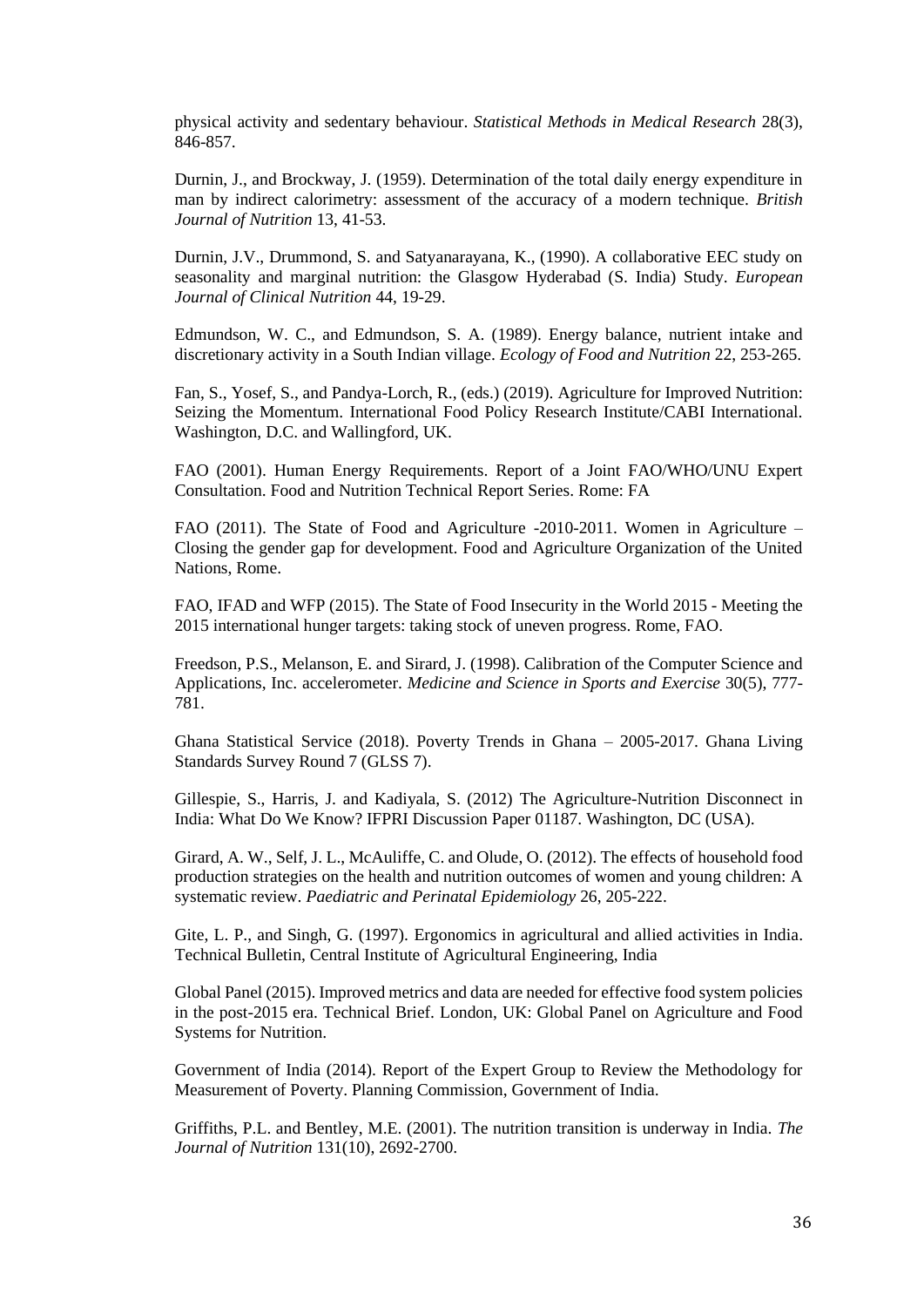Guzman, P., de, P., MA, Dominguez, S., Kalaw, J., Basconcillo, R., and Santos, V. (1974). A study of the energy expenditure, dietary intake, and pattern of daily activity among various occupational groups. *The Philippine Journal of Nutrition* 113, 29-46.

Harris, J.A. and Benedict, F.G. (1918). A biometric study of human basal metabolism. *Proceedings of the National Academy of Sciences of the United States of America* 4(12), 370.

Headey, D., Chiu, A. and Kadiyala S. (2011). Agriculture's Role in the Indian Enigma: Help or Hindrance to the Undernutrition Crisis? Discussion Paper 01085. Washington, DC: International Food Policy Research Institute.

Heini, A., Minghelli, G., Diaz, E., Prentice, A., and Schutz, Y. (1996). Free-living energy expenditure assessed by two different methods in rural Gambian men. *European Journal of Clinical Nutrition* 50, 284-289.

IFAD (2016). Rural Development Report 2016: Fostering Inclusive Rural Transformation. International Fund for Agricultural Development, Rome, Italy.

IFPRI (2015). Global Nutrition Report 2015: Actions and Accountability to Advance Nutrition and Sustainable Development. Washington DC (USA): International Food Policy Research Institute.

Johnston, D., Stevano, S., Malapit, H.J., Hull, E. and Kadiyala, S., (2018). Time Use as an Explanation for the Agri-Nutrition Disconnect: Evidence from Rural Areas in Low and Middle-Income Countries. *Food Policy* 76, .8-18.

Keino, S., van den Borne, B. and Plasqui, G. (2014). Body composition, water turnover and physical activity among women in Narok County, Kenya. *BMC Public Health* 14(1), 1212.

Kishtwaria, J. and Rana, A. (2012). Ergonomic interventions in weeding operations for drudgery reduction of hill farm women of India. *Work* 41(Supplement 1), 4349-4355.

Luhar, S., Mallinson, P. A. C., Clarke, L., & Kinra, S. (2018). Trends in the socioeconomic patterning of overweight/obesity in India: a repeated cross-sectional study using nationally representative data. *BMJ Open* 8(10), e023935.

Meeker, J., and Haddad, L. (2013). A state-of-the-art review of agriculture-nutrition linkages. An AgriDiet Position Paper. Department of Food Business and Development, University College Cork, Ireland.

Mohanty, S. K., Behera, B. K., and Satapathy, G. C. (2008). Ergonomics of farm women in manual paddy threshing. *Agricultural Engineering International*: CIGR Journal.

Murayama, N., and Ohtsuka, R. (1999). Seasonal fluctuation in energy balance among farmers in Northeast Thailand: the lack of response of energy intake to the change of energy expenditure. *European Journal of Clinical Nutrition* 53, 39-49.

Nag, P. K., and Nag, A. (2004). Drudgery, accidents and injuries in Indian agriculture. *Industrial Health* 42(2), 149-162.

Nag, P. K., Sebastian, N. C. and Mavlankar, M. G. (1980). Occupational workload of Indian agricultural workers. *Ergonomics* 23(2), 91-102.

Norgan, N. (1996). Measurement and interpretation issues in laboratory and field studies of energy expenditure. *American Journal of Human Biology* 8, 143-158.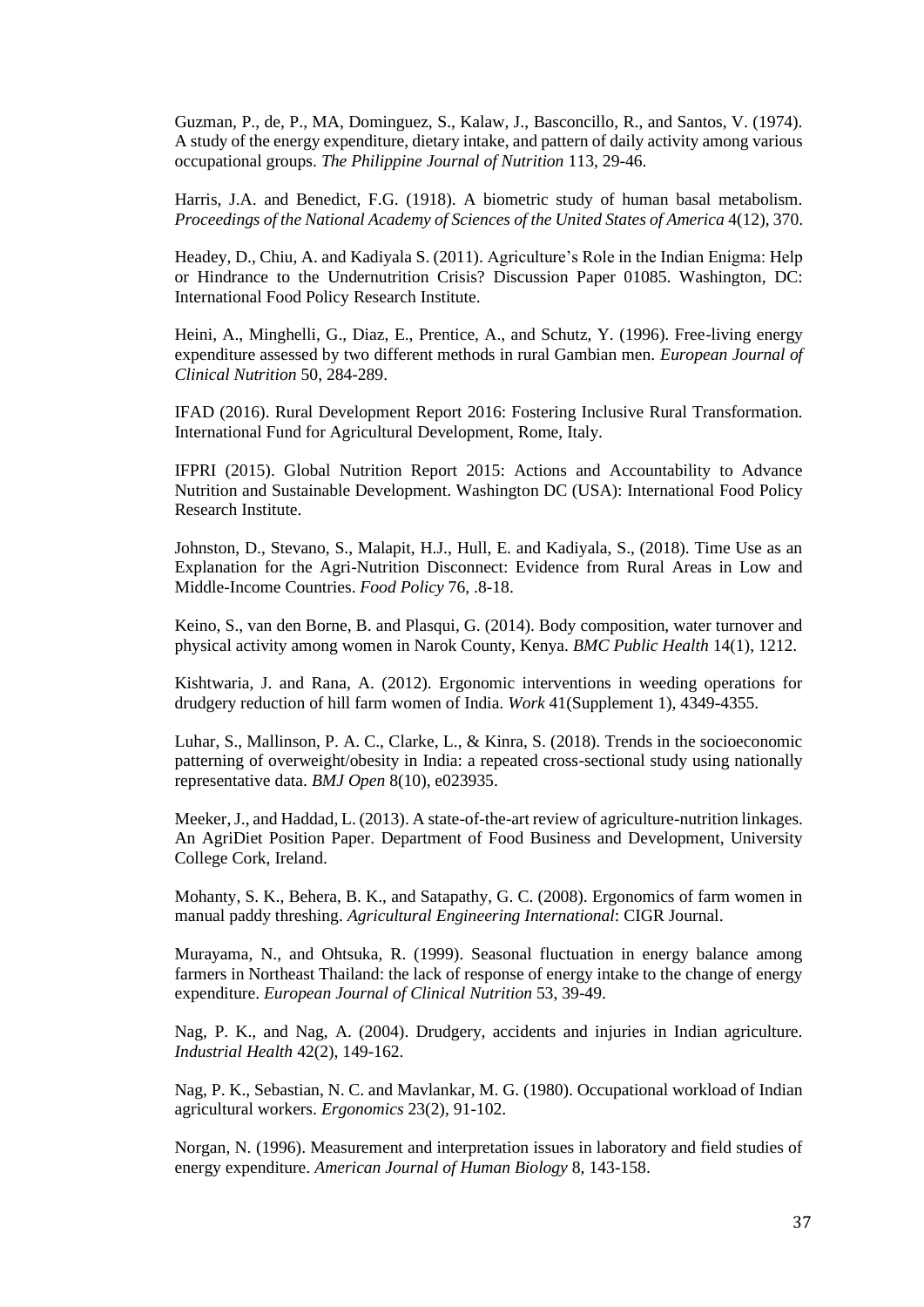Ofori-Asenso, R., Agyeman, A. A., Laar, A., & Boateng, D. (2016). Overweight and obesity epidemic in Ghana—a systematic review and meta-analysis. *BMC Public Health* 16(1), 1239.

Pasquet, P., & Koppert, G. J. (1993). Activity Patterns and Energy Expenditure in Cameroonian Tropical Forest Populations. MAN AND THE BIOSPHERE SERIES, 13, 311- 311.

Pawlowski, C.S., Andersen, H.B., Troelsen, J. and Schipperijn, J., (2016). Children's physical activity behavior during school recess: A pilot study using GPS, accelerometer, participant observation, and go-along interview. *PloS One* 11(2), e0148786.

Rao, S., Gokhale, M. and Kanade, A., (2008). Energy costs of daily activities for women in rural India. *Public Health Nutrition* 11(2), 142-150.

Ruel, M. T., Alderman, H. and Maternal and Child Nutrition Study Group. (2013). Nutritionsensitive interventions and programmes: how can they help to accelerate progress in improving maternal and child nutrition? *The Lancet* 382(9891), 536-551.

Santos-Lozano, A., Santín-Medeiros, F., Cardon, G., Torres-Luque, G., Bailón, R., Bergmeir, C., Ruiz, J., Lucia, A., and Garatachea, N. (2013). Actigraph GT3X: Validation and Determination of Physical Activity Intensity Cut Points. *International Journal of Sports Medicine* 34, 975-982.

Sasaki, J.E., John, D. and Freedson, P.S. (2011). Validation and comparison of ActiGraph activity monitors. *Journal of Science and Medicine in Sport* 14(5), 411-416.

Singh, S. P., Gite, L. P., Agarwal, N. and Majumder, J. (2007). Women friendly improved farm tools and equipment. Technical Bulletin No. CIAE/2007/128. Bhopal: Central Institute of Agricultural Engineering (CIAE).

Speakman, J. R. (1998). The history and theory of the doubly labeled water technique. The *American Journal of Clinical Nutrition* 68(4), 932S-938S.

Turner, R., Hawkes, C., Waage, J., Ferguson, E., Haseen, F., Homans, H., Hussein, J., Johnston, D., Marais, D., McNeill, G., and Shankar, B. (2013). Agriculture for improved nutrition: The current research landscape. *Food and Nutrition Bulletin* 34(4), 369-377.

Vaz, M., Karaolis, N., Draper, A., and Shetty, P. (2005). A compilation of energy costs of physical activities. *Public Health Nutrition* 8, 1153-1183.

Vinoy, S., Rosetta, L., and Mascie-Taylor, C. (2000). Repeated measurements of energy intake, energy expenditure and energy balance in lactating Bangladeshi mothers. *European Journal of Clinical Nutrition* 54, 579-585.

von Grebmer, K., Bernstein, J., de Waal, A., Prasai, N., Yin, S. & Yohannes, Y. (2015). 2015 Global hunger index: Armed conflict and the challenge of hunger. Bonn, Germany; Washington, D.C. and Dublin, Ireland: Welthungerhilfe; International Food Policy Research Institute (IFPRI) and Concern Worldwide.

Webb, P. and Block, S. (2012) Support for agriculture during economic transformation: Impacts on poverty and undernutrition. *Proceedings of the National Academies of Science* 109 (31), 12309-12314.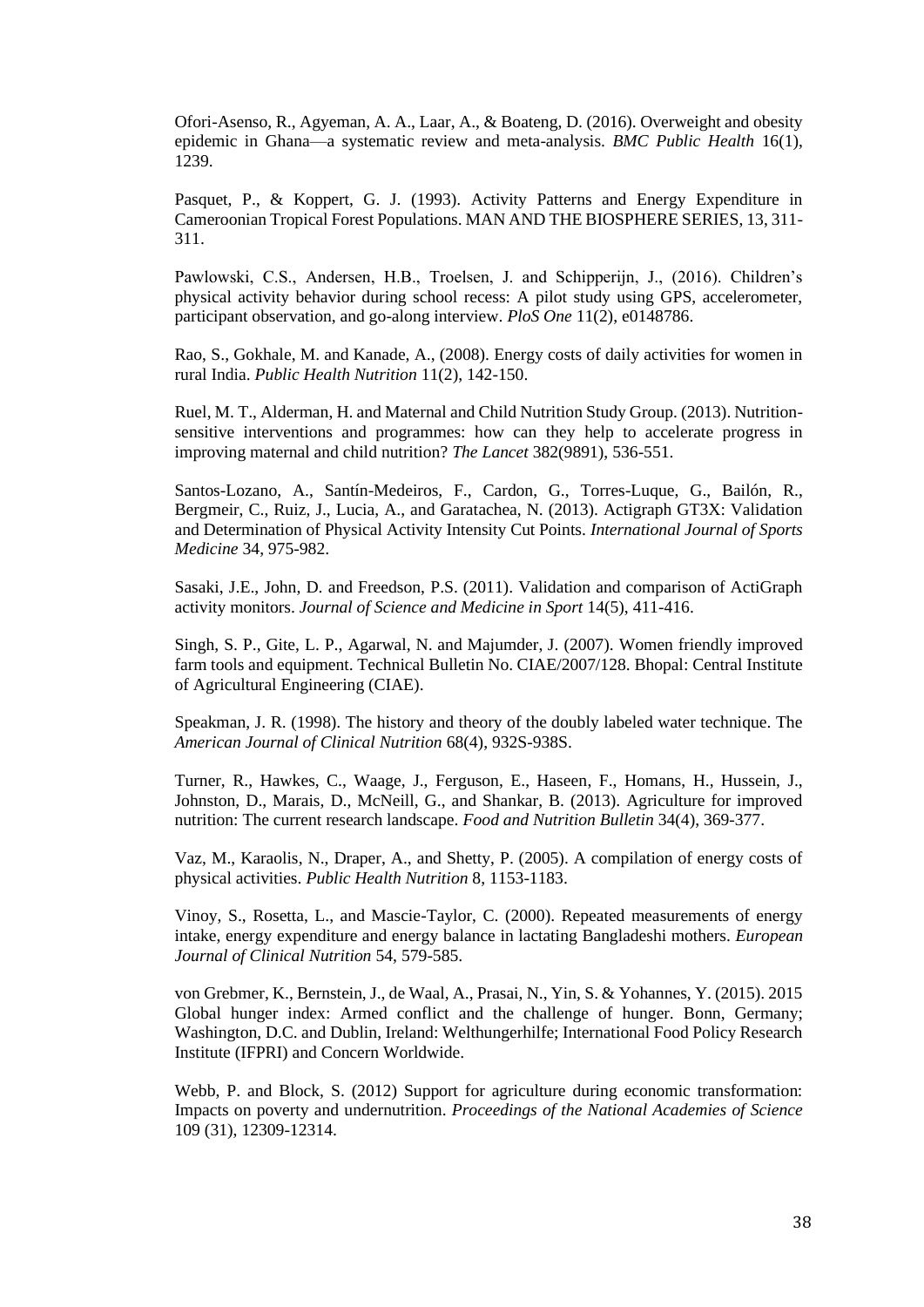Webb, P. and Kennedy, E. (2014). Impacts of agriculture on nutrition: nature of the evidence and research gaps. *Food and Nutrition Bulletin* 35(1), 126-132.

Zanello, G., Srinivasan, C.S. and Nkegbe, P. (2017). Piloting the use of accelerometry devices to capture energy expenditure in agricultural and rural livelihoods: Protocols and findings from northern Ghana. *Development Engineering* 2, 114-131.

Zanello, G., Srinivasan, C. S., Picchioni, F., Webb, P., Nkegbe, P., Cherukuri, R., Neupane, S., Ustarz, Y., Gowdru, N., Neupane, S., and Wyatt, A. J. (2018). Using Accelerometers in Low- and Middle-Income Countries: A Field Manual for Practitioners. University of Reading. Reading (UK).

Zanello, G., Srinivasan, C., Picchioni, F., Webb, P., Cherukuri, R., Nkegbe, P., & Neupane, S. (2019). Physical activity, time use, and food intakes of rural households in Ghana, India, and Nepal 2017-2018 [dataset]. Colchester, Essex (UK): UK Data Service.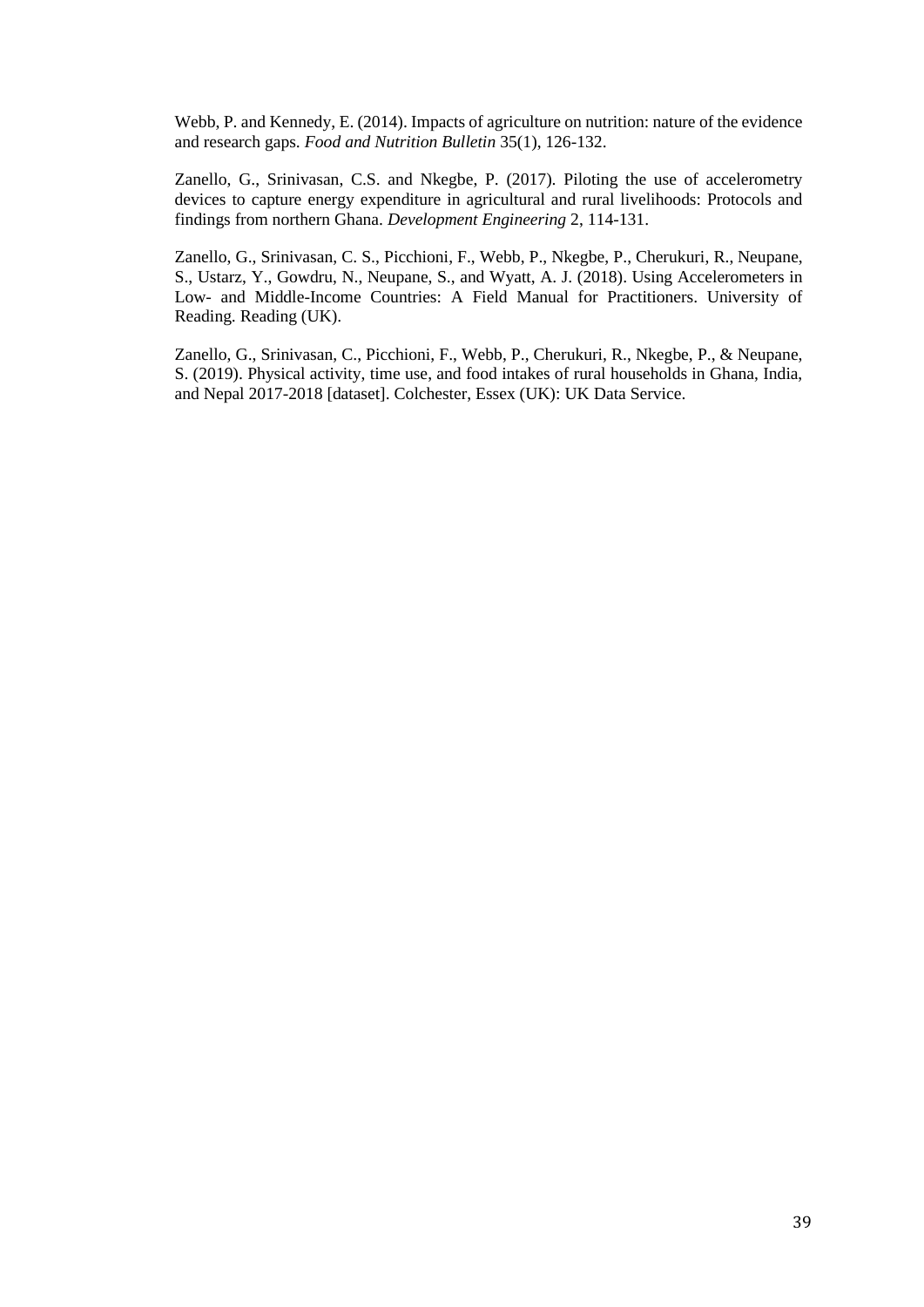# Appendix

#### **Variable definitions in compositional regression equations**

Isometric log ratio (*ilr*) variables: In all the compositional regressions results shown in the following tables, the *ilr* variables are the isometric log ratio transformations of the compositional explanatory variables, i.e., the number of minutes spent in light, moderate and vigorous activities during the day. The *ilr* variables are defined as follows:

| ilr-Light Activity                                                                        | $=\sqrt{\frac{2}{3}} \ln \left(\frac{LA}{\sqrt{MAXVA}}\right)$                                                                                                                                                       |
|-------------------------------------------------------------------------------------------|----------------------------------------------------------------------------------------------------------------------------------------------------------------------------------------------------------------------|
| ilr2 - Light Activity                                                                     | $=\sqrt{\frac{1}{2}}\ln\left(\frac{MA}{VA}\right)$                                                                                                                                                                   |
| ilr-Moderate Activity = $\sqrt{\frac{2}{3}} \ln \left( \frac{MA}{\sqrt{LAXVA}} \right)$   |                                                                                                                                                                                                                      |
| ilr2-Moderate Activity = $\sqrt{\frac{1}{2}} \ln \left( \frac{LA}{VA} \right)$            |                                                                                                                                                                                                                      |
| ilr-Vigorous Activity $=$ $\sqrt{\frac{2}{3}} \ln \left( \frac{VA}{\sqrt{LAXMA}} \right)$ |                                                                                                                                                                                                                      |
| ilr2-Vigorous Activity = $\sqrt{\frac{1}{2}} \ln \left( \frac{LA}{MA} \right)$            |                                                                                                                                                                                                                      |
|                                                                                           |                                                                                                                                                                                                                      |
|                                                                                           | where LA = number of minutes spent in a day in light activity, $MA$ = number of minutes in a day spent in moderate activity and<br>VA = number of minutes in a day spent in vigorous activity. $LA + MA + VA = 1440$ |
| Age                                                                                       | In all the compositional regressions in Tables A, and B, the covariates are as follows:<br>Age of the respondent in years                                                                                            |
| Sex                                                                                       | Gender of the respondent (dummy variable - female = 1, male=0)                                                                                                                                                       |
| Health status                                                                             | Whether respondent's ability to work has been affected by health issues (categorical variable)                                                                                                                       |
| Total land                                                                                | Land owned by household in hectares                                                                                                                                                                                  |
| Wealth index                                                                              | Index of wealth calculated from ownership of different types of assets in a rural household using<br>Principal Components Analysis following the procedure in Filmer and Pritchett (2001) <sup>4</sup>               |
|                                                                                           |                                                                                                                                                                                                                      |
| Tropical Livestock Unit                                                                   | Tropical Livestock Units are livestock numbers converted to a common unit (in 2005). Conversion<br>factors are: cattle = 0.7, sheep = 0.1, goats = 0.1, pigs = 0.2, chicken = $0.01$ . <sup>5</sup>                  |
|                                                                                           |                                                                                                                                                                                                                      |
| Irrigation                                                                                | Irrigation = Whether agricultural land is irrigated (dummy variable)                                                                                                                                                 |
| Number of elderly                                                                         | Number of household members aged >64 years                                                                                                                                                                           |
| Number of adults                                                                          | Number of household members aged > 18 years                                                                                                                                                                          |
| Number of adolescents                                                                     | Number of household members aged 12-18 years                                                                                                                                                                         |
| Number of children                                                                        | Number of household members aged 4-12 years                                                                                                                                                                          |
| Number of infants                                                                         | Number of children in the household aged 0-4 years                                                                                                                                                                   |
|                                                                                           |                                                                                                                                                                                                                      |

<sup>4</sup> Filmer, D., & Pritchett, L. H. (2001). Estimating wealth effects without expenditure data—or tears: an application to educational enrollments in states of India. *Demography*, *38*(1), 115-132.

<sup>5</sup> HarvestChoice, 2015. "Tropical Livestock Units (TLU, 2005)." International Food Policy Research Institute, Washington, DC and University of Minnesota, St. Paul, MN. Available online at http://harvestchoice.org/data/an05\_tlu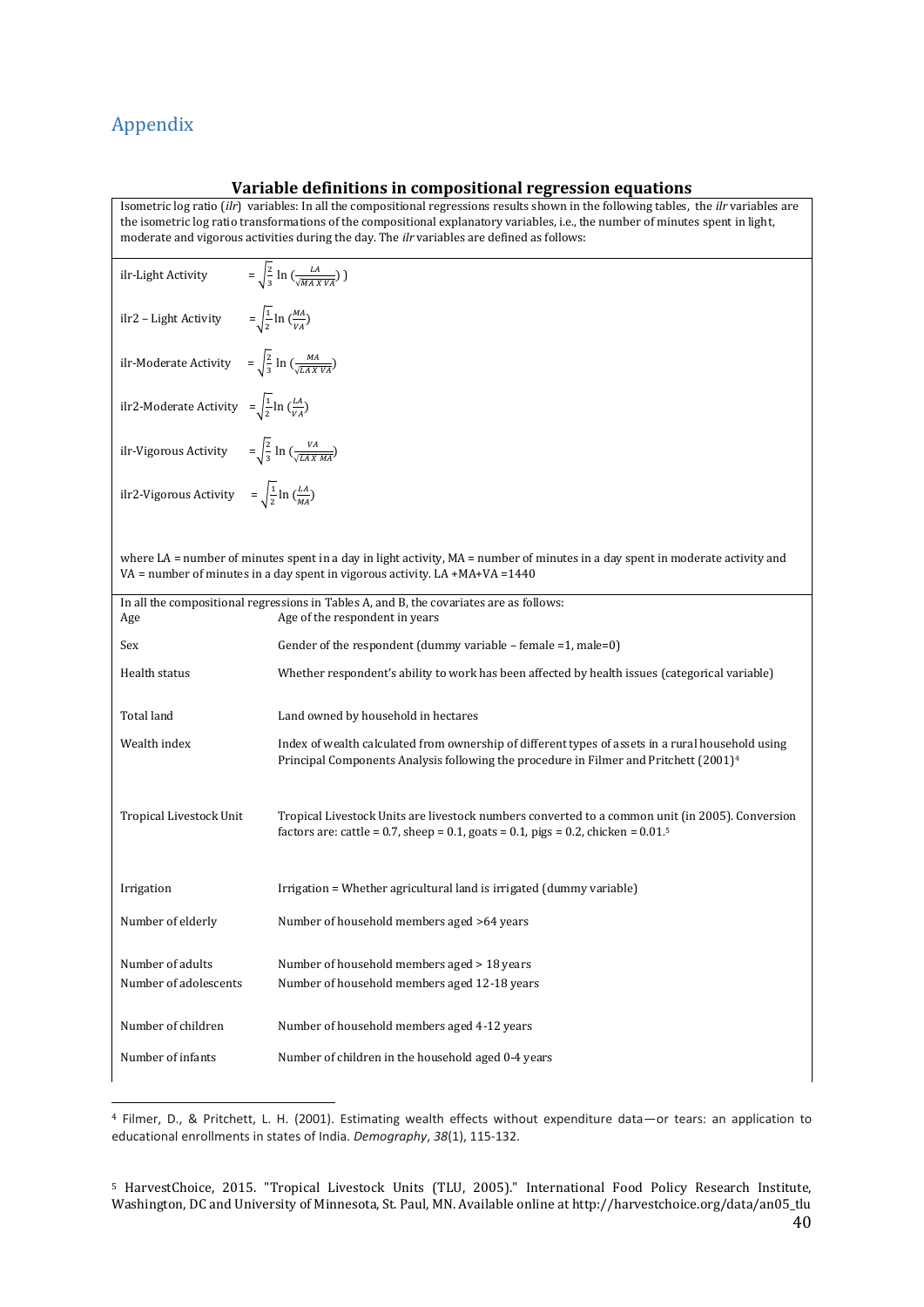| Missing hours                                                                                                                                                                                                                                                            | Dummy variable indicating whether there were periods of the accelerometer not being worn<br>during waking hours. Note: Observations for only those days were included in the analysis where<br>the period of non-wear during waking hours was less than 3 hours. |  |  |  |  |  |
|--------------------------------------------------------------------------------------------------------------------------------------------------------------------------------------------------------------------------------------------------------------------------|------------------------------------------------------------------------------------------------------------------------------------------------------------------------------------------------------------------------------------------------------------------|--|--|--|--|--|
| Day 1-6                                                                                                                                                                                                                                                                  | Consecutive observation days during which accelerometers were worn by respondents                                                                                                                                                                                |  |  |  |  |  |
| Seeding and sowing; Land<br>maintenance; Harvest                                                                                                                                                                                                                         | Dummy variables indicating the phase of the agricultural season during which the respondents<br>were observed.                                                                                                                                                   |  |  |  |  |  |
| Note that the co-efficients of all the covariates are the same in all the three regressions, i.e., when the first compositional variable<br>is taken by turn to be the minutes spent in light activity, minutes spent in moderate activity and minutes spent in vigorous |                                                                                                                                                                                                                                                                  |  |  |  |  |  |

activity.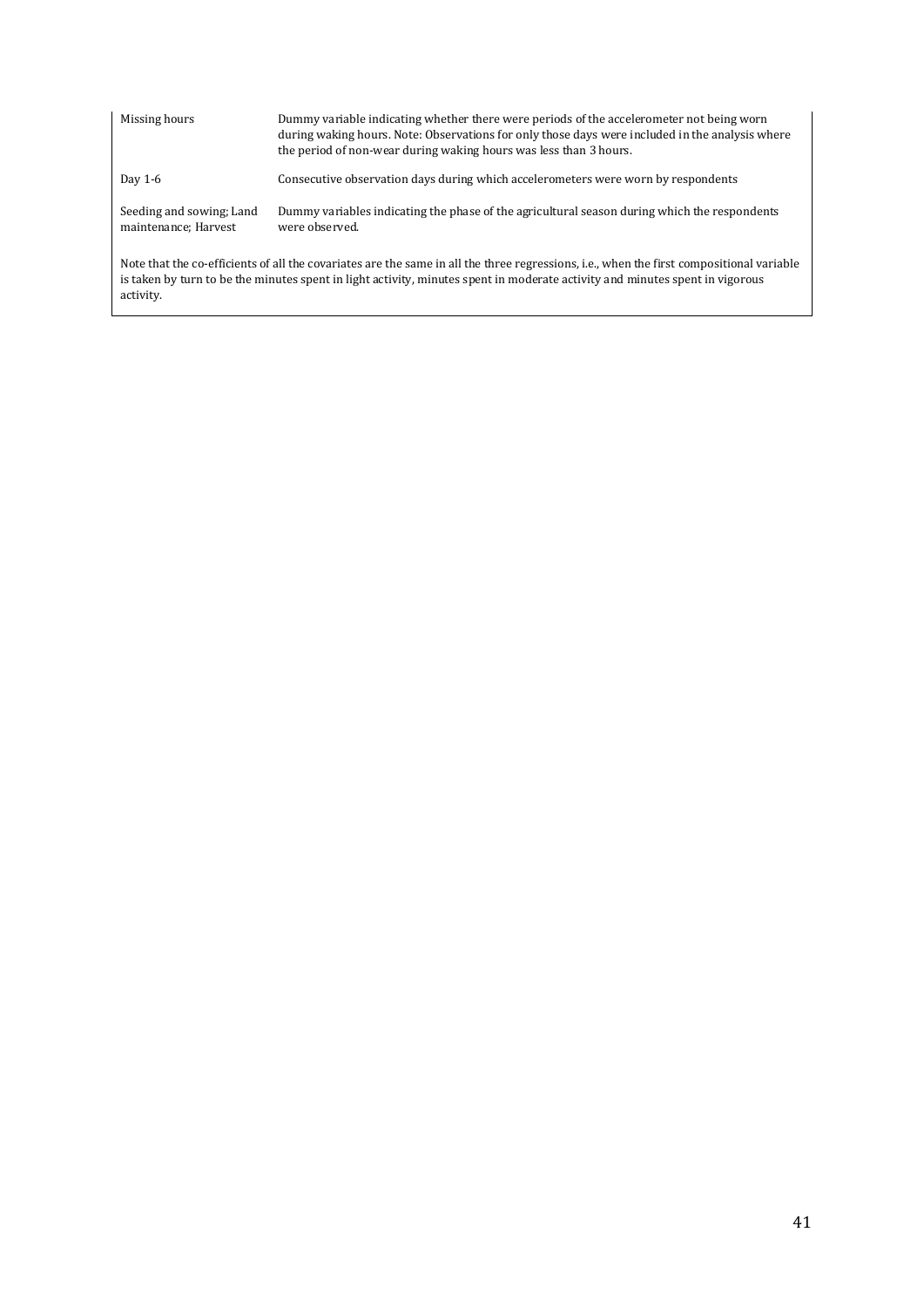|                                  |             | Linear regression (OLS) |                        |             | Fixed effect panel linear regression |                        |
|----------------------------------|-------------|-------------------------|------------------------|-------------|--------------------------------------|------------------------|
| <b>Ilr-Light Activity</b>        | $-0.701***$ |                         |                        | $-0.686***$ |                                      |                        |
|                                  | (0.029)     |                         |                        | (0.031)     |                                      |                        |
| Ilr2-Light Activity              | $0.124***$  |                         |                        | $0.104**$   |                                      |                        |
| Ilr-Moderate Activity            | (0.034)     | $0.457***$              |                        | (0.043)     | $0.433***$                           |                        |
|                                  |             | (0.038)                 |                        |             | (0.046)                              |                        |
| Ilr2-Moderate Activity           |             | $-0.545***$             |                        |             | $-0.542***$                          |                        |
|                                  |             | (0.024)                 |                        |             | (0.026)                              |                        |
| Ilr-Vigorous Activity            |             |                         | $0.243***$             |             |                                      | $0.253***$             |
|                                  |             |                         | (0.027)                |             |                                      | (0.033)<br>$-0.646***$ |
| Ilr2-Vigorous Activity           |             |                         | $-0.669***$<br>(0.035) |             |                                      | (0.041)                |
| Age                              |             | $0.018**$               |                        |             |                                      |                        |
|                                  |             | (0.007)                 |                        |             |                                      |                        |
| Age (squared)                    |             | $-0.000**$              |                        |             |                                      |                        |
|                                  |             | (0.000)                 |                        |             |                                      |                        |
| Sex                              |             | $0.057***$              |                        |             |                                      |                        |
| Health status                    |             | (0.020)<br>$-0.051*$    |                        |             |                                      |                        |
|                                  |             | (0.026)                 |                        |             |                                      |                        |
| Total land                       |             | 0.003                   |                        |             |                                      |                        |
|                                  |             | (0.005)                 |                        |             |                                      |                        |
| Asset index                      |             | 0.001                   |                        |             |                                      |                        |
|                                  |             | (0.007)                 |                        |             |                                      |                        |
| <b>Tropical Livestock Units</b>  |             | 0.001<br>(0.002)        |                        |             |                                      |                        |
| Irrigation                       |             | 0.038                   |                        |             |                                      |                        |
|                                  |             | (0.030)                 |                        |             |                                      |                        |
| Number of elderly                |             | $-0.019$                |                        |             |                                      |                        |
|                                  |             | (0.022)                 |                        |             |                                      |                        |
| Number of adults                 |             | 0.004                   |                        |             |                                      |                        |
| Number of adolescents            |             | (0.011)<br>$-0.004$     |                        |             |                                      |                        |
|                                  |             | (0.012)                 |                        |             |                                      |                        |
| Number of children               |             | $-0.007$                |                        |             |                                      |                        |
|                                  |             | (0.010)                 |                        |             |                                      |                        |
| Number of infants                |             | $-0.029$                |                        |             |                                      |                        |
|                                  |             | (0.026)                 |                        |             |                                      |                        |
| Missing hours                    |             | $-0.014$<br>(0.011)     |                        |             | $-0.021*$<br>(0.012)                 |                        |
| Weekend                          |             | $-0.003$                |                        |             | $-0.004$                             |                        |
|                                  |             | (0.007)                 |                        |             | (0.006)                              |                        |
| Day 1                            |             | $-0.032***$             |                        |             | $-0.033***$                          |                        |
|                                  |             | (0.010)                 |                        |             | (0.009)                              |                        |
| Day 2                            |             | $-0.002$                |                        |             | $-0.001$                             |                        |
| Day 3                            |             | (0.011)<br>0.006        |                        |             | (0.011)<br>0.005                     |                        |
|                                  |             | (0.011)                 |                        |             | (0.011)                              |                        |
| Day 4                            |             | $-0.013$                |                        |             | $-0.014$                             |                        |
|                                  |             | (0.010)                 |                        |             | (0.010)                              |                        |
| Day 5                            |             | $-0.009$                |                        |             | $-0.010$                             |                        |
| Day 6                            |             | (0.008)<br>$-0.013$     |                        |             | (0.008)<br>$-0.014$                  |                        |
|                                  |             | (0.012)                 |                        |             | (0.011)                              |                        |
| Seeding and sowing               |             | 0.010                   |                        |             | 0.010                                |                        |
|                                  |             | (0.011)                 |                        |             | (0.010)                              |                        |
| Land maintenance                 |             | $0.043**$               |                        |             | $0.042**$                            |                        |
|                                  |             | (0.017)                 |                        |             | (0.016)                              |                        |
| Harvest                          |             | $-0.002$<br>(0.012)     |                        |             | $-0.003$<br>(0.012)                  |                        |
| Constant                         |             | 2.977***                |                        |             | 3.334***                             |                        |
|                                  |             | (0.170)                 |                        |             | (0.080)                              |                        |
| F-test                           |             | 224.662***              |                        |             | 77.185***                            |                        |
| Adj. R-squared                   |             | 0.881                   |                        |             | 0.847                                |                        |
| R-squared (within)               |             |                         |                        |             | 0.873                                |                        |
| R-squared (between)<br>${\bf N}$ |             | 1079                    |                        |             | 0.769<br>1079                        |                        |
|                                  |             |                         |                        |             |                                      |                        |

| Table A: Compositional regression models of Physical Activity Level (PAL) in Ghana |
|------------------------------------------------------------------------------------|
|------------------------------------------------------------------------------------|

6. Asterisks show level of significance \*\*\*= significant at 1% level, \*\*=significant at 5% level and \*=significant at 10% level. In the linear regression (OLS), standard errors clustered at household level. Robust standard errors in the fixed effects linear regression.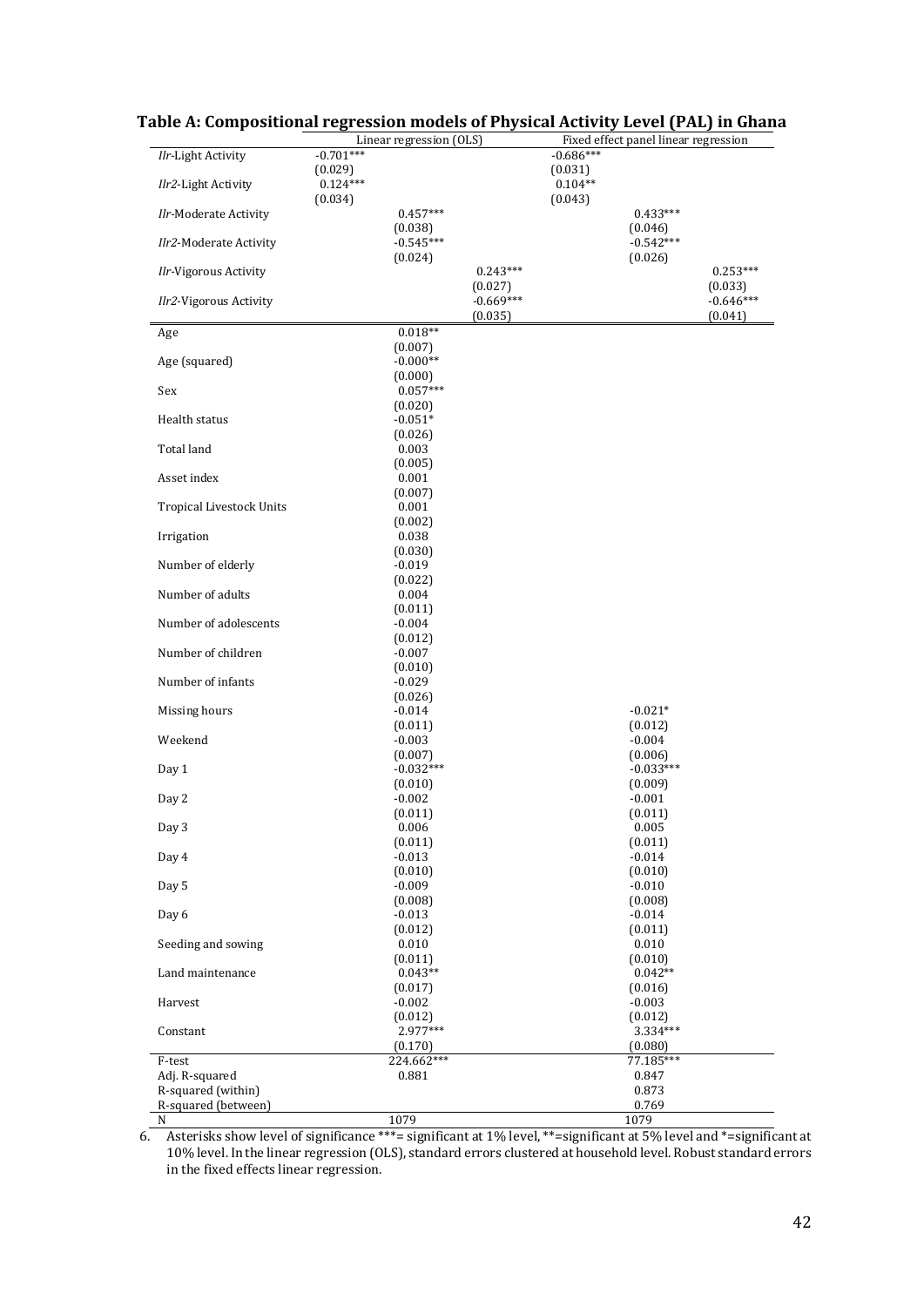|                                 |                                  | Linear regression (OLS) |                        |                                  | Fixed effect panel linear regression |                        |
|---------------------------------|----------------------------------|-------------------------|------------------------|----------------------------------|--------------------------------------|------------------------|
| <b>Ilr-Light Activity</b>       | $-0.449***$                      |                         |                        | $-0.477***$                      |                                      |                        |
| Ilr2-Light Activity             | (0.042)<br>$0.114***$<br>(0.038) |                         |                        | (0.035)<br>$0.148***$<br>(0.023) |                                      |                        |
| Ilr-Moderate Activity           |                                  | $0.323***$<br>(0.051)   |                        |                                  | $0.366***$<br>(0.033)                |                        |
| Ilr2-Moderate Activity          |                                  | $-0.332***$<br>(0.025)  |                        |                                  | $-0.339***$<br>(0.025)               |                        |
| Ilr-Vigorous Activity           |                                  |                         | $0.126***$<br>(0.022)  |                                  |                                      | $0.111***$<br>(0.017)  |
| Ilr2-Vigorous Activity          |                                  |                         | $-0.446***$<br>(0.052) |                                  |                                      | $-0.487***$<br>(0.038) |
| Age                             |                                  | $-0.000$<br>(0.004)     |                        |                                  |                                      |                        |
| Age (squared)                   |                                  | 0.000<br>(0.000)        |                        |                                  |                                      |                        |
| Sex                             |                                  | $-0.042$<br>(0.034)     |                        |                                  |                                      |                        |
| Health status                   |                                  | 0.029                   |                        |                                  |                                      |                        |
| Total land                      |                                  | (0.028)<br>$0.009*$     |                        |                                  |                                      |                        |
| Asset index                     |                                  | (0.005)<br>$0.022*$     |                        |                                  |                                      |                        |
| <b>Tropical Livestock Units</b> |                                  | (0.012)<br>$-0.005$     |                        |                                  |                                      |                        |
| Irrigation                      |                                  | (0.008)<br>$-0.029$     |                        |                                  |                                      |                        |
| Number of elderly               |                                  | (0.042)<br>$-0.042$     |                        |                                  |                                      |                        |
| Number of adults                |                                  | (0.037)<br>$-0.006$     |                        |                                  |                                      |                        |
| Number of adolescents           |                                  | (0.017)<br>$-0.024$     |                        |                                  |                                      |                        |
| Number of children              |                                  | (0.016)<br>$-0.009$     |                        |                                  |                                      |                        |
| Number of infants               |                                  | (0.019)<br>$-0.073$     |                        |                                  |                                      |                        |
| Missing hours                   |                                  | (0.045)<br>$-0.005$     |                        |                                  | 0.003                                |                        |
| Weekend                         |                                  | (0.011)<br>$-0.003$     |                        |                                  | (0.008)<br>$-0.003$                  |                        |
| Day 1                           |                                  | (0.008)<br>$-0.021*$    |                        |                                  | (0.007)<br>$-0.018$                  |                        |
| Day 2                           |                                  | (0.012)<br>$-0.001$     |                        |                                  | (0.011)<br>0.002                     |                        |
| Day 3                           |                                  | (0.009)<br>$-0.019**$   |                        |                                  | (0.009)<br>$-0.017**$                |                        |
| Day 4                           |                                  | (0.008)<br>$-0.013$     |                        |                                  | (0.007)<br>$-0.010$                  |                        |
| Day 5                           |                                  | (0.010)<br>0.000        |                        |                                  | (0.010)<br>$-0.000$                  |                        |
| Day 6                           |                                  | (0.011)<br>$-0.008$     |                        |                                  | (0.011)<br>$-0.007$                  |                        |
| Seeding and sowing              |                                  | (0.009)<br>$0.062***$   |                        |                                  | (0.008)<br>$0.051***$                |                        |
| Land maintenance                |                                  | (0.020)<br>$-0.018$     |                        |                                  | (0.016)<br>$-0.019$                  |                        |
| Harvest                         |                                  | (0.013)<br>$-0.023$     |                        |                                  | (0.011)<br>$-0.025*$                 |                        |
| Constant                        |                                  | (0.014)<br>2.695***     |                        |                                  | (0.014)<br>2.682***                  |                        |
|                                 |                                  | (0.291)<br>78.739***    |                        |                                  | (0.085)                              |                        |
| F-test<br>Adj. R-squared        |                                  | 0.882                   |                        |                                  | 38.623***<br>0.755                   |                        |
| R-squared (within)              |                                  |                         |                        |                                  | 0.755                                |                        |
| R-squared (between)             |                                  |                         |                        |                                  | 0.785                                |                        |
| ${\bf N}$                       |                                  | 1039                    |                        |                                  | 1039                                 |                        |

# **Table B: Compositional regression models of Physical Activity Level (PAL) in India**

7. Note: Asterisks show level of significance \*\*\*= significant at 1% level, \*\*=significant at 5% level and \*=significant at 10% level. In the linear regression (OLS), standard errors clustered at household level. Robust standard errors in the fixed effects linear regression